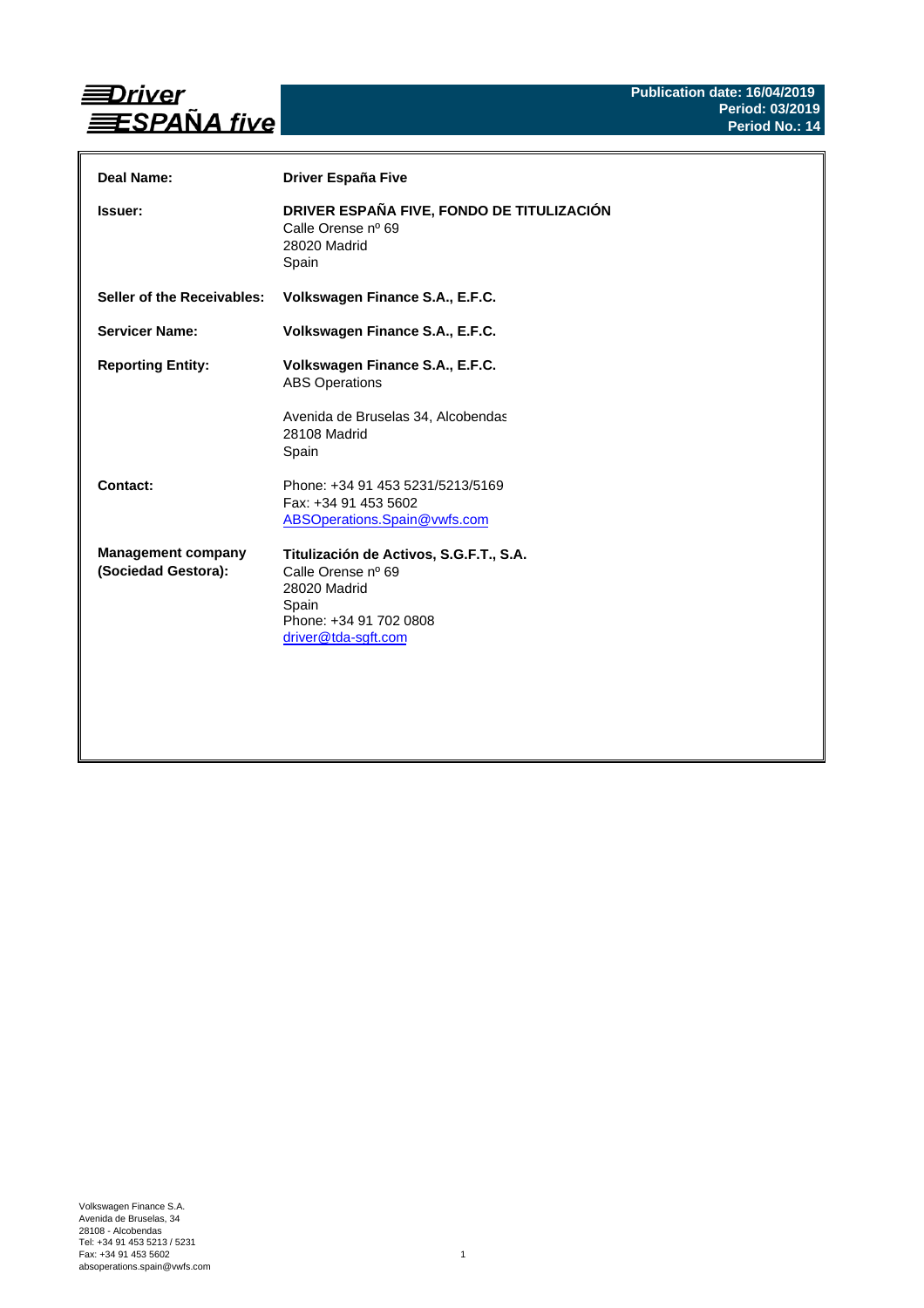

|                 | Page Table of contents                                                                            |
|-----------------|---------------------------------------------------------------------------------------------------|
|                 | 2 Contents                                                                                        |
|                 | <b>Deal Overview</b>                                                                              |
|                 | 4 Deal Overview: Counterparties I.                                                                |
| 5               | Deal Overview: Counterparties II.                                                                 |
|                 | Information regarding the Notes I.                                                                |
|                 | Information regarding the Notes II.                                                               |
|                 | <b>Credit Enhancement</b>                                                                         |
| 9               | <b>Swap/ Waterfall</b>                                                                            |
| 10 <sup>1</sup> | <b>Run Out Schedule</b>                                                                           |
|                 | <b>Amortisation Notes</b>                                                                         |
|                 | 12 Defaults/ Performance Trigger                                                                  |
| 13              | <b>Overview Outstanding Contracts</b>                                                             |
|                 | 14 Information on the retention of net economic interest                                          |
| 15              | <b>Delinquent Contracts</b>                                                                       |
| 16              | <b>Defaulted Contracts</b>                                                                        |
|                 | <b>Recovery Contracts</b>                                                                         |
| 18              | Prepayments                                                                                       |
| 19              | <b>Poolinformation I. - Down Payments</b>                                                         |
| 20              | Poolinformation II. - Customer Type and Type of Payment                                           |
| 21              | Poolinformation III. - Obligor Concentration                                                      |
|                 | Poolinformation IV. - Distribution by Outstanding Discounted Balance and Original Nominal Balance |
| 23              | Poolinformation V. - Interest Rate paid by the Receivable Debtor                                  |
| 24              | Poolinformation VI. - Distribution by Original Term, Remaining Term and Seasoning                 |
| 25              | Poolinformation VII. - Credit Type and Type of Car                                                |
| 26              | Poolinformation VIII. - Distribution by Vehicle Makes and Models                                  |
| 27              | Poolinformation IX. - Geographic Distribution                                                     |
|                 | 28 Poolinformation X. - Motor Type                                                                |
| 29              | Poolinformation XI - Loan Level Data                                                              |
|                 | 30 Glossary                                                                                       |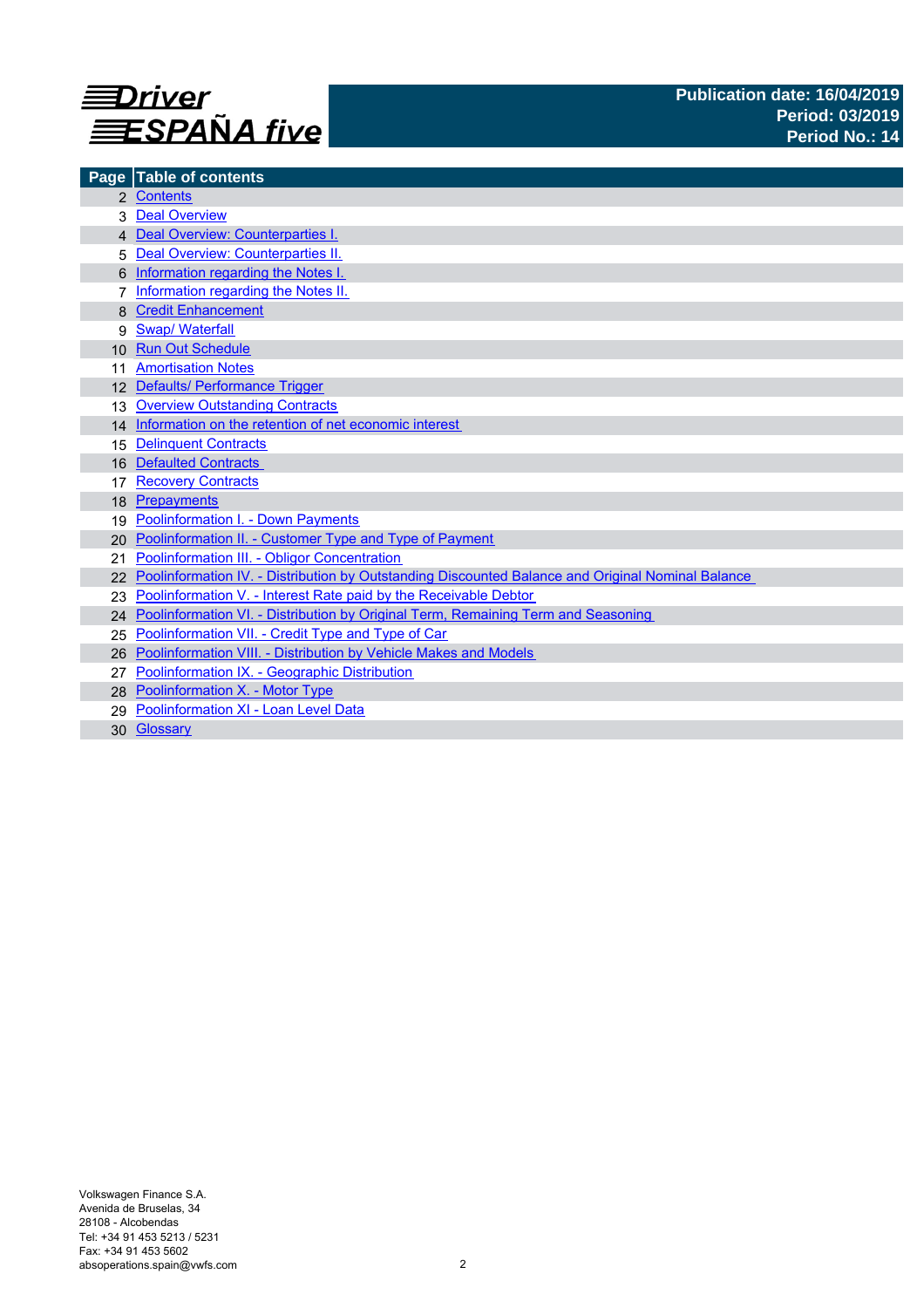

| <b>Deal Overview</b>            |            |                                 |            |                          |    |
|---------------------------------|------------|---------------------------------|------------|--------------------------|----|
| Cut Off Date:                   | 31/01/2018 |                                 |            |                          |    |
| <b>Issue Date:</b>              |            | 27/02/2018 Legal Maturity Date: | 21/12/2028 |                          |    |
| Reporting period:               | March      |                                 |            |                          |    |
| Reporting date:                 | 16/04/2019 |                                 |            |                          |    |
| <b>Reporting Frequency:</b>     | monthly    |                                 |            |                          |    |
| Period No.:                     | 14         |                                 |            |                          |    |
| Payment date:                   | 23/04/2019 |                                 |            |                          |    |
| Next payment date:              | 21/05/2019 |                                 |            |                          |    |
| Asset collection period:        | 01/03/2019 | until                           | 31/03/2019 |                          |    |
| <b>Interest Accrual Period:</b> | 21/03/2019 | until                           |            | 23/04/2019 Days accrued: | 33 |
| Note Payment Period:            | 21/03/2019 | until                           | 23/04/2019 |                          |    |

# **Poolinformation at Cut Off Date**

|                                   | Number of<br><b>Contracts</b> | Outstanding<br><b>Discounted Principal</b><br><b>Balance</b> | <b>Outstanding Nominal</b><br><b>Balance</b> |
|-----------------------------------|-------------------------------|--------------------------------------------------------------|----------------------------------------------|
| Outstanding Pool                  | 86.320                        | 1.000.002.231.57                                             | 1.029.405.033.97 €                           |
| <b>Repurchased Loan Contracts</b> |                               |                                                              | 0.00 €                                       |

| <b>Credit Type</b>    | <b>Percentage of Loans</b><br>(%) | Outstanding<br><b>Balance</b> | Discounted Principal   Percentage of Balance (%) |
|-----------------------|-----------------------------------|-------------------------------|--------------------------------------------------|
| Auto Credit           | 12.93%                            | 88.987.892.58                 | 8.90%                                            |
| <b>Classic Credit</b> | 87.07%                            | 911.014.338,99                | 91,10%                                           |
| <b>Total</b>          | 100,00%                           | 1.000.002.231,57 €            | 100,00%                                          |

| <b>Type of Car</b> | <b>Percentage of Loans</b><br>(%) | <b>Outstanding</b><br><b>Balance</b> | Discounted Principal   Percentage of Balance (%) |
|--------------------|-----------------------------------|--------------------------------------|--------------------------------------------------|
| <b>New</b>         | 83,06%                            | 824.396.601,44                       | 82.44%                                           |
| Used               | 16.94%                            | 175.605.630.13                       | 17.56%                                           |
| <b>Total</b>       | 100,00%                           | $1.000.002.231.57 \in$               | 100,00%                                          |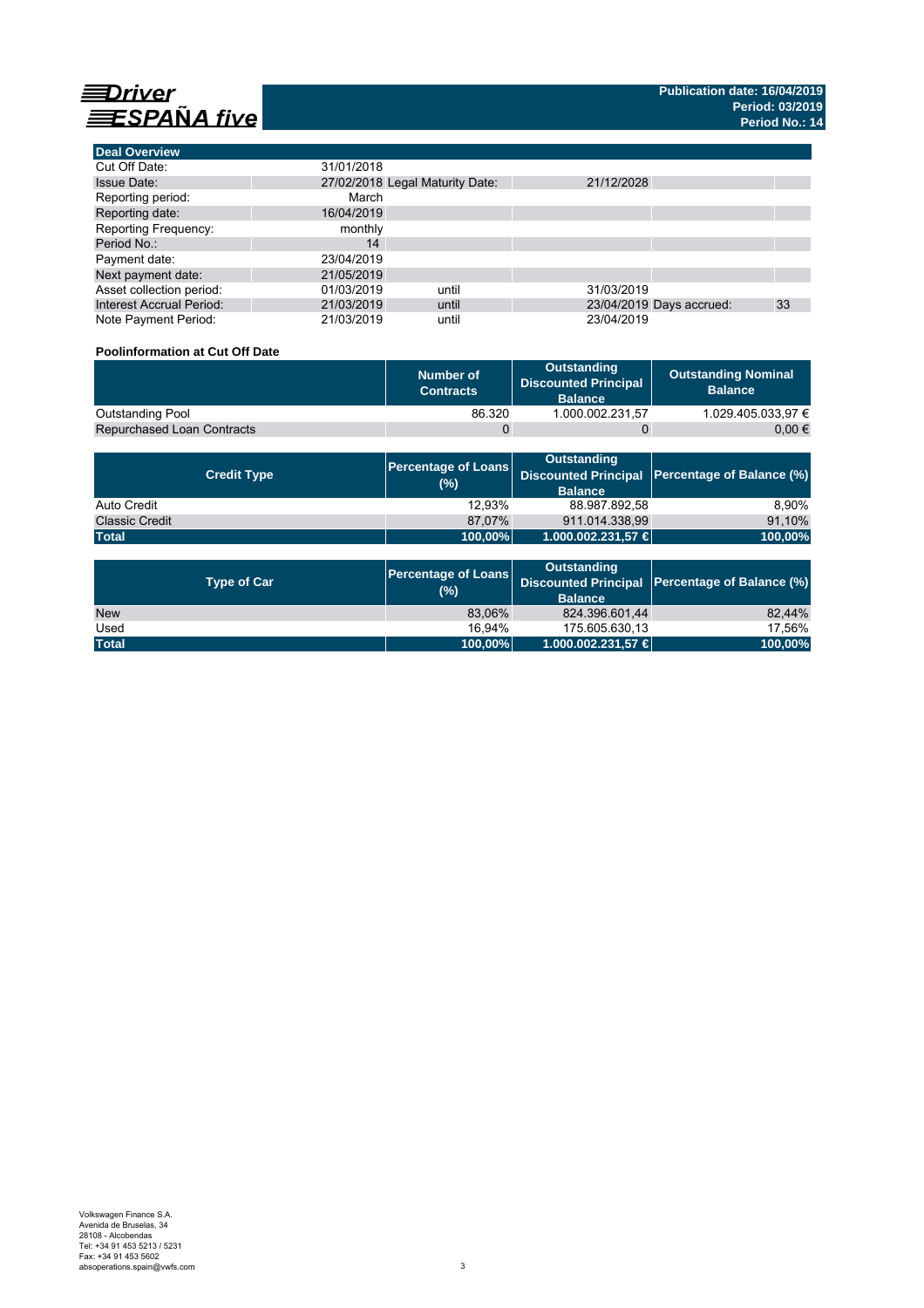| <i><b>Jrive</b></i> |
|---------------------|
| <b>SPANA</b> five   |

**Publication date: 16/04/2019 Period: 03/2019 Period No.: 14**

**Transaction Events, Trigger & Rating Overview**

### **Clean-Up Call Con**

|                                                                                                                                                                   |                       |                     | <b>Current Outstanding</b><br><b>Discounted Portfolio</b> |                                   | Min. Outstanding<br><b>Discounted Portfolio</b> |                          |  |
|-------------------------------------------------------------------------------------------------------------------------------------------------------------------|-----------------------|---------------------|-----------------------------------------------------------|-----------------------------------|-------------------------------------------------|--------------------------|--|
|                                                                                                                                                                   |                       |                     |                                                           | 64,92%                            | 10.00%                                          |                          |  |
| <b>Repurchase of Receivables</b>                                                                                                                                  |                       |                     |                                                           |                                   |                                                 |                          |  |
|                                                                                                                                                                   |                       | Number of contracts |                                                           | Outstanding Discounted<br>Balance |                                                 | <b>Re-Purchase Price</b> |  |
|                                                                                                                                                                   | <b>Current Period</b> |                     |                                                           |                                   |                                                 |                          |  |
|                                                                                                                                                                   | Previous Periods      |                     |                                                           |                                   |                                                 |                          |  |
|                                                                                                                                                                   | Total                 |                     |                                                           |                                   |                                                 |                          |  |
| If a repurchase of receivables occurred, it wouldonly result from non-eligibility as of the respective Cut Off Date (which has been discovered at a later stage). |                       |                     |                                                           |                                   |                                                 |                          |  |

### **Credit Enhancement Increase Condition**

**Cumulative Gross Loss Ratio**

**0,13460%**

### **Targeted Overcollateralisation Percentage**

|                                  | <b>Class A</b> | <b>Class B</b> |
|----------------------------------|----------------|----------------|
| Initial OC @ Poolcut             | 11.20%         | 8.60%          |
| Current OC Level                 | 17.42%         | 13.41%         |
| <b>Current Target OC</b>         | 21.00%         | 14.50%         |
| Regular Target OC                | 21.00%         | 14.50%         |
| Level 1 Target OC                | 25.00%         | 18.00%         |
| Level 2 Target OC                | 100.00%        | 100.00%        |
| OC = Asset Overcollateralisation |                |                |

Level 1 Credit Enhancement Increase Condition -

Level 2 Credit Enhancement Increase Condition - *Cumulative Gross Loss Ratio exceeds 8.0% for any Payment Date Cumulative Gross Loss Ratio exceeds (i) 1.8% on any Payment Date prior to or during May 2019 (included); or (ii) 4.00% for any Payment Date after May 2019 and until that for February 2020(inclusive)*

### *no no*

**Transaction Party Replacements**

| <b>Capacity of<br/>Transaction Party</b> | <b>Date of Replacement</b> | <b>Reason for Replacement</b> | <b>Replaced Party</b> | Replaced by |
|------------------------------------------|----------------------------|-------------------------------|-----------------------|-------------|
|                                          |                            |                               |                       |             |
|                                          |                            |                               |                       |             |

### **Rating Information on relevant Transaction Parties**

|                                                                                   |                  | Fitch                                                                                                                               |         |                  | DBRS                                                                                                                                                                                                                                                                                                                                               |               |                  | Moody's           |               |                  | S&P                     |               |
|-----------------------------------------------------------------------------------|------------------|-------------------------------------------------------------------------------------------------------------------------------------|---------|------------------|----------------------------------------------------------------------------------------------------------------------------------------------------------------------------------------------------------------------------------------------------------------------------------------------------------------------------------------------------|---------------|------------------|-------------------|---------------|------------------|-------------------------|---------------|
|                                                                                   | <b>Long Term</b> | <b>Short Term</b>                                                                                                                   | Outlook | <b>Long Term</b> | <b>Short Term</b>                                                                                                                                                                                                                                                                                                                                  | Outlook       | <b>Long Term</b> | <b>Short Term</b> | Outlook       | <b>Long Term</b> | <b>Short Term</b>       | Outlook       |
| <b>Account Bank:</b>                                                              |                  |                                                                                                                                     |         |                  |                                                                                                                                                                                                                                                                                                                                                    |               |                  |                   |               |                  |                         |               |
|                                                                                   |                  |                                                                                                                                     |         |                  |                                                                                                                                                                                                                                                                                                                                                    |               |                  |                   |               |                  |                         |               |
| <b>BNP Paribas Securities Services</b>                                            |                  |                                                                                                                                     |         |                  |                                                                                                                                                                                                                                                                                                                                                    |               |                  |                   |               |                  |                         |               |
| Current Rating                                                                    |                  |                                                                                                                                     |         |                  |                                                                                                                                                                                                                                                                                                                                                    |               | Aa3              | $P-1$             | Stable        | А                | A-1                     | <b>Stable</b> |
| <b>Minimum required Rating</b>                                                    |                  |                                                                                                                                     |         |                  |                                                                                                                                                                                                                                                                                                                                                    |               | A <sub>2</sub>   | $P-1$             |               | A                | $A-1$                   |               |
| (if no short term Rating available, the higher long term rating<br>is applicable) |                  |                                                                                                                                     |         |                  |                                                                                                                                                                                                                                                                                                                                                    |               |                  |                   |               |                  |                         |               |
|                                                                                   |                  |                                                                                                                                     |         |                  |                                                                                                                                                                                                                                                                                                                                                    |               |                  |                   |               |                  |                         |               |
|                                                                                   |                  |                                                                                                                                     |         |                  |                                                                                                                                                                                                                                                                                                                                                    |               |                  |                   |               |                  |                         |               |
|                                                                                   |                  |                                                                                                                                     |         |                  |                                                                                                                                                                                                                                                                                                                                                    |               |                  |                   |               |                  |                         |               |
|                                                                                   |                  |                                                                                                                                     |         |                  |                                                                                                                                                                                                                                                                                                                                                    |               |                  |                   |               |                  | <b>Required Rating:</b> |               |
|                                                                                   |                  |                                                                                                                                     |         |                  |                                                                                                                                                                                                                                                                                                                                                    |               |                  |                   |               |                  | fulfilled               |               |
|                                                                                   |                  | Fitch                                                                                                                               |         |                  | <b>DBRS</b>                                                                                                                                                                                                                                                                                                                                        |               |                  | Moody's           |               |                  | S&P                     |               |
|                                                                                   | <b>Long Term</b> | <b>Short Term</b>                                                                                                                   | Outlook | <b>Long Term</b> | <b>Short Term</b>                                                                                                                                                                                                                                                                                                                                  | Outlook       | <b>Long Term</b> | <b>Short Term</b> | Outlook       | <b>Long Term</b> | <b>Short Term</b>       | Outlook       |
| <b>Paying Agent</b>                                                               |                  |                                                                                                                                     |         |                  |                                                                                                                                                                                                                                                                                                                                                    |               |                  |                   |               |                  |                         |               |
| <b>BNP Paribas Securities Services</b>                                            |                  |                                                                                                                                     |         |                  |                                                                                                                                                                                                                                                                                                                                                    |               | Aa3              | $P-1$             | <b>Stable</b> | A                | $A-1$                   | <b>Stable</b> |
| <b>Current Rating</b>                                                             |                  |                                                                                                                                     |         |                  |                                                                                                                                                                                                                                                                                                                                                    |               |                  |                   |               |                  |                         |               |
| <b>Minimum required Rating</b>                                                    |                  |                                                                                                                                     |         |                  |                                                                                                                                                                                                                                                                                                                                                    |               | A2               | $P-1$             |               | Α                | A-1                     |               |
| (if no short term Rating available, the higher long term rating                   |                  |                                                                                                                                     |         |                  |                                                                                                                                                                                                                                                                                                                                                    |               |                  |                   |               |                  |                         |               |
| is applicable)                                                                    |                  |                                                                                                                                     |         |                  |                                                                                                                                                                                                                                                                                                                                                    |               |                  |                   |               |                  |                         |               |
|                                                                                   |                  |                                                                                                                                     |         |                  |                                                                                                                                                                                                                                                                                                                                                    |               |                  |                   |               |                  |                         |               |
|                                                                                   |                  |                                                                                                                                     |         |                  |                                                                                                                                                                                                                                                                                                                                                    |               |                  |                   |               |                  |                         |               |
|                                                                                   |                  |                                                                                                                                     |         |                  |                                                                                                                                                                                                                                                                                                                                                    |               |                  |                   |               |                  |                         |               |
|                                                                                   |                  |                                                                                                                                     |         |                  |                                                                                                                                                                                                                                                                                                                                                    |               |                  |                   |               |                  | <b>Required Rating:</b> |               |
|                                                                                   |                  |                                                                                                                                     |         |                  |                                                                                                                                                                                                                                                                                                                                                    |               |                  |                   |               |                  |                         |               |
|                                                                                   |                  |                                                                                                                                     |         |                  |                                                                                                                                                                                                                                                                                                                                                    |               |                  |                   |               |                  | fulfilled               |               |
|                                                                                   |                  |                                                                                                                                     |         |                  |                                                                                                                                                                                                                                                                                                                                                    |               |                  |                   |               |                  |                         |               |
|                                                                                   |                  |                                                                                                                                     |         |                  |                                                                                                                                                                                                                                                                                                                                                    |               |                  |                   |               |                  |                         |               |
|                                                                                   |                  | Fitch                                                                                                                               |         |                  | S&P                                                                                                                                                                                                                                                                                                                                                |               |                  | Moody's           |               |                  | S&P                     |               |
|                                                                                   | <b>Long Term</b> | <b>Short Term</b>                                                                                                                   | Outlook | <b>Long Term</b> | <b>Short Term</b>                                                                                                                                                                                                                                                                                                                                  | Outlook       | <b>Long Term</b> | <b>Short Term</b> | Outlook       | <b>Long Term</b> | <b>Short Term</b>       | Outlook       |
| <b>Swap Counterparty:</b>                                                         |                  |                                                                                                                                     |         |                  |                                                                                                                                                                                                                                                                                                                                                    |               |                  |                   |               |                  |                         |               |
|                                                                                   |                  |                                                                                                                                     |         |                  |                                                                                                                                                                                                                                                                                                                                                    |               |                  |                   |               |                  |                         |               |
| ING Bank N.V.                                                                     |                  |                                                                                                                                     |         |                  |                                                                                                                                                                                                                                                                                                                                                    |               |                  |                   |               |                  |                         |               |
| <b>Current Rating</b>                                                             |                  |                                                                                                                                     |         | A+               | A-1                                                                                                                                                                                                                                                                                                                                                | <b>Stable</b> | Aa3              | $P-1$             | Stable        |                  |                         |               |
|                                                                                   |                  |                                                                                                                                     |         |                  |                                                                                                                                                                                                                                                                                                                                                    |               |                  |                   |               |                  |                         |               |
|                                                                                   |                  |                                                                                                                                     |         |                  |                                                                                                                                                                                                                                                                                                                                                    |               |                  |                   |               |                  |                         |               |
| <b>Minimum required Rating</b>                                                    |                  |                                                                                                                                     |         |                  |                                                                                                                                                                                                                                                                                                                                                    |               |                  |                   |               |                  |                         |               |
| (if no short term Rating available, the higher long term rating<br>is applicable) |                  |                                                                                                                                     |         |                  |                                                                                                                                                                                                                                                                                                                                                    |               |                  |                   |               |                  |                         |               |
|                                                                                   |                  |                                                                                                                                     |         |                  |                                                                                                                                                                                                                                                                                                                                                    |               |                  |                   |               |                  |                         |               |
|                                                                                   |                  | If the Swap Counterparty does not have the Swap Counterparty Required Rating or the<br>rating is withdrawn for any reason, it shall |         |                  |                                                                                                                                                                                                                                                                                                                                                    |               |                  |                   |               |                  | <b>Required Rating:</b> |               |
|                                                                                   |                  | (ii) obtains a guarantee from an institution with a Swap Counterparty Required Rating; or                                           |         |                  | (i) posts an amount of collateral (in the form of cash and/or securities) as calculated in accordance with the Credit support Annex to each Swap Agreement; or                                                                                                                                                                                     |               |                  |                   |               |                  |                         |               |
|                                                                                   |                  |                                                                                                                                     |         |                  | (ii) assigns its rights and obligations under the Swap Agreement to a successor Swap Counterparty with a Swap Counterparty Required Rating; or<br>(iv) takes any other action that will allow it to maintain the rating of the Notes or to restore the rating of the Notes to the level it would have been at immediately prior to such downgrade. |               |                  |                   |               |                  | fulfilled               |               |
|                                                                                   |                  |                                                                                                                                     |         |                  | If none of the measures is taken within a given timespan, the Issuer may enter into new arrangements at its own initiative with another Swap Bank.                                                                                                                                                                                                 |               |                  |                   |               |                  |                         |               |
| Servicer:                                                                         |                  |                                                                                                                                     |         |                  |                                                                                                                                                                                                                                                                                                                                                    |               |                  |                   |               |                  |                         |               |
| Volkswagen Finance S.A.                                                           |                  |                                                                                                                                     |         |                  |                                                                                                                                                                                                                                                                                                                                                    |               |                  |                   |               |                  |                         |               |
|                                                                                   |                  |                                                                                                                                     |         |                  |                                                                                                                                                                                                                                                                                                                                                    |               |                  |                   |               |                  |                         |               |
| <b>Current Rating</b>                                                             |                  |                                                                                                                                     |         |                  |                                                                                                                                                                                                                                                                                                                                                    |               |                  | n.a.              | n.a.          | n.a.             | n.a.                    | n.a.          |
| <b>Minimum required Rating</b>                                                    |                  |                                                                                                                                     |         |                  |                                                                                                                                                                                                                                                                                                                                                    |               |                  |                   |               |                  |                         |               |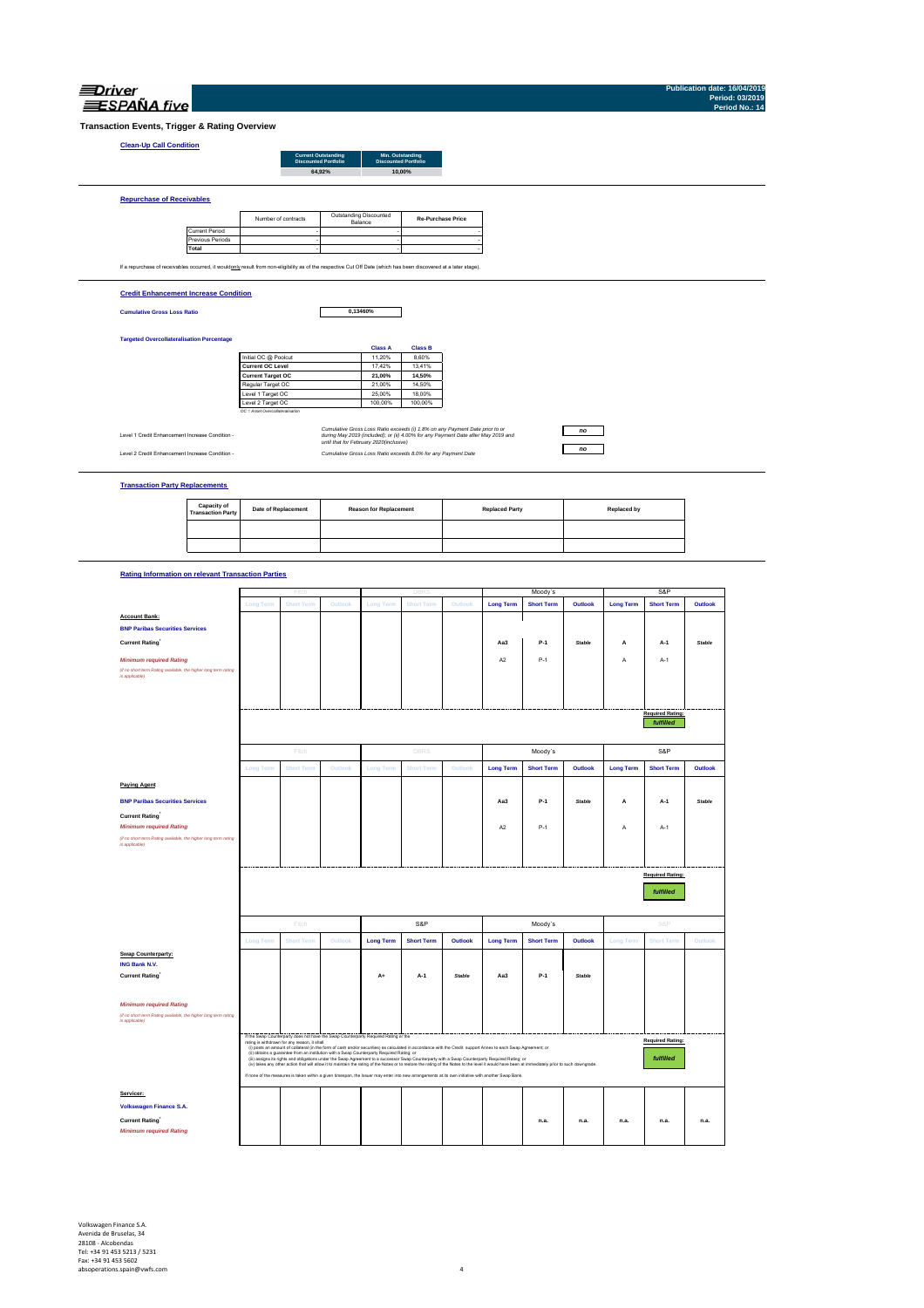

### **Deal Overview: Counterparties**

| <b>Joint Lead Managers:</b>                      | <b>ING Bank N.V.</b><br>Bijlmerplein 888<br>1102 MG, Amsterdam<br>The Netherlands                                                       |                                                                               | DZ BANK AG DEUTSCHE ZENTRAL<br>Platz der Republik<br>60325 Frankfurt am Main<br>Germany                                |
|--------------------------------------------------|-----------------------------------------------------------------------------------------------------------------------------------------|-------------------------------------------------------------------------------|------------------------------------------------------------------------------------------------------------------------|
| <b>Management company</b><br>(Sociedad Gestora): | Titulización de Activos, S.G.F.T., S.A.<br>Calle Orense nº 69<br>28020 Madrid<br>Spain<br>phone: +34 91 702 0808<br>driver@tda-sqft.com |                                                                               |                                                                                                                        |
| Servicer:                                        | Volkswagen Finance E.F.C.<br>Avd de Bruselas 34<br>28108 Alcobendas (Madrid)<br>AbsOperations.Spain@vwfs.com                            | <b>Clearing Systems:</b>                                                      | <b>IBERCLEAR</b><br>Plaza de la Lealtad 1<br>28014 Madrid<br>Spain<br>phone: +34 91 709 5000<br>iberclear@iberclear.es |
| <b>Paying Agent:</b>                             | <b>BNP Paribas Securities Services,</b><br>Sucursal en España<br>Calle Ribera del Loira, 28<br>28042 Madrid<br>Spain                    | <b>Account Bank:</b><br>Cash Collateral<br>Distribution<br>Monthly Collateral | <b>BNP Paribas Securities Services,</b><br>Sucursal en España<br>Calle Ribera del Loira, 28<br>28042 Madrid<br>Spain   |
| <b>Rating Agencies:</b>                          | Moody's<br>Príncipe de Vergara, 131<br>28002 Madrid<br>Spain                                                                            |                                                                               | S&P<br>20 Canada Square<br>Canary Wharf, London<br>United Kingdom                                                      |
| <b>Swap Counterparty:</b>                        | <b>ING Bank N.V.</b><br>Bijlmerplein 888<br>1102 MG, Amsterdam<br>The Netherlands                                                       |                                                                               |                                                                                                                        |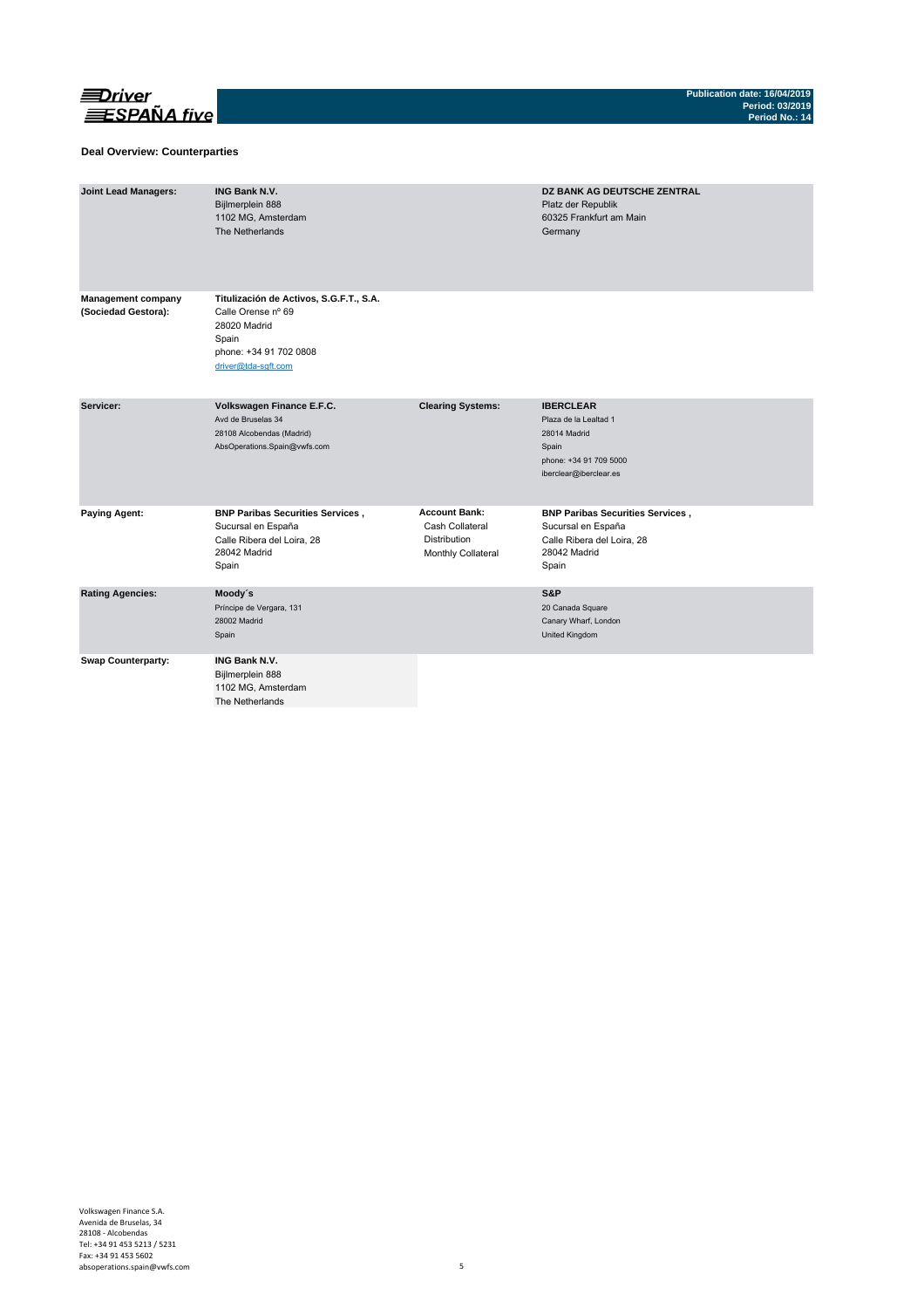

# **Information regarding the Notes I**

# **Rating Details:**

| <b>Rating at Issue Date</b> | <b>Class Al</b> | <b>Class B</b> |
|-----------------------------|-----------------|----------------|
| Moody's                     | Aa2             | A2             |
| S&P                         | AA+             | AA-            |

| <b>Current Rating</b> | $ Class A ^2$ | <b>Class B</b> |
|-----------------------|---------------|----------------|
| Moody's               | Aa1           | A2             |
| S&P                   | AAA           | AA-            |

| <b>Information on Notes</b>      | <b>Class All</b> | <b>Class B</b> |
|----------------------------------|------------------|----------------|
| <b>Final Maturity Date</b>       | 21/12/2028       | 21/12/2028     |
| <b>Scheduled Repayment Date:</b> | 21/10/2025       | 21/10/2025     |
| ISIN:                            | ES0305319008     | ES0305319016   |
| Common Code:                     | 175957723        | 175958193      |
| Nominal Amount:                  | 100.000,00 €     | 100.000,00 €   |
|                                  |                  |                |

| Information on Interest | Class A                  | <b>Class B</b>           |
|-------------------------|--------------------------|--------------------------|
| Spread/Margin:          | 40 pbs                   | 54 pbs                   |
| Index Rate:             | 1-Month Euribor          | 1-Month Euribor          |
| Fixed/Floating:         | Floating                 | Floating                 |
| <b>Current Coupon:</b>  | 1-Month Euribor + 40 pbs | 1-Month Euribor + 54 pbs |
| Day Count Convention    | Actual/360               | Actual/360               |

# **Clean-Up Call**

Volkswagen Finance will have the right at its option to exercise a Clean-Up Call and to repurchase the Loan Receivables from Driver España One at any time when the sum of the Discounted Principal Balance for all loan contracts is less than 10 per cent. of the sum of the Discounted Principal Balance for all Loan contracts as of the Cut Off Date, provided that all payment obligations under the Notes will be thereby fulfilled.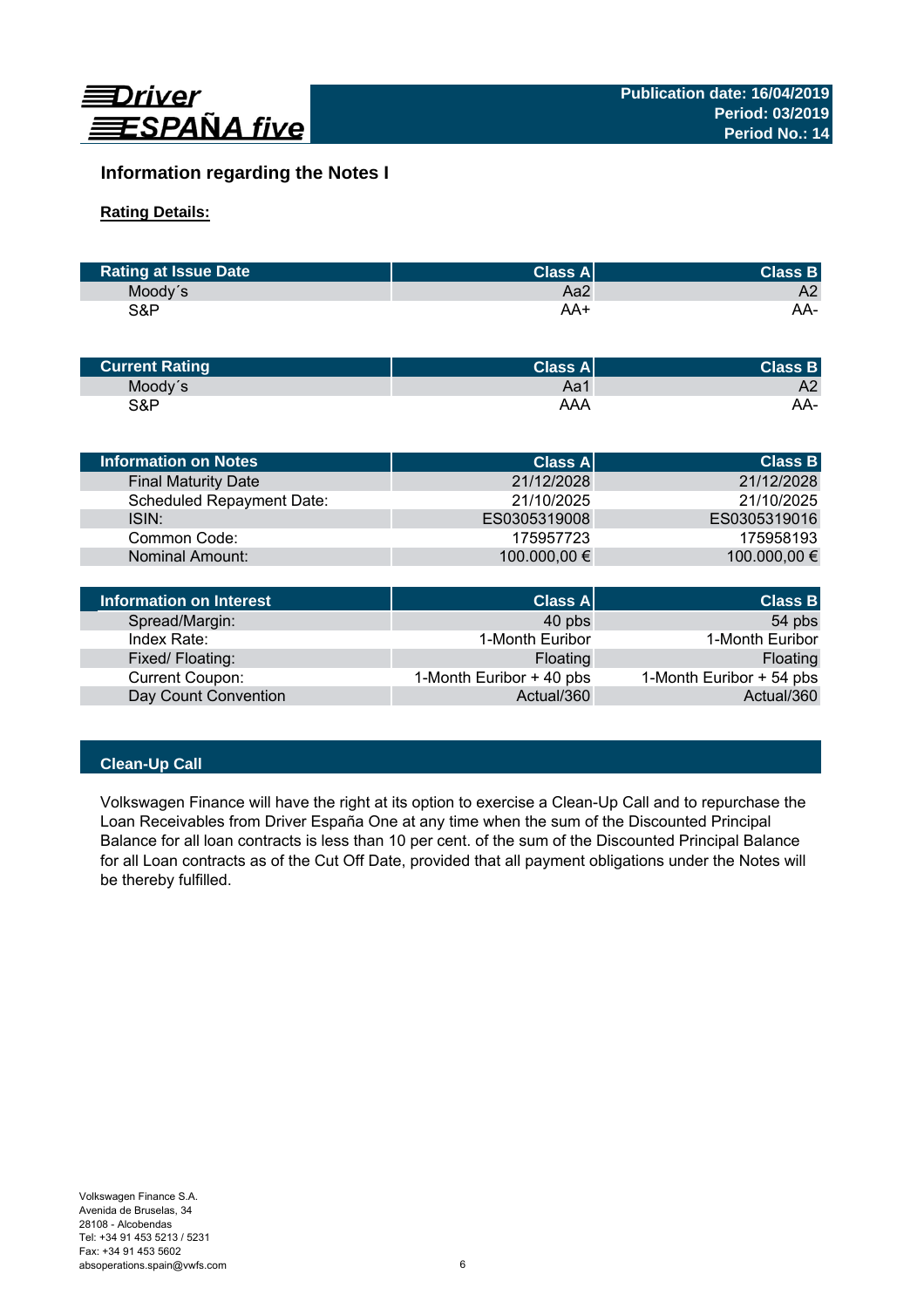

# **Information regarding the Notes II**

| <b>Monthly Period:</b>                       | March      |            |  |
|----------------------------------------------|------------|------------|--|
| <b>Payment Date:</b>                         | 23/04/2019 |            |  |
| <b>Interest Accrual Period (from/until):</b> | 21/03/2019 | 23/04/2019 |  |
| Days Accrued:                                | 33         |            |  |
| <b>Base Interest Rate (1-Month Euribor):</b> | $-0.367\%$ |            |  |
|                                              | <b>EUR</b> |            |  |
| Day Count Convention:                        | 30/360     |            |  |

| <b>Interest Payments</b>                      | <b>Class A</b> | <b>Class B</b> |
|-----------------------------------------------|----------------|----------------|
| Total Interest Amount of the Reporting Period | 16.960,80 €    | 4.123,60 €     |
| Gross Paid interest:                          | 16.960.80 €    | 4.123,60 €     |
| <b>Unpaid Interest:</b>                       |                |                |
| Unpaid interest of the Reporting Period:      | €              | $\epsilon$     |
| Cumulative unpaid interest:                   | -              |                |

| <b>Principal Payment</b>                                              |                 | <b>Class A</b>   | <b>Class B</b>  |
|-----------------------------------------------------------------------|-----------------|------------------|-----------------|
| Note Balance (Cut Off Date):                                          |                 | 888.000.000,00 € | 26.000.000,00 € |
| Note Balance (Beginning of Period):                                   |                 | 560.634.360,00 € | 26.000.000,00 € |
| Unallocated Redemption Amount from Previous<br>Period:                | 84.15 €         |                  |                 |
| Available Redemption Amount Reporting Period:                         | 24.498.575.15 € |                  |                 |
| Total Available Redemption Amount:                                    | 24.498.659,30 € |                  |                 |
| Redemption Amount per Class:                                          |                 | 24.498.588,00 €  | $0.00 \in$      |
| Unallocated Redemption Amount per note class from<br>current period:: |                 | 71.30 €          | $0.00 \in$      |
| Note Balance (End of Period):                                         |                 | 536.135.772,00   | 26.000.000,00   |
| Note Factor (End of Period):                                          |                 | 60,38%           | 100,00%         |

| Overcollateralisation            | <b>Class A</b> | <b>Class B</b> |
|----------------------------------|----------------|----------------|
| Initial OC Percentage at Poolcut | 11.2023%       | 8.6023%        |
| Current OC Percentage            | 17.4190%       | 13.4142%       |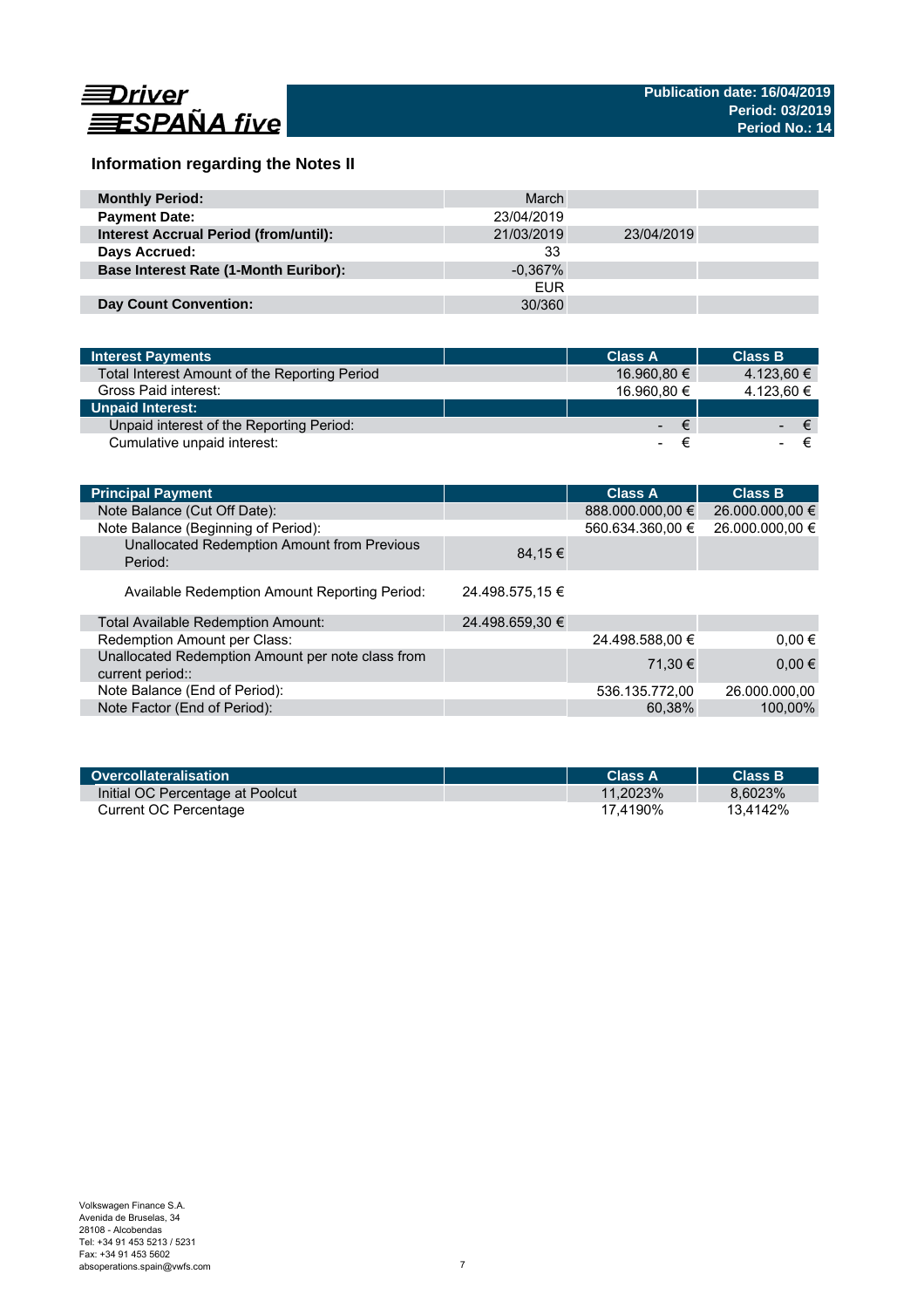

# **Credit Enhancement**

### *Credit Enhancement as of Cut Off Date*

|                                    | <b>Outstanding</b><br><b>Discounted Principal</b><br>Balance (%) | <b>Value</b>    |  |
|------------------------------------|------------------------------------------------------------------|-----------------|--|
| Class B Note*                      | 2.60%                                                            | 26.000.000,00 € |  |
| Subordinated Loan                  | 5,10%                                                            | 51.002.231,57 € |  |
| Overcollateralization              | 3,50%                                                            | 35.000.000,00 € |  |
| Cash Collateral Account            | 1.30%                                                            | 13.000.000.00 € |  |
| *for subordination to class A note |                                                                  |                 |  |

| <b>Cash Collateral Account (CCA)</b>      | in EUR          | in % of Outstanding Discounted<br><b>Balance as of</b> |                 |
|-------------------------------------------|-----------------|--------------------------------------------------------|-----------------|
| <b>Initial Balance at Poolcut</b>         | 13.000.000,00 € | 1.30%                                                  | <b>Poolcut</b>  |
| Targeted Balance (Floor)                  | 11.000.000,00 € | 1.10%                                                  | Poolcut         |
| Balance as of the Beginning of the Period | 11.000.000,00 € | 1.10%                                                  | <b>BoPeriod</b> |
| Payment from CCA/ Payment to CCA          | $0.00 \in$      | $\overline{\phantom{a}}$                               | -               |
| Balance as of the End of the Period       | 11.000.000,00 € | 1.69%                                                  | EoPeriod        |

# **Calculation of Credit Enhancement:**

The Class B Notes benefit from the Subordinated Loan, the Overcollateralisation and the Cash Collateral Account.

• The transaction starts with sequential amortisation and therefore initially only the Class A Notes will receive principal payments

● The transaction switches into pro rata amortisation once an overcollateralisation percentage (i.e. credit enhancement excluding cash collateral) of OC-Percentage for the Class A Notes and OC-Percentage for the Class B Notes has been reached

• The amortisation will revert to sequential in case the total amount of notes outstanding falls below 10% of the initial notes outstanding

# **Set off Risk**

No set off risk is applicable in this transaction.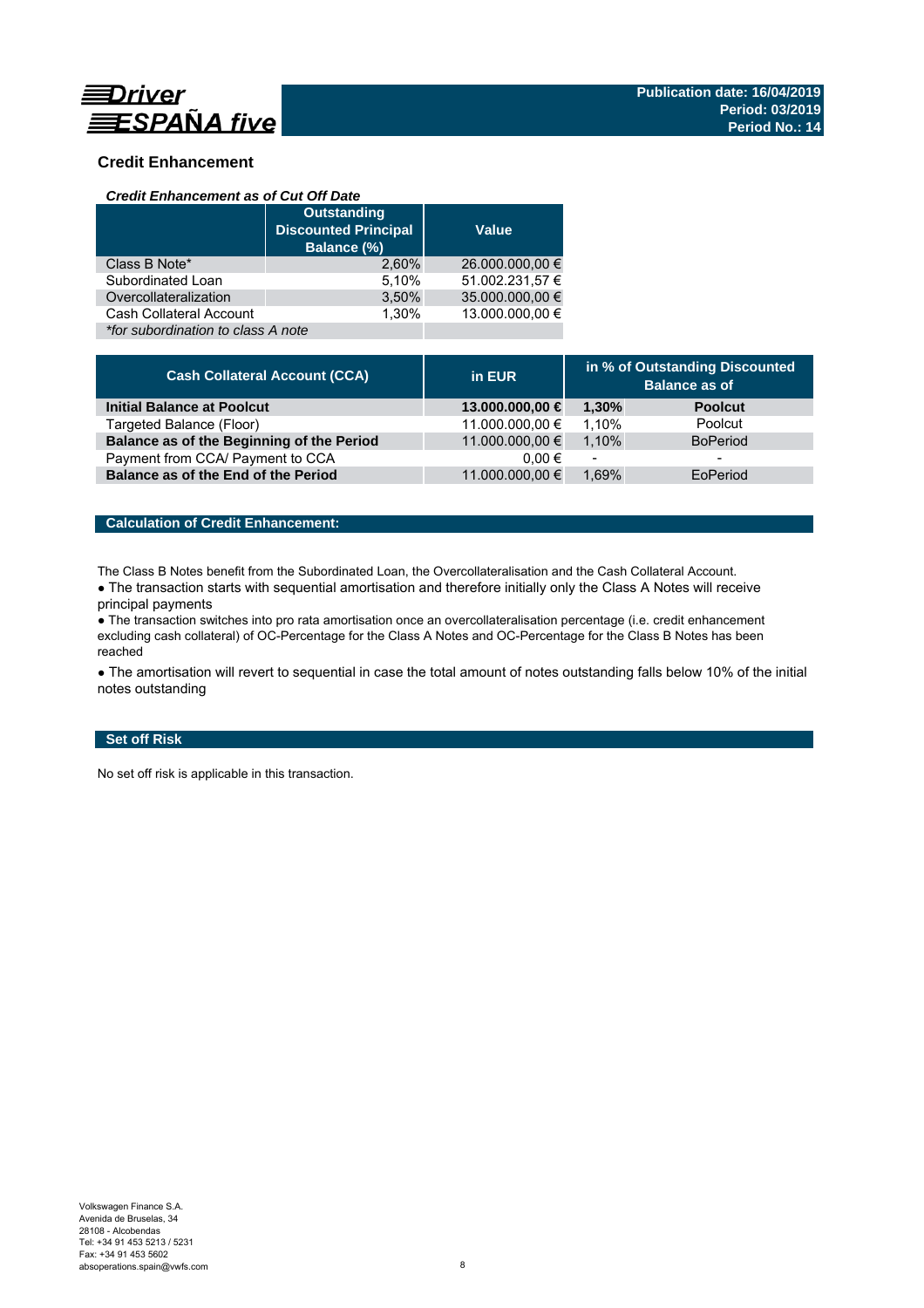

# **Swap/ Waterfall**

| <b>Amortising Interest Rate Swap</b>      | <b>Class A</b>                | <b>Class B</b>  |
|-------------------------------------------|-------------------------------|-----------------|
| Initial Principal                         | 560.634.360,00 €              | 26.000.000,00 € |
| Underlying Principal for Reporting Period | 560.634.360,00 €              | 26.000.000,00 € |
| Paying Leg                                | <b>Fix Interest Rate</b>      |                 |
|                                           |                               |                 |
| Receiving Leg                             | <b>Floating Interest Rate</b> |                 |
| Net Swap payments/ Receipts               | 136.327,59€ -                 | 7.780,50€       |

# **Waterfall**

|                                                  |      | <b>Payment</b>  | <b>Remaining Amount</b> |
|--------------------------------------------------|------|-----------------|-------------------------|
| Remaining Balance from Previous Period           |      | 84,15 €         |                         |
| Available Distribution Amount                    | plus | 25.272.896,10 € | 25.272.980,25 €         |
| Fees                                             | less | 609.128.46 €    | 24.663.851.79 €         |
| Net Swap Payments Class A                        | less | 136.327.59 €    | 24.527.524.20 €         |
| Net Swap Payments Class B                        | less | 7.780.50 €      | 24.519.743,70 €         |
| Interest Class A                                 | less | 16.960.80 €     | 24.502.782.90 €         |
| Interest Class B                                 | less | 4.123.60 €      | 24.498.659.30 €         |
| <b>Payment to Cash Collateral Account</b>        | less | €               | 24.498.659,30 €         |
| <b>Redemption Class A</b>                        | less | 24.498.588.00 € | 71.30 €                 |
| Redemption Class B                               | less | €               | 71.30 €                 |
| Remaining Amount Due to Rounding                 | less | 71,30 €         | €                       |
| Other Payments to Swap Counterparties            | less | €               | €                       |
| Interest Subordinated Loan                       | less | €               | €                       |
| Redemption Subordinated Loan                     | less | €               | €                       |
| Payment to Subordinated Lender or VW Financeless |      | €               | €                       |
| <b>Payment from Cash Collateral Account</b>      |      | €               | €                       |
| Interest Subordinated Loan                       | less | €               | €                       |
| Redemption Subordinated Loan                     | less | €               | €                       |
| Payment to Subordinated Lender or VW Financeless |      | €               | €                       |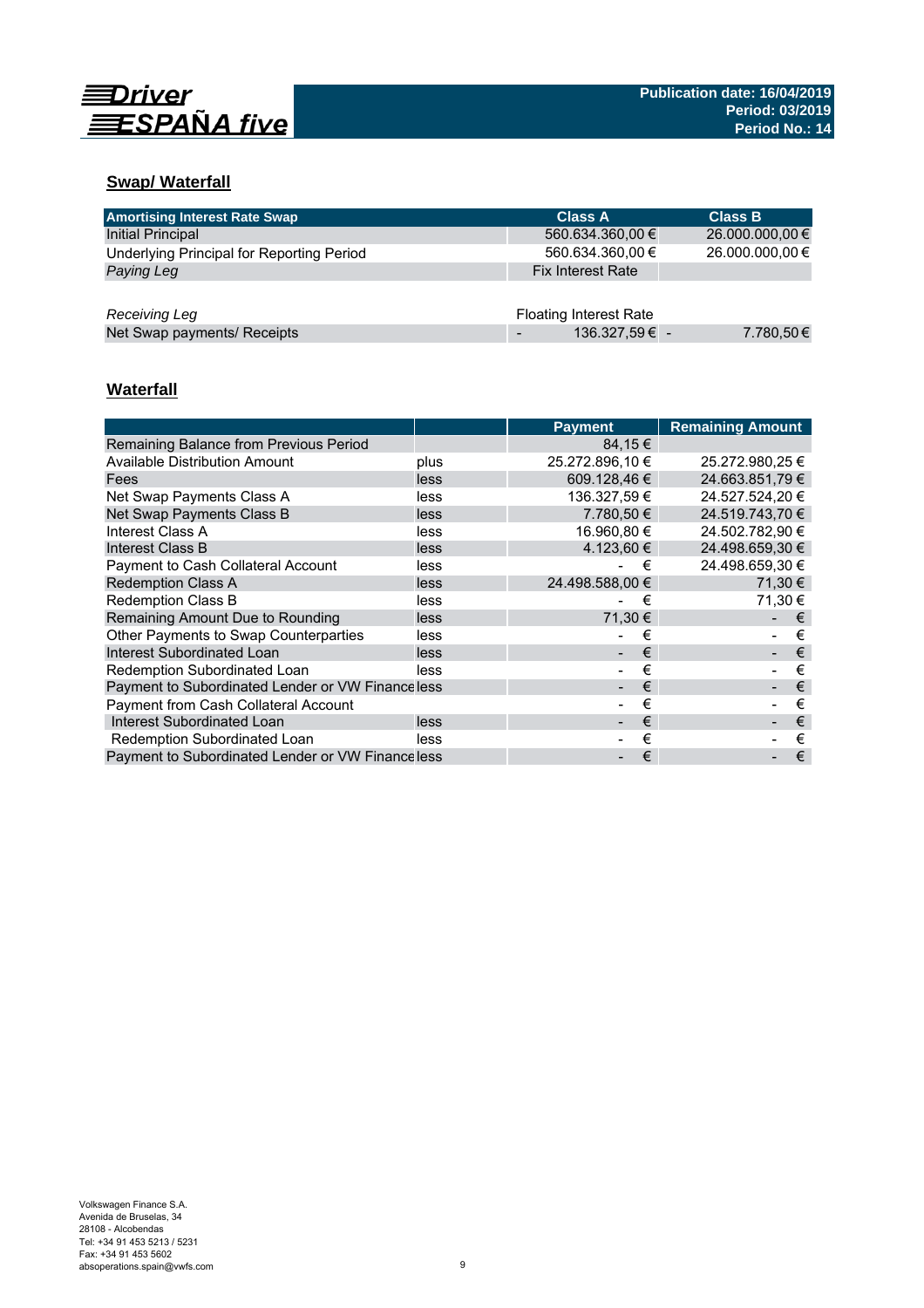

**Run Out Schedule**

|                       | At the End of Previous Reporting Period 28/02/2019 |                                         |                      | At the end of Reporting Period 31/03/2019 |                      |                      |                      |  |
|-----------------------|----------------------------------------------------|-----------------------------------------|----------------------|-------------------------------------------|----------------------|----------------------|----------------------|--|
| <b>Payment Period</b> | <b>ABS Remaining</b><br><b>Depreciation</b>        | <b>ABS Remaining</b><br><b>Interest</b> | <b>ABS Remaining</b> | <b>Payment Period</b>                     | <b>ABS Remaining</b> | <b>ABS Remaining</b> | <b>ABS Remaining</b> |  |
|                       |                                                    |                                         | <b>Instalments</b>   |                                           | <b>Depreciation</b>  | <b>Interest</b>      | <b>Instalments</b>   |  |
| Arrears               | 1.319.486.92€                                      | 19,093,60€                              | 1.338.580.52€        | Arrears                                   | 1.445.616.29€        | 20.200.29€           | 1.465.816.58€        |  |
| 03/2019               | 22.949.106.07€                                     | 798.434.60€                             | 23.747.540.67€       |                                           |                      |                      |                      |  |
| 04/2019               | 22.875.148,76€                                     | 771.181,74€                             | 23.646.330,50€       | 04/2019                                   | 22.808.738,65€       | 769.237,71€          | 23.577.976,36€       |  |
| 05/2019               | 22.707.648,05€                                     | 744.019,11€                             | 23.451.667,16€       | 05/2019                                   | 22.643.153,13€       | 742.153,92€          | 23.385.307,05€       |  |
| 06/2019               | 22.589.772,23€                                     | 717.052,59€                             | 23.306.824,82€       | 06/2019                                   | 22.526.728,43€       | 715.263,93€          | 23.241.992,36€       |  |
| 07/2019               | 22.417.868,09€                                     | 690.226,21€                             | 23.108.094,30€       | 07/2019                                   | 22.354.749,36€       | 688.512,48€          | 23.043.261,84€       |  |
| 08/2019               | 22.235.441.07€                                     | 663.606,72€                             | 22.899.047,79€       | 08/2019                                   | 22.172.066,16€       | 661.968,00€          | 22.834.034,16€       |  |
| 09/2019               | 22.102.284,85€                                     | 637.201,00€                             | 22.739.485,85€       | 09/2019                                   | 22.039.583,96€       | 635.637,49€          | 22.675.221,45€       |  |
| 10/2019               | 21.917.675,73€                                     | 610.955,33€                             | 22.528.631,06€       | 10/2019                                   | 21.855.161,49€       | 609.466,29€          | 22.464.627,78€       |  |
| 11/2019               | 21.668.282,99€                                     | 584.925,61€                             | 22.253.208,60€       | 11/2019                                   | 21.607.679,39€       | 583.510,74€          | 22.191.190,13€       |  |
| 12/2019               | 21.249.246,40€                                     | 559.195,11€                             | 21.808.441,51€       | 12/2019                                   | 21.189.971,12€       | 557.852,26€          | 21.747.823,38€       |  |
| 01/2020               | 20.765.550.63€                                     | 533.961.16€                             | 21.299.511.79€       | 01/2020                                   | 20.708.902,27€       | 532.688.67€          | 21.241.590,94€       |  |
| 02/2020               | 20.374.029,03€                                     | 509.303,44 €                            | 20.883.332,47€       | 02/2020                                   | 20.321.118,96€       | 508.098,26€          | 20.829.217,22€       |  |
| 03/2020               | 19.960.854,57€                                     | 485.110,64€                             | 20.445.965,21€       | 03/2020                                   | 19.919.824,96€       | 483.968,31€          | 20.403.793,27€       |  |
| 04/2020               | 19.324.247.06€                                     | 461.405,98€                             | 19.785.653,04€       | 04/2020                                   | 19.283.904,59€       | 460.312.29€          | 19.744.216,88€       |  |
| 05/2020               | 18.629.793.32€                                     | 438.459,08€                             | 19.068.252,40€       | 05/2020                                   | 18.590.820,77€       | 437.413,26€          | 19.028.234,03€       |  |
| 06/2020               | 18.055.875,66€                                     | 416.338,39€                             | 18.472.214,05€       | 06/2020                                   | 18.017.305,80€       | 415.338,92€          | 18.432.644,72€       |  |
| 07/2020               | 17.377.520,81€                                     | 394.894,93€                             | 17.772.415,74€       | 07/2020                                   | 17.340.521,22€       | 393.941,28€          | 17.734.462,50€       |  |
| 08/2020               | 16.680.897,62€                                     | 374.261,11€                             | 17.055.158,73€       | 08/2020                                   | 16.645.682,74€       | 373.351,34 €         | 17.019.034,08€       |  |
| 09/2020               | 16.233.835,50€                                     | 354.453,85€                             | 16.588.289,35€       | 09/2020                                   | 16.199.179,44€       | 353.585,91€          | 16.552.765,35€       |  |
| 10/2020               | 15.654.200.70€                                     | 335.176,01€                             | 15.989.376,71€       | 10/2020                                   | 15.621.201,83€       | 334.349,27€          | 15.955.551,10€       |  |
| 11/2020               | 15.101.660,28€                                     | 316.585,56€                             | 15.418.245,84€       | 11/2020                                   | 15.068.622,25€       | 315.797,98€          | 15.384.420,23€       |  |
| 12/2020               | 14.776.433,75€                                     | 298.649,18€                             | 15.075.082,93€       | 12/2020                                   | 14.744.407,82€       | 297.900,87€          | 15.042.308,69€       |  |
| 01/2021               | 14.462.245.96€                                     | 281.102,02€                             | 14.743.347,98€       | 01/2021                                   | 14.430.371,10€       | 280.391.71€          | 14.710.762,81€       |  |
| 02/2021               | 14.196.447,25€                                     | 263.925,35€                             | 14.460.372,60€       | 02/2021                                   | 14.165.716,54€       | 263.252,89€          | 14.428.969,43€       |  |
| 03/2021               | 13.828.668.36€                                     | 247.069.44€                             | 14.075.737.80€       | 03/2021                                   | 13.801.205.93€       | 246.433.44 €         | 14.047.639.37€       |  |
| 04/2021               | 13.034.771,89€                                     | 230.649,43€                             | 13.265.421,32€       | 04/2021                                   | 13.007.159,98€       | 230.046,08€          | 13.237.206,06€       |  |
| 05/2021               | 12.113.026,75€                                     | 215.170,05€                             | 12.328.196,80€       | 05/2021                                   | 12.086.510,61€       | 214.599,50€          | 12.301.110,11€       |  |
| 06/2021               | 11.310.575.66€                                     | 200.784,61€                             | 11.511.360,27€       | 06/2021                                   | 11.285.017,43€       | 200.245.55€          | 11.485.262.98€       |  |
| 07/2021               | 10.246.510.48€                                     | 187.352,99€                             | 10.433.863,47€       | 07/2021                                   | 10.222.212.02€       | 186.844.28€          | 10.409.056,30€       |  |
| 08/2021               | 9.222.236,80€                                      | 175.185,63€                             | 9.397.422,43€        | 08/2021                                   | 9.198.810,03€        | 174.705,78€          | 9.373.515,81€        |  |
| 09/2021               | 8.519.534,90€                                      | 164.233,40€                             | 8.683.768,30 €       | 09/2021                                   | 8.496.467,79€        | 163.781,31€          | 8.660.249,10€        |  |
| 10/2021               | 7.609.651,00€                                      | 154.117,49€                             | 7.763.768,49€        | 10/2021                                   | 7.588.197,28€        | 153.692,87€          | 7.741.890,15€        |  |
| 11/2021               | 6.834.853,00€                                      | 145.080,69€                             | 6.979.933,69€        | 11/2021                                   | 6.814.157,90€        | 144.681,51€          | 6.958.839,41€        |  |
| 12/2021               | 6.705.236.87€                                      | 136.965.09€                             | 6.842.201.96€        | 12/2021                                   | 6.684.784,19€        | 136.590,48€          | 6.821.374,67€        |  |
| 01/2022               | 6.554.493,04€                                      | 129.002,30 €                            | 6.683.495,34 €       | 01/2022                                   | 6.534.962,86€        | 128.651,97€          | 6.663.614,83€        |  |
| 02/2022               | 6.435.735,44€                                      | 121.218,31€                             | 6.556.953,75€        | 02/2022                                   | 6.416.871,78€        | 120.891,20€          | 6.537.762,98€        |  |
| 03/2022               | 6.304.685,94€                                      | 113.575,90€                             | 6.418.261,84€        | 03/2022                                   | 6.287.215,78€        | 113.271,18€          | 6.400.486,96€        |  |
| 04/2022               | 6.041.254,87€                                      | 106.089,62€                             | 6.147.344,49€        | 04/2022                                   | 6.023.954,79€        | 105.805,63€          | 6.129.760,42€        |  |
| 05/2022               | 5.705.775.34€                                      | 98.915.80€                              | 5.804.691.14€        | 05/2022                                   | 5.688.964.84€        | 98.652.33€           | 5.787.617.17€        |  |
| 06/2022               | 5.388.121,08€                                      | 92.140,17€                              | 5.480.261,25€        | 06/2022                                   | 5.372.571,01€        | 91.896,72€           | 5.464.467,73€        |  |
| 07/2022               | 4.976.728,01€                                      | 85.741,52€                              | 5.062.469,53€        | 07/2022                                   | 4.961.446,63€        | 85.516,49€           | 5.046.963,12€        |  |
| 08/2022               | 4.539.615,44€                                      | 79.832,14€                              | 4.619.447,58€        | 08/2022                                   | 4.525.110,50€        | 79.625,25€           | 4.604.735,75€        |  |
| 09/2022               | 4.282.306,25€                                      | 74.441,47€                              | 4.356.747,72€        | 09/2022                                   | 4.268.326,32€        | 74.251,79€           | 4.342.578,11€        |  |
| 10/2022               | 3.914.077,63€                                      | 69.356,30€                              | 3.983.433,93 €       | 10/2022                                   | 3.900.918,50€        | 69.183,25€           | 3.970.101,75€        |  |
| 11/2022               | 3.570.766,08€                                      | 64.708,95€                              | 3.635.475,03€        | 11/2022                                   | 3.558.458,98€        | 64.551,55€           | 3.623.010,53 €       |  |
| 12/2022               | 3.493.444,23€                                      | 60.468,10€                              | 3.553.912,33 €       | 12/2022                                   | 3.481.122,53€        | 60.325,30€           | 3.541.447,83€        |  |
| 01/2023               | 3.403.229,39€                                      | 56.319,47€                              | 3.459.548,86 €       | 01/2023                                   | 3.391.798,68€        | 56.191,28€           | 3.447.989,96€        |  |
| 02/2023               | 3.331.168.46€                                      | 52.278.37€                              | 3.383.446.83€        | 02/2023                                   | 3.321.663.88€        | 52.163.75€           | 3.373.827.63€        |  |
| 03/2023               | 3.255.757,55€                                      | 48.322,31€                              | 3.304.079,86€        | 03/2023                                   | 3.248.164,75€        | 48.219,00€           | 3.296.383,75€        |  |
| <b>Subtotal</b>       | 636.247.777,76€                                    | 15.368.537,87 €                         | 651.616.315,63 €     | Subtotal                                  | 611.867.103,26 €     | 14.535.011,56 €      | 626.402.114,82€      |  |
| >03/2023              | 37.436.633,66€                                     | 424.414,68€                             | 37.861.048,34€       | >03/2023                                  | 37.357.226,86€       | 423.554,10€          | 37.780.780,94€       |  |
| <b>Total</b>          | 673.684.411,42€                                    | 15.792.952.55 €                         | 689.477.363,97 €     | Total                                     | 649.224.330,12€      | 14.958.565.66 €      | 664.182.895,76€      |  |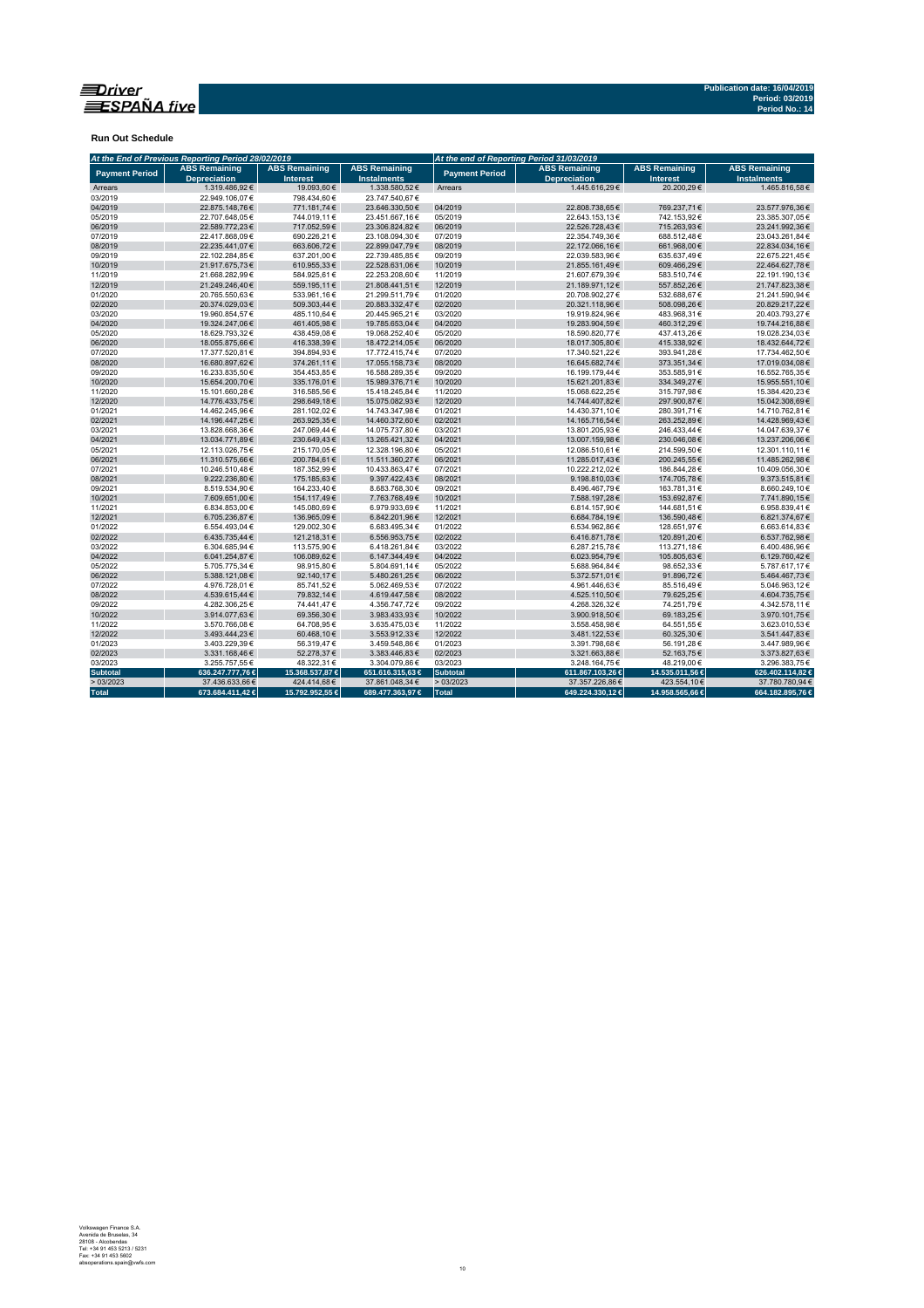

# **Amortisation Profile**

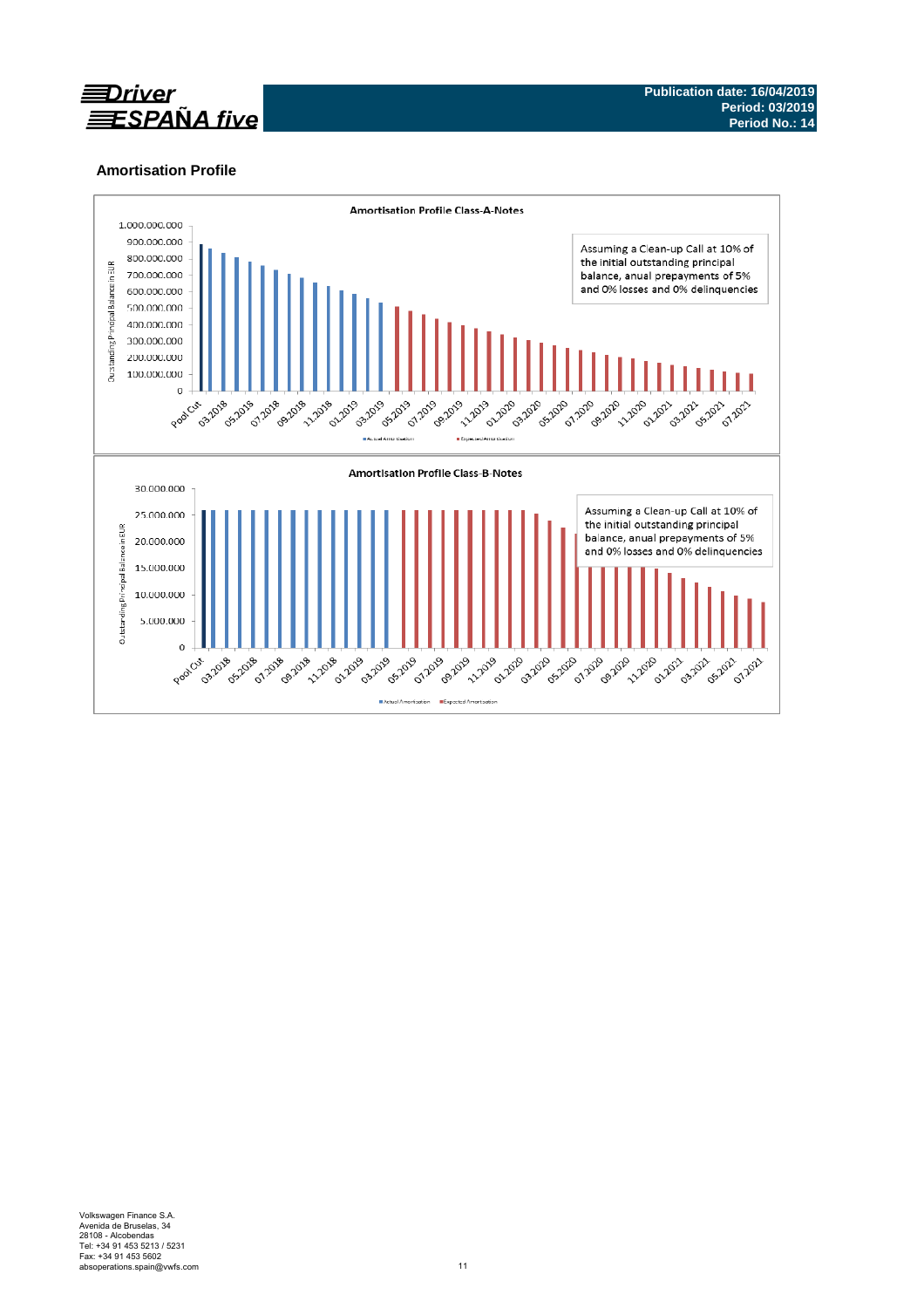

## **Defaults/ Performance Trigger**

| <b>Cumulative Gross Losses</b> |  |
|--------------------------------|--|
|                                |  |

|                 | <b>Number of Contracts</b> | Defaults - Discounted  <br>principal balance |
|-----------------|----------------------------|----------------------------------------------|
| Begin of Period | 85                         | 1.205.546,68                                 |
| <b>Defaults</b> | 8                          | 140.767.21                                   |
| End of Period   | 93                         | 1.346.313,89                                 |
|                 |                            |                                              |

### **Cumulative Gross Loss Ratio**

| -------------------------------                                                                 |         |
|-------------------------------------------------------------------------------------------------|---------|
| Cumulative Defaults as percentage of Discounted Principal Balance at Pool cut Date $(\epsilon)$ | 0.1346% |
|                                                                                                 |         |

## **Performance Triggers**

A Targeted Note Balance was implemented to assure on a monthly basis that no cash is paid to lower steps in the waterfall unless there is sufficient overcollateralization to support the notes.

The performance trigger in form of a credit enhancement increase condition will be activated when the cumulative Gross Loss Ratio exceeds the defined limits. In this case the overcollateralization will be increased accordingly.

|                                                            | <b>OC-Percentage</b> | <b>OC-Percentage</b> |
|------------------------------------------------------------|----------------------|----------------------|
|                                                            | <b>Class A Notes</b> | <b>Class B Notes</b> |
| Until a Credit Enhancement Increase condition is in place  | 21.00%               | 14.50%               |
| Level I Credit Enhancement Increase condition is in place  | 25.00%               | 18.00%               |
| Level II Credit Enhancement Increase condition is in place | 100.00%              | 100.00%              |

### *Performance Trigger*

| <b>Levels</b> | <b>Credit Enhancement increase condition</b>                                                                                                                                                                 | <b>Credit Enhancement</b><br>increase condition in<br>place? |
|---------------|--------------------------------------------------------------------------------------------------------------------------------------------------------------------------------------------------------------|--------------------------------------------------------------|
| Level 1       | Cumulative Gross Loss Ratio exceeds (i) 1.8% on any Payment Date prior to or<br>during May 2019 (included); or (ii) 4.00% for any Payment Date after May 2019<br>and until that for February 2020(inclusive) | No                                                           |
| Level 2       | Cumulative Gross Loss Ratio exceeds 8.0% for any Payment Date                                                                                                                                                | No                                                           |

### *Performance Pool vis-a-vis Triggers*

### **Cumulated Grossloss**

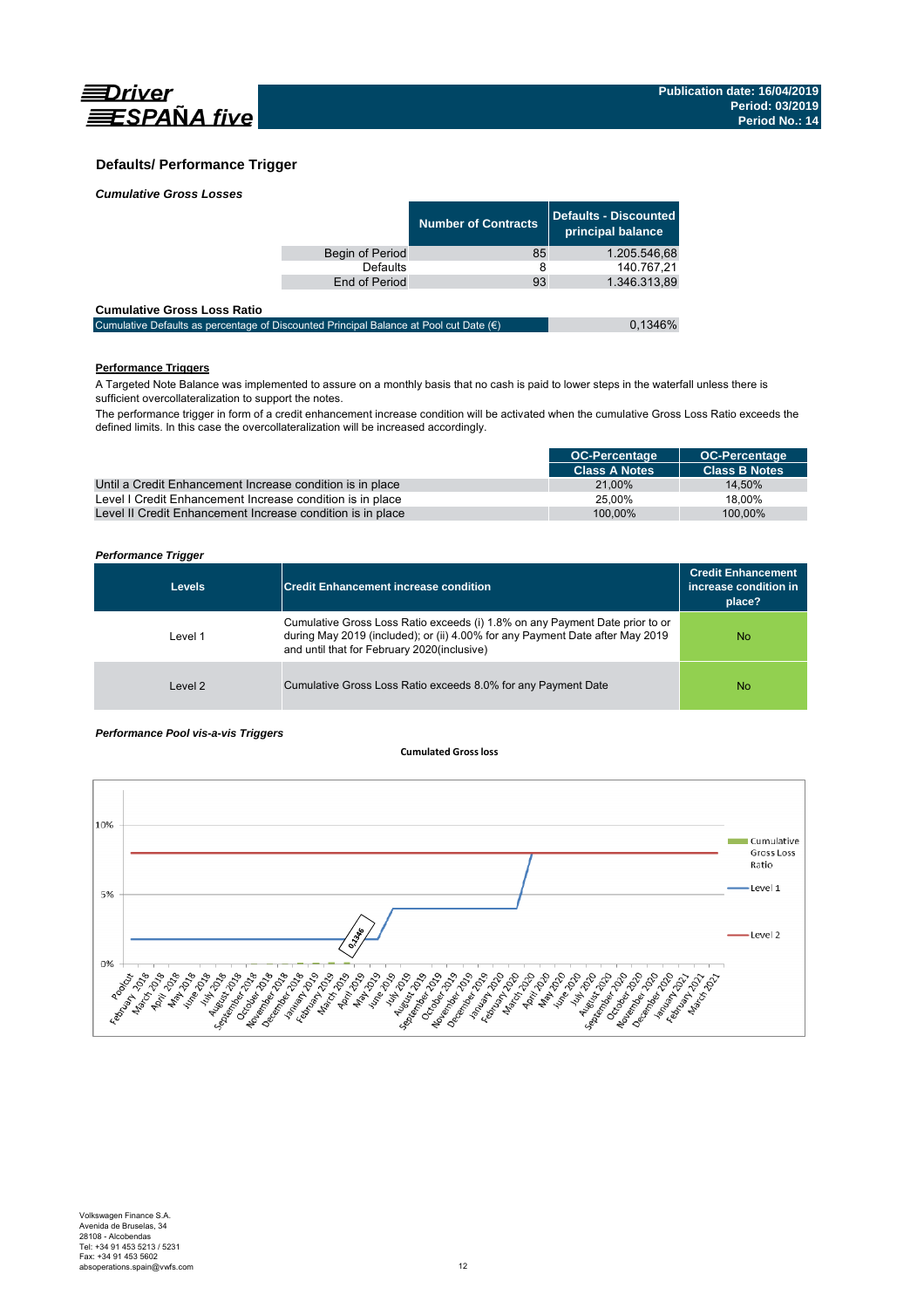

### **Overview Outstanding Contracts**

### *Development of Pool within Reporting Period*

|                                      | <b>Number of</b><br>contracts | <b>Adjustments</b> | <b>Outstanding Nominal</b><br><b>Balance</b> |
|--------------------------------------|-------------------------------|--------------------|----------------------------------------------|
| <b>Begin of Period</b>               |                               |                    | 689.477.363.97 €                             |
| <b>End of Period</b>                 |                               |                    | 664.182.895.76 €                             |
| Periodic reduction of Nominal        |                               | 25.294.468.21 €    | 25.294.468.21 €                              |
| Excess provision at pool cut         |                               | 0.00€              |                                              |
| Adjustment due to outdated arrears   |                               | 0.00€              |                                              |
| Cancelled interest in prepayments    |                               | -37.328,22 €       |                                              |
| Fees for prolongation                |                               | 107.32 €           |                                              |
| Write Off / Write Down               | 4                             | $-5.37€$           |                                              |
| Recoveries after Write Off           |                               | 0.00€              |                                              |
| Cancelation fees                     |                               | 13.178.63 €        |                                              |
| Interest in arrears                  |                               | 2.475.53 €         |                                              |
| Net Swaps                            |                               | 0.00€              |                                              |
| <b>Available Distribution Amount</b> |                               | 25.272.896.10 €    |                                              |

#### *Status of Contracts*

| <b>Status of Contracts</b> |                                      | <b>Pool Balance at Poolcut</b>                            |                            | <b>Credit Type</b>                                    |                       |                                                              | <b>Vehicle Status</b> |                                                              |                     |                                                              |
|----------------------------|--------------------------------------|-----------------------------------------------------------|----------------------------|-------------------------------------------------------|-----------------------|--------------------------------------------------------------|-----------------------|--------------------------------------------------------------|---------------------|--------------------------------------------------------------|
|                            |                                      |                                                           | <b>Auto Credit</b>         |                                                       | <b>Classic Credit</b> |                                                              | <b>New</b>            |                                                              | <b>Used</b>         |                                                              |
| <b>Status</b>              | <b>Number of</b><br><b>Contracts</b> | <b>Outstanding Discounted</b><br><b>Principal Balance</b> | <b>Number of Contracts</b> | Outstanding<br>Discounted Principal<br><b>Balance</b> | Number of Contracts   | Outstanding<br><b>Discounted Principal</b><br><b>Balance</b> | Number of Contracts   | Outstanding<br><b>Discounted Principal</b><br><b>Balance</b> | Number of Contracts | Outstanding<br><b>Discounted Principal</b><br><b>Balance</b> |
| Current                    | 86.320                               | 1.000.002.231,57 €                                        | 11.160                     | 88.987.892,58 €                                       | 75.160                | 911.014.338,99 €                                             | 71.700                | 824.396.601,44 €                                             | 14.620              | 175.605.630,13 €                                             |
| Delinquent                 |                                      |                                                           |                            |                                                       |                       |                                                              |                       |                                                              |                     |                                                              |
| Defaulted                  |                                      | . .                                                       |                            | $\sim$                                                |                       | $\sim$                                                       |                       | $\sim$                                                       |                     | $\sim$                                                       |
| <b>Partial Prepayment</b>  |                                      |                                                           |                            |                                                       |                       |                                                              |                       |                                                              |                     |                                                              |
| End of Term                |                                      |                                                           |                            | $\sim$                                                |                       | $\sim$                                                       |                       | $\sim$                                                       |                     | . .                                                          |
| Write Off                  |                                      |                                                           |                            | $\sim$                                                |                       |                                                              |                       |                                                              |                     |                                                              |
| <b>Full Prepayment</b>     |                                      | . .                                                       |                            | - +                                                   |                       | $\sim$                                                       |                       |                                                              |                     | $\sim$                                                       |
| Repurchase                 |                                      |                                                           |                            |                                                       |                       |                                                              |                       |                                                              |                     |                                                              |
| <b>Total</b>               | 86.320                               | 1.000.002.231,57 €                                        | 11.160                     | 88.987.892,58 €                                       | 75.160                | 911.014.338,99 €                                             | 71.700                | 824.396.601,44 €                                             | 14.620              | 175.605.630,13 €                                             |
|                            |                                      |                                                           |                            |                                                       |                       |                                                              |                       |                                                              |                     |                                                              |

|                        |                  | Pool Balance at the End of Period | <b>Credit Type</b>  |                 |                                                               |                  | <b>Vehicle Status</b> |                  |                                                 |                             |
|------------------------|------------------|-----------------------------------|---------------------|-----------------|---------------------------------------------------------------|------------------|-----------------------|------------------|-------------------------------------------------|-----------------------------|
|                        |                  |                                   | <b>Auto Credit</b>  |                 | <b>Classic Credit</b>                                         |                  | <b>New</b>            |                  | <b>Used</b>                                     |                             |
|                        | <b>Number of</b> | <b>Outstanding Discounted</b>     |                     | Outstanding     |                                                               | Outstanding      |                       | Outstanding      |                                                 | Outstanding                 |
| <b>Status</b>          | <b>Contracts</b> | <b>Principal Balance</b>          | Number of Contracts |                 | Discounted Principal Number of Contracts Discounted Principal |                  | Number of Contracts   |                  | <b>Discounted Principal Number of Contracts</b> | <b>Discounted Principal</b> |
|                        | (End of Period)  | (End of Period)                   |                     | <b>Balance</b>  |                                                               | <b>Balance</b>   |                       | <b>Balance</b>   |                                                 | <b>Balance</b>              |
| Current                | 80.624           | 640.401.552.76 €                  | 10.087              | 50.693.935.49 € | 70.537                                                        | 589.707.617.27 € | 67.011                | 523.860.976.98 € | 13.613                                          | 116.540.575.78 €            |
| Delinquent             | 667              | 7.581.204.95 €                    | 104                 | 636.968.46 €    | 563                                                           | 6.944.236.49 €   | 519                   | 5.971.396.29 €   | 148                                             | 1.609.808,66 €              |
| Defaulted              | 88               | 1.177.392.28 €                    | 12                  | 121.660.03 €    | 76                                                            | 1.055.732.25 €   | 72                    | 1.029.136.22 €   | 16                                              | 148.256.06 €                |
| Partial Prepayment     |                  | 64.180.13 €                       |                     | 1.865.38 €      |                                                               | 62.314,75 €      | 10                    | 53.844.79 €      |                                                 | 10.335,34 €                 |
| End of Term            | 3.066            | $0.00 \in$                        | 671                 | $0,00 \in$      | 2.395                                                         | $0,00 \in$       | 2.647                 | $\sim$           | 419                                             | $ \epsilon$                 |
| Write Off              |                  | $0.00 \in$                        |                     | $0,00 \in$      |                                                               | $0,00$ €         |                       |                  |                                                 |                             |
| <b>Full Prepayment</b> | 1.859            | $0.00 \in$                        | 285                 | $0.00 \in$      | 1.574                                                         | $0.00 \in$       | 1.439                 | $\sim$           | 420                                             | $ \epsilon$                 |
| Repurchase             |                  | 0,00€                             |                     | 0,00€           |                                                               | $0,00 \in$       |                       |                  |                                                 |                             |
| <b>Total</b>           | 86.320           | 649.224.330.12 €                  | 11.160              | 51.454.429,36 € | 75.160                                                        | 597.769.900,76 € | 71.700                | 530.915.354,28 € | 14.620                                          | 118.308.975.84 €            |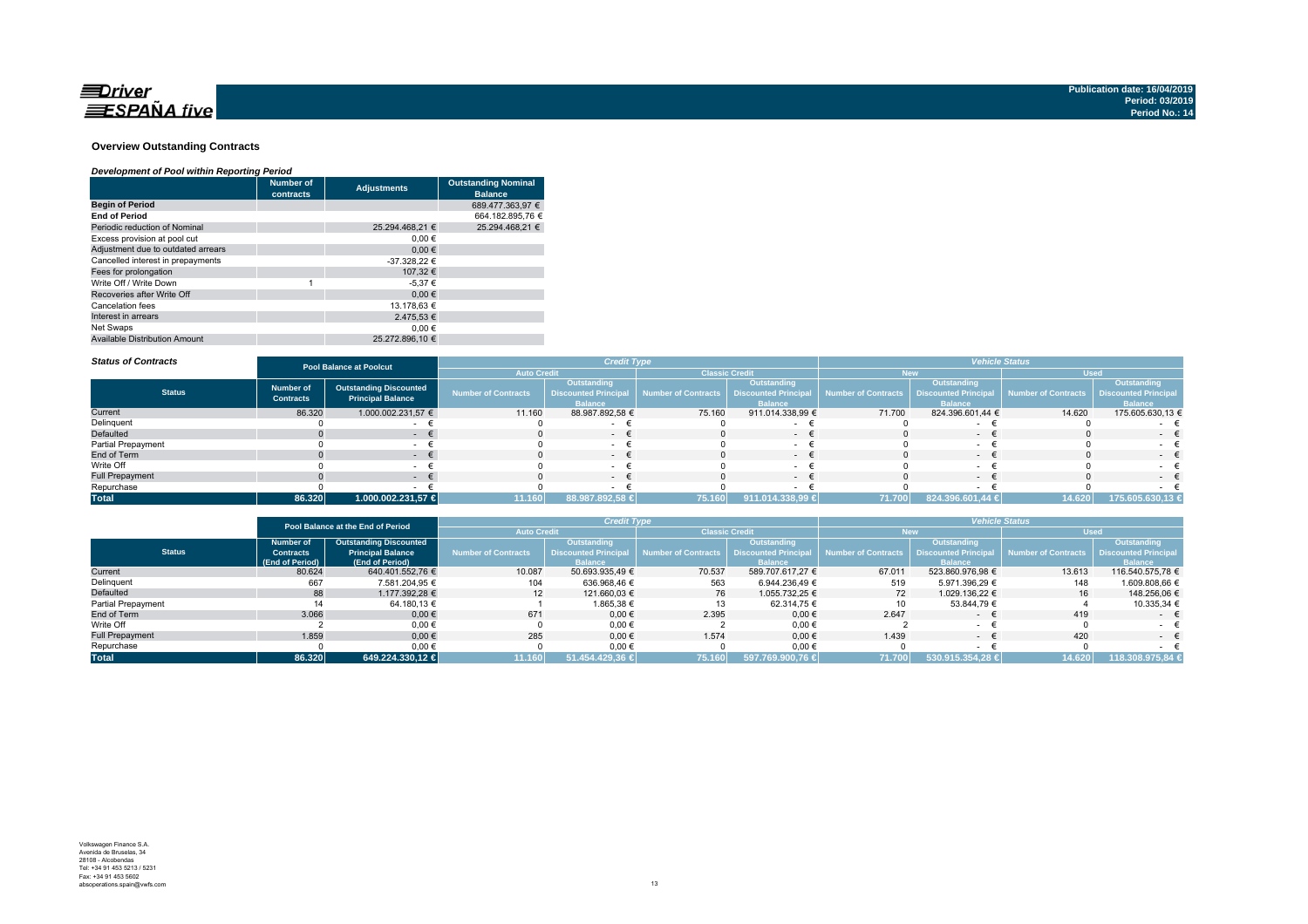## **Information on the retention of net economic interest**

## *Retention Amount at Poolcut*

| <b>Type of Asset</b>            | Number of<br><b>Loans</b> | Percentage of<br>Loans<br>(%) | <b>Outstanding Nominal</b><br><b>Balance</b> | Percentage of<br><b>Balance</b><br>(%) |
|---------------------------------|---------------------------|-------------------------------|----------------------------------------------|----------------------------------------|
| Portfolio sold to Fund          | 86.320                    | 94,94%                        | 1.029.405.033,97 €                           | 95,00%                                 |
| Retention of Volkswagen Finance | 4.598                     | 5,06%                         | 54.189.288,02 €                              | 5,00%                                  |
| <b>Total</b>                    | 90.918                    | 100,00%                       | 1.083.594.321,99 €                           | 100,00%                                |
|                                 |                           |                               |                                              |                                        |
| <b>Retention Amounts</b>        |                           |                               |                                              |                                        |
| Minimum Retention               | 51.470.251,70 €           | 5,00%                         |                                              |                                        |
| <b>Actual Retention</b>         | 54.189.288.02 €           | 5.00%                         |                                              |                                        |

### *Retention Amount End of Period*

| <b>Type of Asset</b>            | Number of<br><b>Loans</b> | Percentage of<br>Loans<br>(%) | <b>Outstanding Nominal</b><br><b>Balance</b> | Percentage of<br><b>Balance</b><br>(%) |
|---------------------------------|---------------------------|-------------------------------|----------------------------------------------|----------------------------------------|
| Portfolio sold to Fund          | 81.393                    | 94,98%                        | 664.182.895,76 €                             | 95,03%                                 |
| Retention of Volkswagen Finance | 4.301                     | 5.02%                         | 34.737.846,10 €                              | 4.97%                                  |
| Total                           | 85.694                    | $ 100,00\% $                  | 698.920.741,86 €                             | 100,00%                                |

| <b>Retention Amounts</b> |                 |       |
|--------------------------|-----------------|-------|
| Minimum Retention        | 34.946.037.09 € | 5.00% |
| <b>Actual Retention</b>  | 34.737.846.10 € | 4.97% |

In its capacity as originator and original lender, Volkswagen Finance, S.A. complies with the retention requirement of a material net economic interest in accordance with §122a CRD.

By adhering to option c) of the directive, Volkswagen Finance, S.A. will keep the exposures designated for retention on its balance sheet on an ongoing basis.

The latest end of month level of retention will be published on a monthly basis within the Investor Report.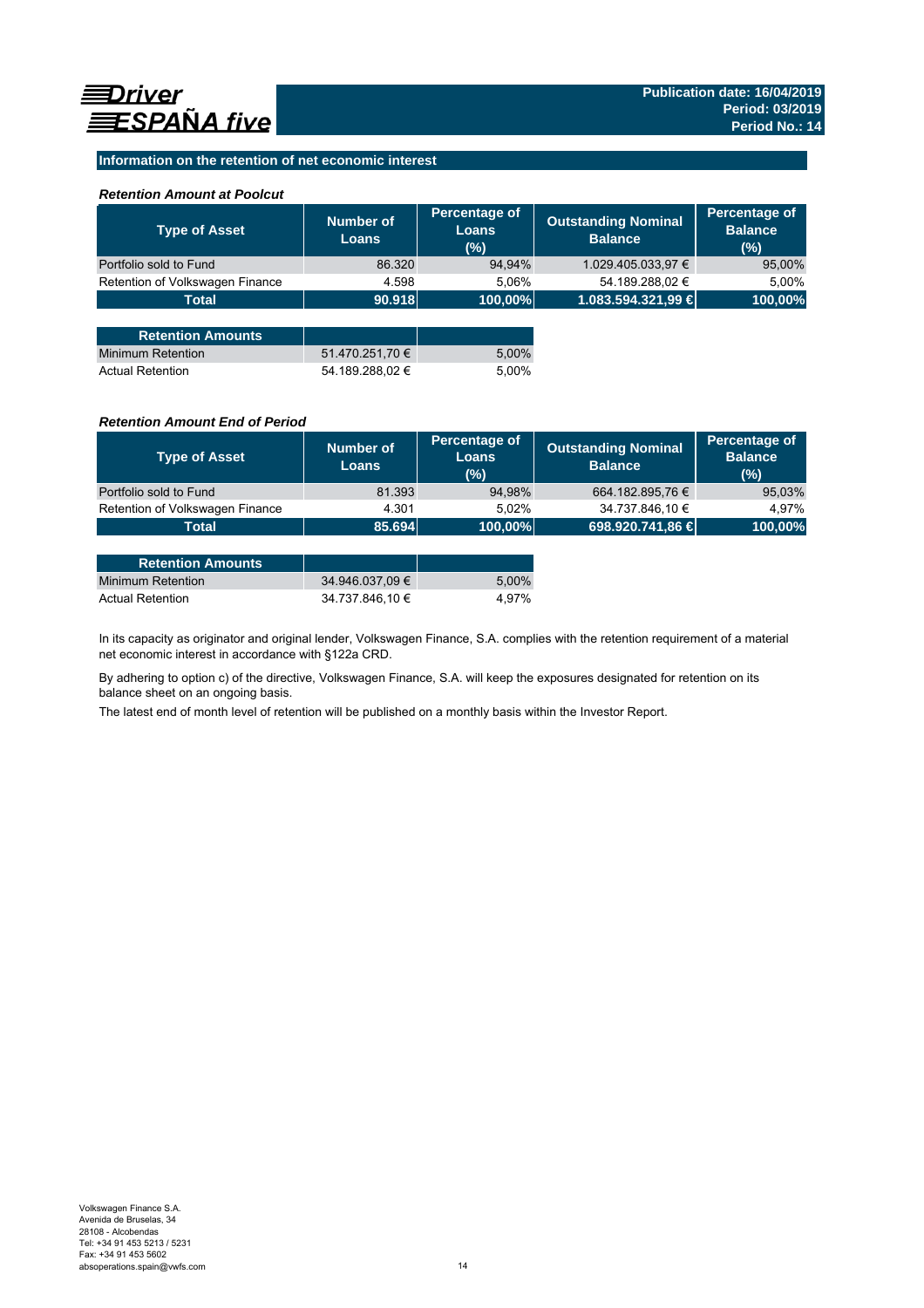### $\equiv$ Driver **ESPAÑA** five

#### **Delinquent Contracts**

|                 | <b>Total Portfolio</b>               |                            |                                                           |                                                        |                                       |                                              |                                      | <b>Credit Type</b>                                           |                                      |                                                              | <b>Vehicle Status</b>                |                                                              |                                      |                                                                     |
|-----------------|--------------------------------------|----------------------------|-----------------------------------------------------------|--------------------------------------------------------|---------------------------------------|----------------------------------------------|--------------------------------------|--------------------------------------------------------------|--------------------------------------|--------------------------------------------------------------|--------------------------------------|--------------------------------------------------------------|--------------------------------------|---------------------------------------------------------------------|
|                 |                                      |                            |                                                           |                                                        |                                       |                                              | <b>Auto Credit</b>                   |                                                              |                                      | <b>Classic Credit</b>                                        |                                      | <b>New</b>                                                   |                                      | <b>Used</b>                                                         |
| Days in Arrears | <b>Number of</b><br><b>Contracts</b> | Number of<br>Contracts (%) | <b>Outstanding Discounted</b><br><b>Principal Balance</b> | <b>Outstanding Discounted</b><br>Principal Balance (%) | Outstanding<br><b>Nominal Balance</b> | Outstanding<br><b>Nominal Balance</b><br>(%) | <b>Number of</b><br><b>Contracts</b> | Outstanding<br><b>Discounted</b><br><b>Principal Balance</b> | <b>Number of</b><br><b>Contracts</b> | Outstanding<br><b>Discounted</b><br><b>Principal Balance</b> | <b>Number</b> of<br><b>Contracts</b> | Outstanding<br><b>Discounted</b><br><b>Principal Balance</b> | <b>Number of</b><br><b>Contracts</b> | <b>Outstanding</b><br><b>Discounted</b><br><b>Principal Balance</b> |
| $> 1 \le 30$    | 252                                  | 0,31%                      | 2.786.438.21 €                                            | 0,43%                                                  | 2.870.900,39 €                        | 0.41%                                        | 41                                   | 226.766,23 €                                                 | 211                                  | 2.559.671,98 €                                               | 199                                  | 2.213.077.74 €                                               | 53                                   | 573.360,47 €                                                        |
| $> 30 \le 60$   | 194                                  | 0.24%                      | 2.247.065,52 €                                            | 0,35%                                                  | 2.318.821,02 €                        | 0,33%                                        | 28                                   | 175.781.34 €                                                 | 166                                  | 2.071.284.18 €                                               | 149                                  | 1.767.506,31 €                                               | 45                                   | 479.559,21 €                                                        |
| $> 60 \le 90$   | 93                                   | 0,11%                      | 1.099.004,34 €                                            | 0,17%                                                  | 1.133.041.83 €                        | 0,16%                                        | 19                                   | 130.076.25 €                                                 | 74                                   | 968.928,09 €                                                 | 72                                   | 865.846,36 €                                                 | 21                                   | 233.157,98 €                                                        |
| $> 90 \le 120$  | 56                                   | 0.07%                      | 634.950,96 €                                              | 0.10%                                                  | 654.766.29 €                          | 0,09%                                        |                                      | 58.220,67 €                                                  |                                      | 576.730,29€                                                  | 44                                   | 499.830,39 €                                                 | 12                                   | 135.120,57 €                                                        |
| $> 120 \le 150$ | 33                                   | 0,04%                      | 387.076,78 €                                              | 0,06%                                                  | 399.931,96 €                          | 0,06%                                        | 5                                    | 27.280,43 €                                                  | 28                                   | 359.796,35 €                                                 | 26                                   | 313.849,69 €                                                 |                                      | 73.227,09 €                                                         |
| $> 150 \le 180$ | 12                                   | 0.01%                      | 132.624.92 €                                              | 0.02%                                                  | 136.718.22 €                          | 0,02%                                        |                                      | 18.843,54 €                                                  |                                      | 113.781,38 €                                                 |                                      | 118.223,36 €                                                 |                                      | 14.401,56 €                                                         |
| <b>Subtotal</b> | 640                                  | 0,78%                      | 7.287.160.73 €                                            | 1.13%                                                  | 7.514.179.71 €                        | 1,07%                                        | 104                                  | 636.968.46 €                                                 | 536                                  | $.650.192.27 \in$                                            | 501                                  | .778.333.85 €                                                | 139                                  | 1.508.826.88 €                                                      |
| $> 180 \le 210$ |                                      | 0.01%                      | 114.951,51 €                                              | 0,02%                                                  | 119.093.57 €                          | 0,02%                                        |                                      | $\sim$                                                       |                                      | 114.951,51 €                                                 |                                      | 64.979.40 €                                                  |                                      | 49.972,11 €                                                         |
| > 210 < 240     |                                      | 0.01%                      | 74.319.29 €                                               | 0,01%                                                  | 76.930.84 €                           | 0,01%                                        |                                      | $\sim$                                                       |                                      | 74.319.29 €                                                  |                                      | 67.343,87 €                                                  |                                      | 6.975.42 €                                                          |
| $> 240 \le 270$ |                                      | 0.00%                      | 13.135,01 €                                               | 0,00%                                                  | 13.376.01 €                           | 0,00%                                        |                                      | $ \epsilon$                                                  |                                      | 13.135,01 €                                                  |                                      | 13.135,01 €                                                  | $\Omega$                             | $ \epsilon$                                                         |
| $> 270 \le 300$ |                                      | 0,00%                      | 26.850,75 €                                               | 0,00%                                                  | 27.570,32 €                           | 0,00%                                        |                                      | $\sim$ 10 $\pm$                                              |                                      | 26.850,75€                                                   |                                      | 14.256,52 €                                                  | $\sim$                               | 12.594,23 €                                                         |
| $>$ 300 <= 330  |                                      | 0,00%                      | 44.248,11 €                                               | 0.01%                                                  | 45.696.91 €                           | 0,01%                                        |                                      | $ \pm$                                                       |                                      | 44.248,11 €                                                  |                                      | 12.808,09 €                                                  |                                      | 31.440,02 €                                                         |
| $>$ 330 <= 360  |                                      | 0,00%                      | 10.578,39 €                                               | 0,00%                                                  | 10.998,36 €                           | 0,00%                                        |                                      | $\sim$ 10 $\pm$                                              |                                      | 10.578,39 €                                                  |                                      | 10.578,39 €                                                  |                                      | $\sim$                                                              |
| > 360           |                                      | 0.00%                      | 9.961.16 $\in$                                            | 0.00%                                                  | 10.215.56 €                           | 0.00%                                        |                                      | $\sim$                                                       |                                      | 9.961.16€                                                    |                                      | 9.961.16 $\in$                                               |                                      | $\sim$                                                              |
| <b>Subtotal</b> | 27 <sup>1</sup>                      | 0.02%                      | 294.044.22 €                                              | 0,04%                                                  | 303.881.57 €                          | 0.04%                                        |                                      | $0.00 \le$                                                   | 27 <sup>1</sup>                      | 294.044,22€                                                  |                                      | 193.062.44 €                                                 |                                      | 100.981.78                                                          |
| <b>Total</b>    | 667                                  | 0,80%                      | 7.581.204.95 €                                            | 1.17%                                                  | 7.818.061.28 €                        | 1.11%                                        |                                      | 636.968.46 €                                                 | 563                                  | $6.944.236,49$ €                                             | 519                                  | 5.971.396.29 €                                               | 148                                  | 1.609.808.66 €                                                      |

#### *Performance Delinquencies*

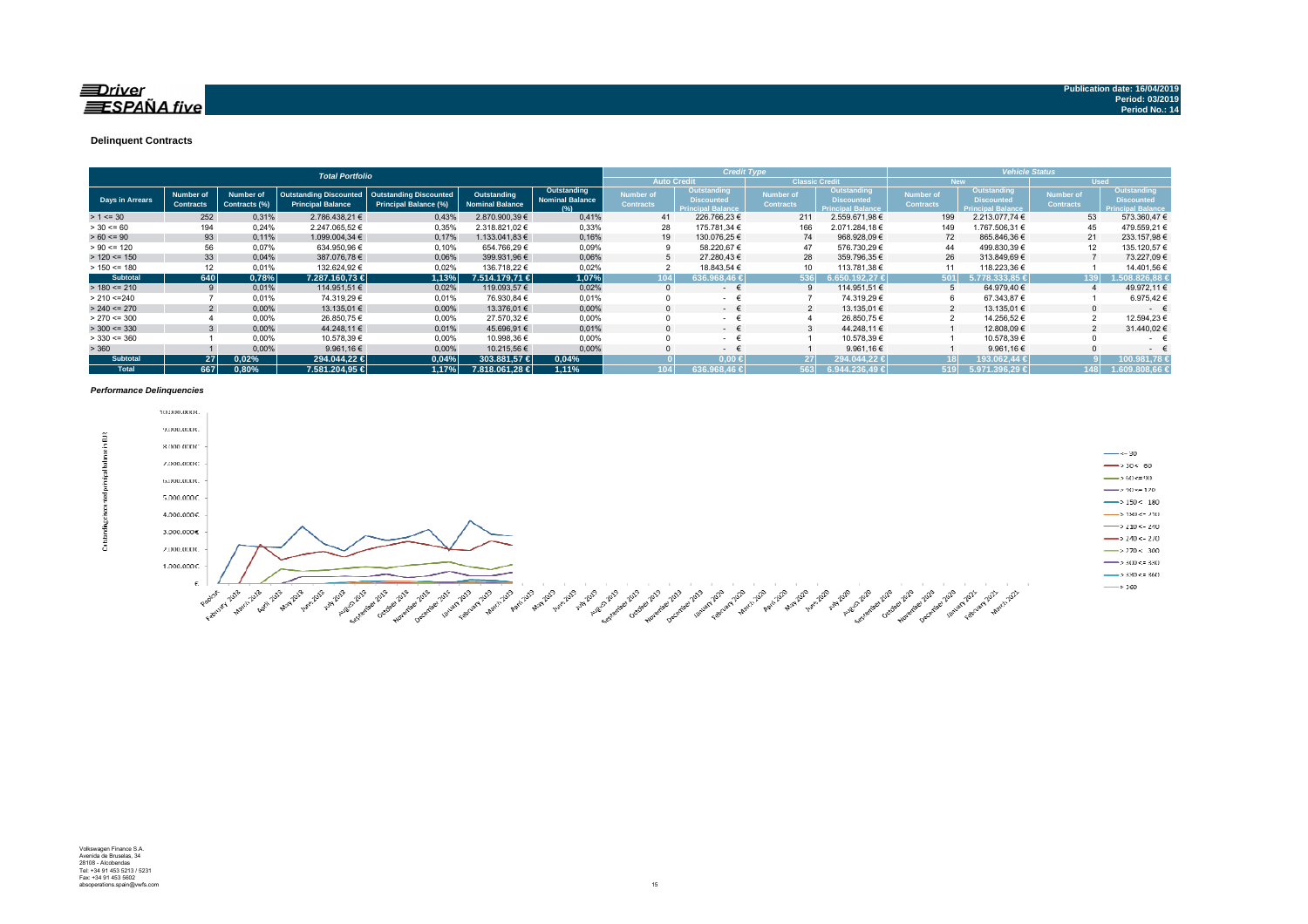### $\equiv$ Driver  $ESPA\tilde{N}A$  five

**Defaulted Contracts** 

|                 |                  |                  | <b>Defaulted Profile Total Portfolio</b>      |                               |                        |                               |                  |                                               | <b>Credit Type</b> |                                               | <b>Vehicle Status</b> |                                              |                  |                                               |
|-----------------|------------------|------------------|-----------------------------------------------|-------------------------------|------------------------|-------------------------------|------------------|-----------------------------------------------|--------------------|-----------------------------------------------|-----------------------|----------------------------------------------|------------------|-----------------------------------------------|
|                 |                  |                  |                                               |                               |                        |                               |                  | <b>Auto Credit</b>                            |                    | <b>Classic Credit</b>                         | New.                  |                                              |                  | <b>Used</b>                                   |
|                 | <b>Number of</b> | <b>Number of</b> | <b>Outstanding</b>                            | <b>Outstanding Discounted</b> | Outstanding            | Outstanding                   | <b>Number of</b> | Outstanding                                   | Number of          | <b>Outstanding</b>                            | <b>Number of</b>      | <b>Outstanding</b>                           | Number of        | Outstanding                                   |
| Days in Arrears | <b>Contracts</b> | Contracts (%)    | <b>Discounted Principal</b><br><b>Balance</b> | Principal Balance (%)         | <b>Nominal Balance</b> | <b>Nominal</b><br>Balance (%) | <b>Contracts</b> | <b>Discounted Principal</b><br><b>Balance</b> | <b>Contracts</b>   | <b>Discounted Principal</b><br><b>Balance</b> | <b>Contracts</b>      | <b>Discounted Principa</b><br><b>Balance</b> | <b>Contracts</b> | <b>Discounted Principal</b><br><b>Balance</b> |
| $= 30$          |                  | 0.00%            | $0.00 \in$                                    | 0.00%                         | $ \epsilon$            | 0.00%                         |                  | $0.00 \in$                                    |                    | $0.00 \in$                                    |                       | $0.00 \in$                                   |                  | 0.00€                                         |
| $> 30 \le 60$   |                  | 0,00%            | 4.476,80 €                                    | 0,00%                         | 4.478,10€              | 0.00%                         |                  | 4.476,80 €                                    |                    | $0,00 \in$                                    |                       | 4.476,80 €                                   |                  | $0,00 \in$                                    |
| $> 60 \le 90$   |                  | 0.00%            | 14.103,03 €                                   | 0.00%                         | 14.118,47 €            | 0.00%                         |                  | $0.00 \in$                                    |                    | 14.103,03 €                                   |                       | 8.513,03 €                                   |                  | 5.590,00 €                                    |
| $> 90 \le 120$  |                  | 0,00%            | 31.644,51 €                                   | 0,00%                         | 31.774,49€             | 0,00%                         |                  | 16.274,71 €                                   |                    | 15.369,80 €                                   |                       | 31.644,51 €                                  |                  | $0,00 \in$                                    |
| $> 120 \le 150$ |                  | 0,00%            | 22.636,84 €                                   | 0.00%                         | 22.738.03 €            | 0.00%                         |                  | $0.00 \in$                                    |                    | 22.636.84 €                                   |                       | 19.988.29 €                                  |                  | 2.648,55 €                                    |
| $> 150 \le 180$ |                  | 0,01%            | 80.926,21 €                                   | 0.01%                         | 81.262,66 €            | 0,01%                         |                  | $0,00 \in$                                    |                    | 80.926,21 €                                   |                       | 74.288,96€                                   |                  | 6.637,25€                                     |
| <b>Subtotal</b> | 14               | 0,01%            | 153.787,39 €                                  | 0,01%                         | 154.371.75 €           | 0,01%                         |                  | 20.751.51 €                                   | 11                 | 133.035.88 €                                  | 11                    | 138.911.59 €                                 |                  | 14.875.80                                     |
| $> 180 \le 210$ | 19               | 0,02%            | 273.401,84 €                                  | 0,04%                         | 274.911,10 €           | 0.04%                         |                  | 32.998,96 €                                   | 16                 | 240.402,88 €                                  | 16                    | 242.610,12 €                                 |                  | 30.791,72€                                    |
| $> 210 \le 240$ |                  | 0,01%            | 144.241,49€                                   | 0,02%                         | 145.081,93 €           | 0,02%                         |                  | 14.808,44 €                                   | 10                 | 129.433,05 €                                  |                       | 95.371,45€                                   |                  | 48.870,04 €                                   |
| $> 240 \le 270$ |                  | 0,01%            | 65.855,67€                                    | 0,01%                         | 66.156,75 €            | 0.01%                         |                  | 3.803,78€                                     | 6                  | 62.051,89€                                    |                       | 65.855,67€                                   |                  | $0,00$ €                                      |
| $> 270 \le 300$ |                  | 0,01%            | 122.398,50 €                                  | 0,02%                         | 123.122,26 €           | 0,02%                         |                  | 16.425,72 €                                   | 8                  | 105.972,78 €                                  |                       | 117.192,21 €                                 |                  | 5.206,29€                                     |
| $> 300 \le 330$ |                  | 0.01%            | 142.151,92 €                                  | 0.02%                         | 142.874.40 €           | 0.02%                         |                  | $0.00 \in$                                    | 6                  | 142.151.92 €                                  |                       | 132.359,38 €                                 |                  | 9.792,54€                                     |
| $>$ 330 <= 360  |                  | 0,00%            | 34.885,88 €                                   | 0.01%                         | 35.042.14 €            | 0,01%                         |                  | 18.429,86€                                    |                    | 16.456,02€                                    |                       | 34.885,88 €                                  |                  | $0.00*$                                       |
| > 360           | 17               | 0,02%            | 240.669,59€                                   | 0,04%                         | 242.146,40 €           | 0,04%                         |                  | 14.441,76 €                                   | 16                 | 226.227,83€                                   | 13                    | 201.949,92 €                                 |                  | 38.719,67 €                                   |
| <b>Subtotal</b> | <b>74</b>        | 0,08%            | 1.023.604,89 €                                | 0,16%                         | 1.029.334.98 €         | 0,16%                         |                  | 100.908.52 €                                  |                    | 922.696.37 €                                  | 61 I                  | 890.224.63 €                                 |                  | 133.380,26                                    |
| <b>Total</b>    | 88               | 0,09%            | 1.177.392.28 €                                | 0,17%                         | 1.183.706,73 €         | 0.17%                         |                  | 121.660.03 €                                  |                    | 1.055.732.25 €                                | 721                   | 1.029.136.22 €                               |                  | 148.256,06                                    |

#### **Performance Defaults**

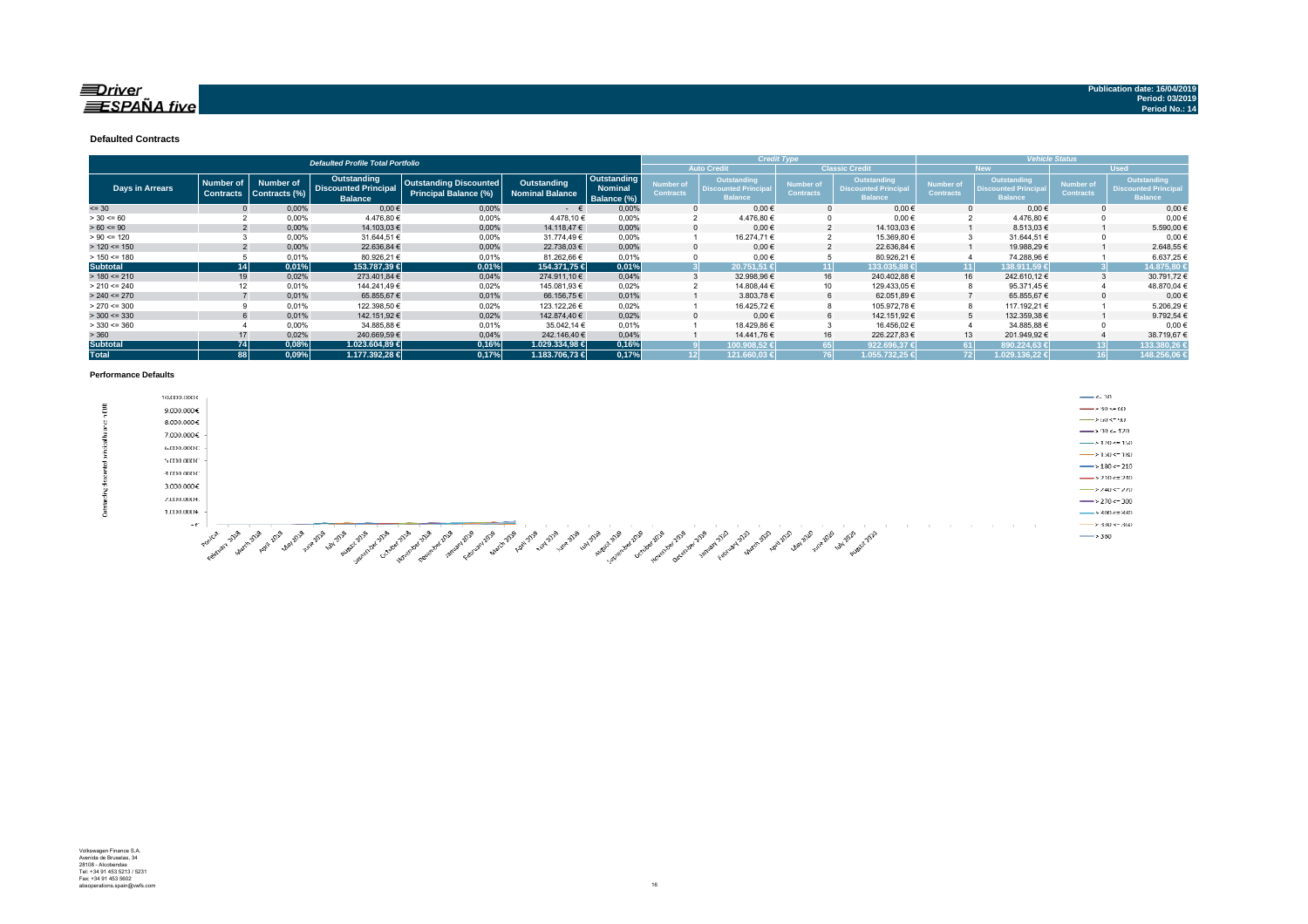



### **Prepayments**

| <b>Unscheduled Prepayments</b>                       | <b>Number of Contracts</b> |                                      | <b>Outstanding Discounted</b><br><b>Balance as of the Beginning</b><br>of the Period | <b>Unscheduled</b><br><b>Prepayments</b> | <b>Outstanding Discounted</b><br>Balance as of the End of the<br><b>Period</b> |
|------------------------------------------------------|----------------------------|--------------------------------------|--------------------------------------------------------------------------------------|------------------------------------------|--------------------------------------------------------------------------------|
| <b>Full and Partial Prepayments</b>                  | 224                        |                                      | 1.589.121.68€                                                                        | 1.489.558.04 €                           | 64.180.13€                                                                     |
| Full and Partial Prepayments                         |                            |                                      |                                                                                      |                                          |                                                                                |
| with another status at the end of<br>the month $(*)$ | 5                          |                                      | 56.099.53€                                                                           | 54.540.85€                               | 477.65€                                                                        |
| <b>Total</b>                                         | 229                        |                                      | 1.645.221,21 €                                                                       | 1.544.098,89 €                           | 64.657,78 €                                                                    |
| <b>Partial Prepayments</b>                           |                            |                                      |                                                                                      |                                          |                                                                                |
| <b>Credit type</b>                                   | <b>Type of vehicle</b>     | <b>Number of</b><br><b>Contracts</b> | <b>Outstanding Discounted</b><br><b>Balance as of the Beginning</b><br>of the Period | <b>Unscheduled</b><br><b>Prepayments</b> | <b>Outstanding Discounted</b><br>Balance as of the End of the<br>Period        |
| AutoCredit                                           | New Car                    | $\mathbf{1}$                         | 7.867.06€                                                                            | 5.536.72€                                | 1.865.38€                                                                      |
|                                                      | Used Car                   | 0                                    | 0.00€                                                                                | 0.00€                                    | 0.00€                                                                          |
|                                                      | <b>Subtotal AC</b>         | $\overline{1}$                       | 7.867,06 €                                                                           | 5.536,72 €                               | 1.865,38 €                                                                     |
| <b>Classic Credit</b>                                | New Car                    | 9                                    | 84.053.98€                                                                           | 29.380.17€                               | 51.979.41€                                                                     |
|                                                      | <b>Used Car</b>            | 4                                    | 17.253.99€                                                                           | 6.151.92€                                | 10.335,34 €                                                                    |
|                                                      | <b>Subtotal CC</b>         | 13                                   | 101.307,97 €                                                                         | 35.532,09 €                              | 62.314,75 €                                                                    |
| <b>Total</b>                                         |                            | 14                                   | 109.175,03 €                                                                         | 41.068,81 €                              | 64.180,13 €                                                                    |
| <b>Full Prepayments</b>                              |                            |                                      |                                                                                      |                                          |                                                                                |
| <b>Credit type</b>                                   | <b>Type of vehicle</b>     | <b>Number of</b><br><b>Contracts</b> | <b>Outstanding Discounted</b><br><b>Principal Balance</b>                            | <b>Unscheduled</b><br><b>Prepayments</b> | <b>Outstanding Discounted</b><br>Balance as of the End of the<br><b>Period</b> |
| AutoCredit                                           | New Car                    | 28                                   | 72.656,80€                                                                           | 69.543,57€                               | $0,00 \in$                                                                     |
|                                                      | Used Car                   | $\overline{2}$                       | 4.309.70 €                                                                           | 4.309.70€                                | 0.00€                                                                          |
|                                                      | <b>Subtotal AC</b>         | 30                                   | 76.966,50 €                                                                          | 73.853,27 €                              | $0.00 \in$                                                                     |
| <b>Classic Credit</b>                                | New Car                    | 137                                  | 999.296.64€                                                                          | 977.126.12€                              | $0,00 \in$                                                                     |
|                                                      | Used Car                   | 43                                   | 403.683,51€                                                                          | 397.509.84 €                             | $0,00 \in$                                                                     |
|                                                      | <b>Subtotal CC</b>         | 180                                  | 1.402.980,15 €                                                                       | 1.374.635,96 €                           | $0.00 \in$                                                                     |
| <b>Total</b>                                         |                            | 210                                  | 1.479.946,65 €                                                                       | 1.448.489,23 €                           | $0,00 \in$                                                                     |
| <b>Full and Partial Prepayments</b>                  |                            |                                      |                                                                                      |                                          |                                                                                |
| <b>Credit type</b>                                   | <b>Type of vehicle</b>     | <b>Number of</b><br><b>Contracts</b> | <b>Outstanding Discounted</b><br><b>Balance as of the Beginning</b><br>of the Period | <b>Unscheduled</b><br><b>Prepayments</b> | <b>Outstanding Discounted</b><br>Balance as of the End of the<br><b>Period</b> |
| AutoCredit                                           | New Car                    | 29                                   | 80.523.86€                                                                           | 75.080.29€                               | 1.865.38€                                                                      |

|                       |                    |     | of the Period      | . .                | Period      |
|-----------------------|--------------------|-----|--------------------|--------------------|-------------|
| AutoCredit            | New Car            | 29  | 80.523,86€         | 75.080,29€         | 1.865,38€   |
|                       | Used Car           |     | 4.309.70 €         | 4.309.70 €         | $0.00 \in$  |
|                       | Subtotal AC        | 31  | 84,833,56 €        | 79.389.99 €        | 1.865.38 €  |
| <b>Classic Credit</b> | New Car            | 146 | 1.083.350.62€      | 1.006.506,29€      | 51.979,41€  |
|                       | Used Car           | 47  | 420.937.50€        | 403.661.76€        | 10.335.34 € |
|                       | <b>Subtotal CC</b> | 193 | $1.504.288.12 \in$ | $1.410.168.05 \in$ | 62.314.75 € |
| <b>Total</b>          |                    | 224 | 1.589.121,68 €     | 1.489.558,04 €     | 64.180.13 € |

(\*) Contracts with unscheduled payment during the period but classified as delinquent, default or write off as of the end of the month.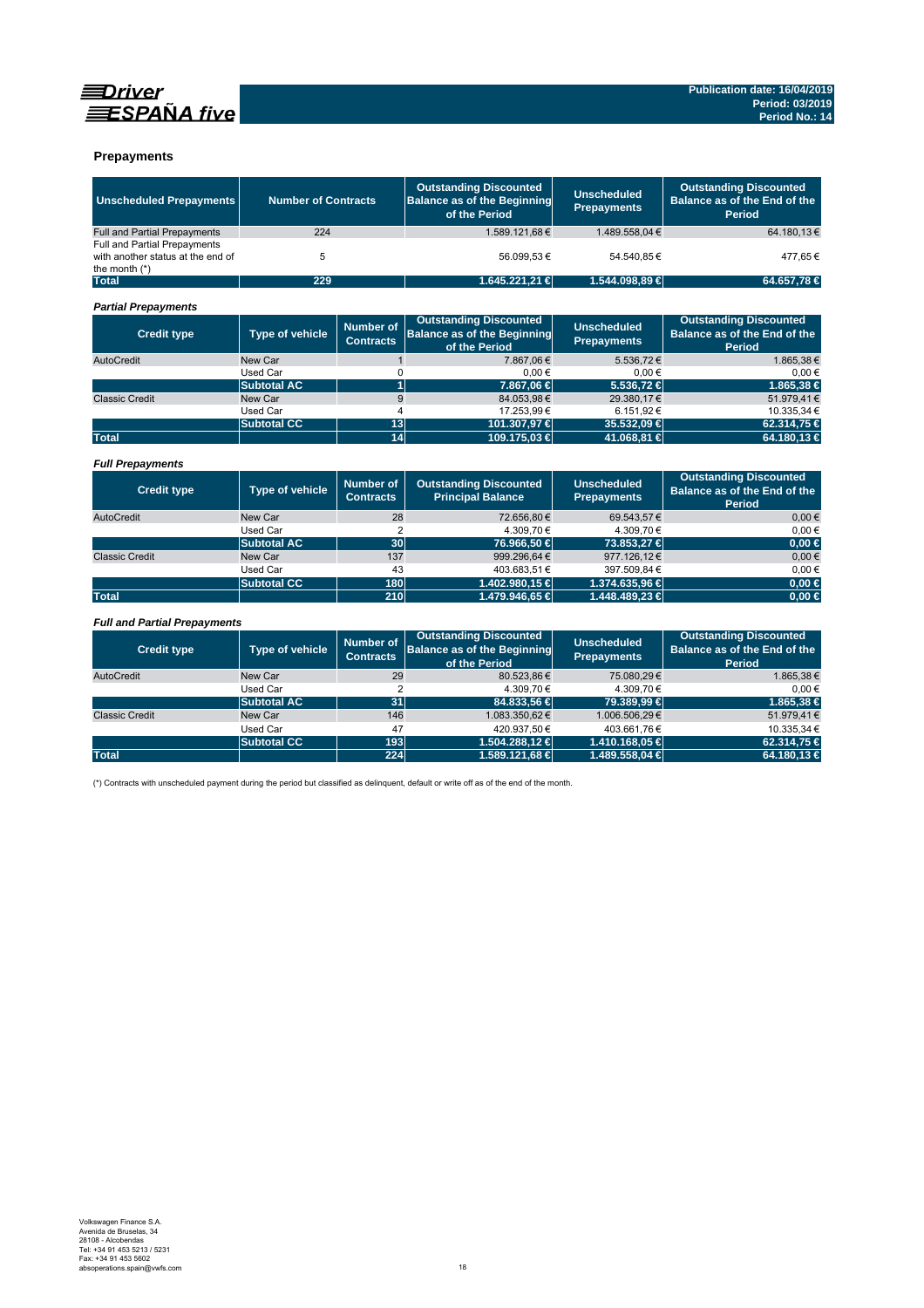

### **Recovery Contracts**

# *Recoveries - after Default before Write Off*

| <b>Credit Type</b> | <b>Vehicle Status</b> | Number of<br><b>Contracts</b> | Outstanding<br>Nominal Balance at Total Recoveries<br>Day of Default |              | <b>Total Write</b><br><b>Down</b> | <b>Outstanding Nominal</b><br><b>Balance End of</b><br><b>Reporting Period</b> |
|--------------------|-----------------------|-------------------------------|----------------------------------------------------------------------|--------------|-----------------------------------|--------------------------------------------------------------------------------|
| AutoCredit         | <b>New</b>            | 12                            | 133.867.13 €                                                         | 11.863.18 €  | $0.00 \in$                        | 122.003,95 €                                                                   |
|                    | Used                  |                               | 0.00€                                                                | $0.00 \in$   | 0.00€                             | 0.00€                                                                          |
|                    | <b>Subtotal AC</b>    | 12 <sup>1</sup>               | 133,867.13 €                                                         | 11.863.18 €  | $0.00 \in$                        | 122.003.95 €                                                                   |
| Classic Credit     | <b>New</b>            | 60                            | 1.030.018.90 €                                                       | 116.038.73 € | $0.00 \in$                        | 913.980.17 €                                                                   |
|                    | Used                  | 16                            | 191.447.53 €                                                         | 42.646.43 €  | 0.00€                             | 148.801.10 €                                                                   |
|                    | <b>Subtotal CC</b>    | 76                            | $1.221.466.43 \in$                                                   | 158,685.16 € | $0.00 \in$                        | 1.062.781.27 €                                                                 |
| <b>Total</b>       |                       | 88                            | $1.355.333.56 \in$                                                   | 170.548.34 € | $0.00 \in$                        | 1.184.785.22 €                                                                 |

### *Recoveries - after Write Off \*\**

| <b>Credit Type</b>    | <b>Vehicle Status</b> | Number of<br><b>Contracts</b> | Outstanding<br>Nominal Balance at   Total Recoveries<br>Day of Write Off |            | <b>Total Write</b><br><b>Down</b> | <b>Outstanding Nominal</b><br><b>Balance End of</b><br><b>Reporting Period</b> |
|-----------------------|-----------------------|-------------------------------|--------------------------------------------------------------------------|------------|-----------------------------------|--------------------------------------------------------------------------------|
| AutoCredit            | <b>New</b>            |                               | $0.00 \in$                                                               | $0.00 \in$ | $0.00 \in$                        | $0,00 \in$                                                                     |
|                       | Used                  |                               | 0.00€                                                                    | 0.00€      | 0.00€                             | $0.00 \in$                                                                     |
|                       | <b>Subtotal AC</b>    |                               | 0.00 ∈                                                                   | $0,00 \in$ | $0.00 \in$                        | $0,00 \in$                                                                     |
| <b>Classic Credit</b> | <b>New</b>            |                               | $3.386.33 \in$                                                           | $0.00 \in$ | $0,00 \in$                        | 3.386,33 €                                                                     |
|                       | Used                  |                               | 0.00€                                                                    | 0.00€      | 0.00€                             | $0.00 \in$                                                                     |
|                       | <b>Subtotal AC</b>    |                               | $3.386.33 \in$                                                           | $0,00 \in$ | $0.00 \in$                        | $3.386,33 \in$                                                                 |
| <b>Total</b>          |                       |                               | $3.386.33 \in$                                                           | $0,00 \in$ | $0.00 \in$                        | $3.386,33 \in$                                                                 |

**Classification by end of term & defaulted write off:**

### *Recoveries - after Write Off (contracts previously defaulted) \*\**

| <b>Credit Type</b> | <b>Vehicle Status</b> | Number of<br><b>Contracts</b> | <b>Outstanding</b><br>Nominal Balance at Total Recoveries<br>Day of Write Off |            | <b>Total Write</b><br><b>Down</b> | <b>Outstanding Nominal</b><br><b>Balance End of</b><br><b>Reporting Period</b> |
|--------------------|-----------------------|-------------------------------|-------------------------------------------------------------------------------|------------|-----------------------------------|--------------------------------------------------------------------------------|
| AutoCredit         | <b>New</b>            |                               | 0.00€                                                                         | $0.00 \in$ | 0.00€                             | $0,00 \in$                                                                     |
|                    | Used                  |                               | 0.00€                                                                         | $0.00 \in$ | 0.00€                             | $0.00 \in$                                                                     |
|                    | <b>Subtotal AC</b>    |                               | 0.00 ∈                                                                        | $0,00 \in$ | $0.00 \in$                        | $0,00 \in$                                                                     |
| Classic Credit     | <b>New</b>            |                               | 2.463,13 €                                                                    | 0.00€      | 0.00€                             | 2.463,13 €                                                                     |
|                    | Used                  |                               | 0.00€                                                                         | $0.00 \in$ | 0.00€                             | $0.00 \in$                                                                     |
|                    | <b>Subtotal CC</b>    |                               | $2.463.13 \in$                                                                | $0.00 \in$ | $0.00 \in$                        | 2.463,13 €                                                                     |
| <b>Total</b>       |                       |                               | $2.463.13 \in$                                                                | $0,00 \in$ | $0.00 \in$                        | 2.463.13 €                                                                     |

*Recoveries - after Write Off (contracts directly written off) \*\**

| <b>Credit Type</b> | <b>Vehicle Status</b> | Number of<br><b>Contracts</b> | <b>Outstanding</b><br>Nominal Balance at Total Recoveries<br>Day of Write Off |            | <b>Total Write</b><br><b>Down</b> | <b>Outstanding Nominal</b><br><b>Balance End of</b><br><b>Reporting Period</b> |
|--------------------|-----------------------|-------------------------------|-------------------------------------------------------------------------------|------------|-----------------------------------|--------------------------------------------------------------------------------|
| AutoCredit         | <b>New</b>            |                               | 0.00€                                                                         | $0.00 \in$ | 0.00€                             | $0,00 \in$                                                                     |
|                    | Used                  |                               | 0.00€                                                                         | 0.00€      | 0.00€                             | $0.00 \in$                                                                     |
|                    | <b>Subtotal AC</b>    |                               | $0.00 \in$                                                                    | $0,00 \in$ | $0.00 \in$                        | $0,00 \in$                                                                     |
| Classic Credit     | <b>New</b>            |                               | 923,20€                                                                       | $0.00 \in$ | 0.00€                             | 923,20€                                                                        |
|                    | Used                  |                               | 0.00€                                                                         | 0.00€      | 0.00€                             | $0.00 \in$                                                                     |
|                    | <b>Subtotal CC</b>    |                               | 923.20 $\in$                                                                  | $0.00 \in$ | $0.00 \in$                        | 923,20 €                                                                       |
| <b>Total</b>       |                       |                               | 923,20 $\in$                                                                  | $0,00 \in$ | $0.00 \in$                        | 923,20 €                                                                       |

\*\* This table exclusively covers contracts with the Status Write off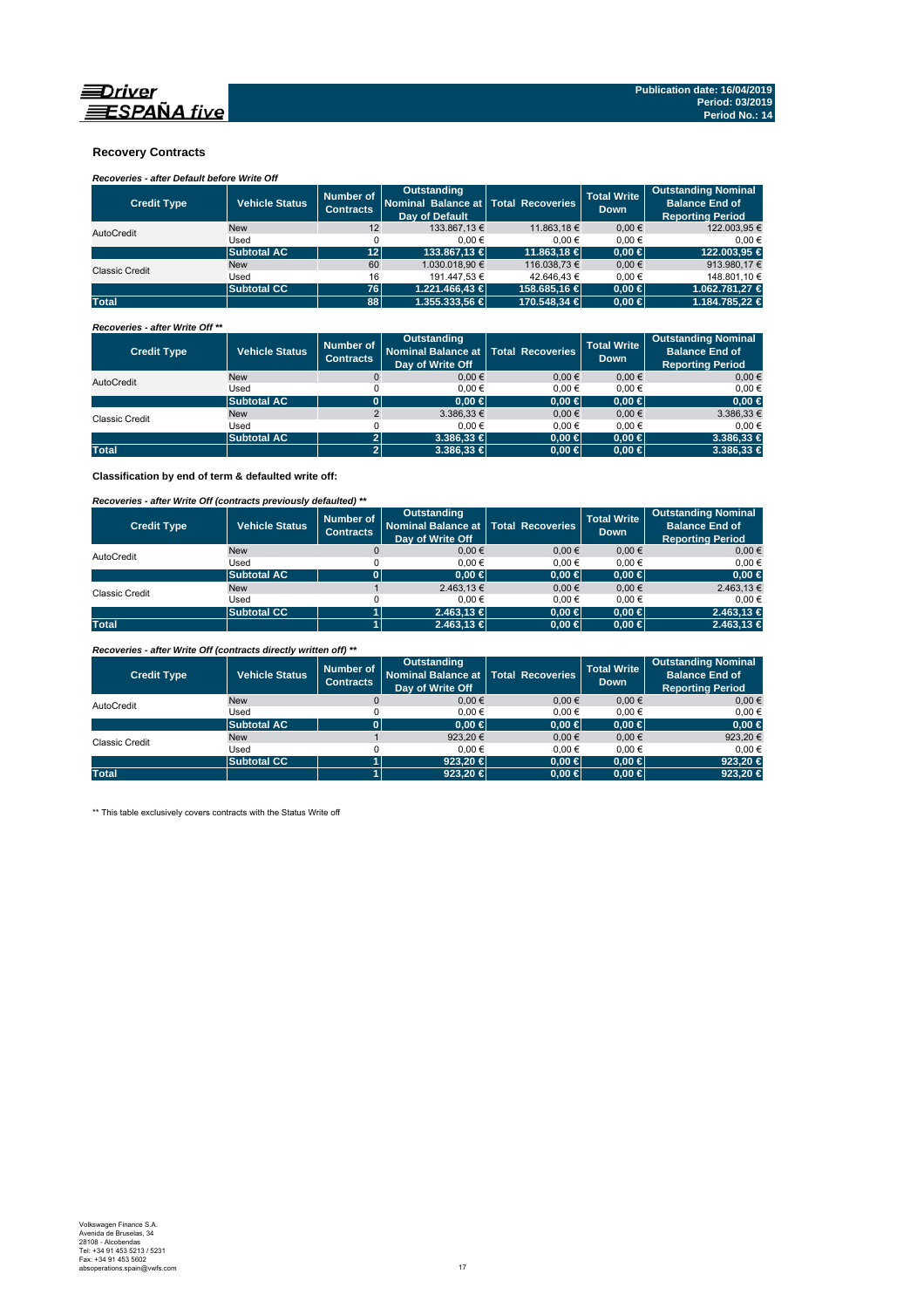#### <u>=Driver</u> ESPAÑA five

**Publication date: 16/04/20** 

#### **Poolinformation I. - Down Payments**

|                       | <b>Down Payments Total Porfolio</b> |                            |                                                    |                              |                                      |                 |                                              |                    |                              |                         |             | ______          |                             |                    |               |                 |                |
|-----------------------|-------------------------------------|----------------------------|----------------------------------------------------|------------------------------|--------------------------------------|-----------------|----------------------------------------------|--------------------|------------------------------|-------------------------|-------------|-----------------|-----------------------------|--------------------|---------------|-----------------|----------------|
|                       |                                     |                            |                                                    |                              |                                      |                 | <b>Auto Credit</b>                           |                    |                              | <b>Classic Credit</b>   |             |                 |                             |                    | <b>Head</b>   |                 |                |
| <b>Down Payment</b>   | umber of Loan:                      | Percentage of<br>Loans (%) | Outstanding Discounted<br><b>Principal Balance</b> | Percentage of<br>Balance (%) | Down Payment/<br>Purchase Price in % |                 | <b>Cutstanding Discounted</b><br>ial Ralance | <b>Downpayment</b> | <b>Jumber</b> c<br>Contracts | <i><b>Iscounted</b></i> | Downpayment | mber of Contrac | <b>Outstanding Discount</b> | <b>Downpayment</b> | nber of Contr | Principa        | rchase Price % |
| No downpayment        | 3.125                               | 3.84%                      | 35.777.592.53 €                                    | 5.51%                        | 0.00%                                | 286             | 1.740.516.63 €                               | 0.00%              | 2.839                        | 34.037.075.90 €         | 0.00%       | 2.488           | 28.475.050.30 €             | 0.00%              | 637           | 7.302.542.23 €  | 0.00%          |
| $0.01 - 1.000.00$     | 5.448                               | 6.69%                      | 53.083.051.54 €                                    | 8.18%                        | 4.37%                                | 450             | 2.472.123,28 €                               | 4.09%              | 4.998                        | 50.610.928.26 €         | 4 4 1%      | 4 2 7 4         | 40.570.564.51 €             | 4.33%              | 1.174         | 12.512.487.03 € | 4,53%          |
| $1.000.01 - 2.000.00$ | 6.545                               | 8.04%                      | 58.651.709.85 €                                    | 9.03%                        | 11.14%                               | 716             | 3.642.370.67 €                               | 9.90%              | 5.829                        | 55,009,339,18 €         | 11.33%      | 4.783           | 42.925.124.57 €             | 10.99%             | 1.762         | 15.726.585.28 € | 11.58%         |
| 2.000.01 - 3.000.00   | 6.871                               | 8.44%                      | 58.621.156.31 €                                    | 9.03%                        | 16.69%                               | 1.128           | 5.592.824.54 €                               | 14.97%             | 5.743                        | 53.028.331.77 €         | 17.09%      | 5.565           | 46.623.323.02 €             | 16.69%             | 1.306         | 11.997.833.29 € | 16,68%         |
| $3.000.01 - 4.000.00$ | 6.401                               | 7.86%                      | 51.903.549.11 €                                    | 7.99%                        | 21.37%                               | 1.103           | 5.187.105.68 €                               | 18.84%             | 5.298                        | 46.716.443.43 €         | 21.99%      | 5.274           | 41.809.982.90 €             | 21.34%             | 1.127         | 10.093.566.21 € | 21.51%         |
| 4.000.01 - 5.000.00   | 5.897                               | 7.25%                      | 48.318.643.93 €                                    | 7.44%                        | 25.10%                               | 1.039           | 5.481.768.13 €                               | 21.21%             | 4.858                        | 42.836.875.80 €         | 26.16%      | 4.860           | 39.182.231.11 €             | 24.91%             | 1.037         | 9.136.412.82 €  | 26,06%         |
| $5.000.01 - 6.000.00$ | 5.429                               | 6.67%                      | 43.589.319.01 €                                    | 6.71%                        | 28.78%                               | 996             | 5.102.411.23 €                               | 24.19%             | 4.433                        | 38.486.907.78 €         | 30.09%      | 4.468           | 35.387.514.83 €             | 28.49%             | 961           | 8.201.804.18 €  | 30,19%         |
| 6.000.01 - 7.000.00   | 4.619                               | 5.67%                      | 35.762.385.42 €                                    | 5.51%                        | 32.39%                               | 765             | 3.734.093.31 €                               | 27.29%             | 3.854                        | 32.028.292.11 €         | 33.66%      | 3.886           | 30.021.095.37 €             | 32.10%             | 733           | 5.741.290.05 €  | 33,98%         |
| 7.000.01 - 8.000.00   | 4.274                               | 5.25%                      | 31.940.415.65 €                                    | 4.92%                        | 35.42%                               | 716             | 3.507.090.95 €                               | 29.26%             | 3.558                        | 28.433.324.70 €         | 37.01%      | 3.610           | 26.910.838.62 €             | 35.05%             | 664           | 5.029.577.03 €  | 37,59%         |
| 8.000.01 - 9.000.00   | 3.717                               | 4.57%                      | 26.400.774.52 €                                    | 4.07%                        | 38.97%                               | 515             | 2.401.622.50 €                               | 32.07%             | 3.202                        | 23.999.152.02 €         | 40.38%      | 3.095           | 22.096.553.97 €             | 38.57%             | 622           | 4.304.220.55 €  | 41.06%         |
| 9.000.01 - 10.000.00  | 3.947                               | 4.85%                      | 29.544.546.54 €                                    | 4.55%                        | 40.17%                               | 692             | 3.604.150.58 €                               | 32.43%             | 3.255                        | 25.940.395.96 €         | 42.35%      | 3.363           | 25.029.445.63 €             | 39.80%             | 584           | 4.515.100.91 €  | 42.42%         |
| 10.000.01 - 11.000.00 | 3.011                               | 3.70%                      | 22.404.579.22 €                                    | 3.45%                        | 43.78%                               | 324             | 1.500.154.68 €                               | 36.19%             | 2.687                        | 20.904.424.54 €         | 44.92%      | 2.583           | 19.083.442.14 €             | 43.63%             | 428           | 3.321.137.08 €  | 44.69%         |
| 11.000.01 - 12.000.00 | 2.967                               | 3.65%                      | 21.800.456.21 €                                    | 3.36%                        | 45.58%                               | 346             | 1.879.556.64 €                               | 35.64%             | 2.621                        | 19.920.899.57 €         | 47.35%      | 2.556           | 18.553.299.66 €             | 45.48%             | 411           | 3.247.156.55 €  | 46.22%         |
| 12.000.01 - 13.000.00 | 2.606                               | 3.20%                      | 18,469,525.95 €                                    | 2.84%                        | 48.70%                               | 209             | 1.037.328,75 €                               | 38.16%             | 2.397                        | 17.432.197.20 €         | 49.90%      | 2.220           | 15.652.801.83 €             | 48.63%             | 386           | 2.816.724.12 €  | 49.06%         |
| 13.000.01 - 14.000.00 | 2.389                               | 2.94%                      | 16.949.516.28 €                                    | 2.61%                        | 50.66%                               | 187             | 847.939.98                                   | 40.51%             | 2.202                        | 16.101.576.30 €         | 51.76%      | 2.079           | 14.672.824.13 €             | 50.61%             | 310           | 2.276.692.15 €  | 50.94%         |
| 14.000.01 - 15.000.00 | 2.318                               | 2.85%                      | 16.863.650.95 €                                    | 2.60%                        | 51.11%                               | 231             | 1.098.467.82 €                               | 40.38%             | 2.087                        | 15.765.183.13 €         | 52.68%      | 2.034           | 14.660.783.56 €             | 51.00%             | 284           | 2.202.867.39 €  | 51.91%         |
| >15.000,00            | 11.829                              | 14.53%                     | 79.143.457.10 €                                    | 12.19%                       | 61.87%                               | 50 <sup>°</sup> | 2.624.903.99 €                               | 45.51%             | 11.328                       | 76.518.553.11 €         | 62.82%      | 10.474          | 69.260.478.13 €             | 61.98%             | 1.355         | 9.882.978.97 €  | 61.04%         |
| <b>Total</b>          | 81.393                              | 100%                       | 649.224.330.12 €                                   | 100%                         |                                      | 0.204           | 51.454.429.36€                               |                    | 71.189                       | 597.769.900.76€         |             | 67.612          | 530.915.354.28€             |                    | 13,781        | 118,308,975,84€ |                |

| <b>Statistics</b>                                              |                       |
|----------------------------------------------------------------|-----------------------|
| Minimum Down Payment                                           | 0.01€                 |
| Maximum Down Payment                                           | 100 422 31 $\epsilon$ |
| Weighted Average Down Payment (Customers who did Down Payment) | 7.794.19 €            |
| Weighted Average Down Payment                                  | 7 364 66 €            |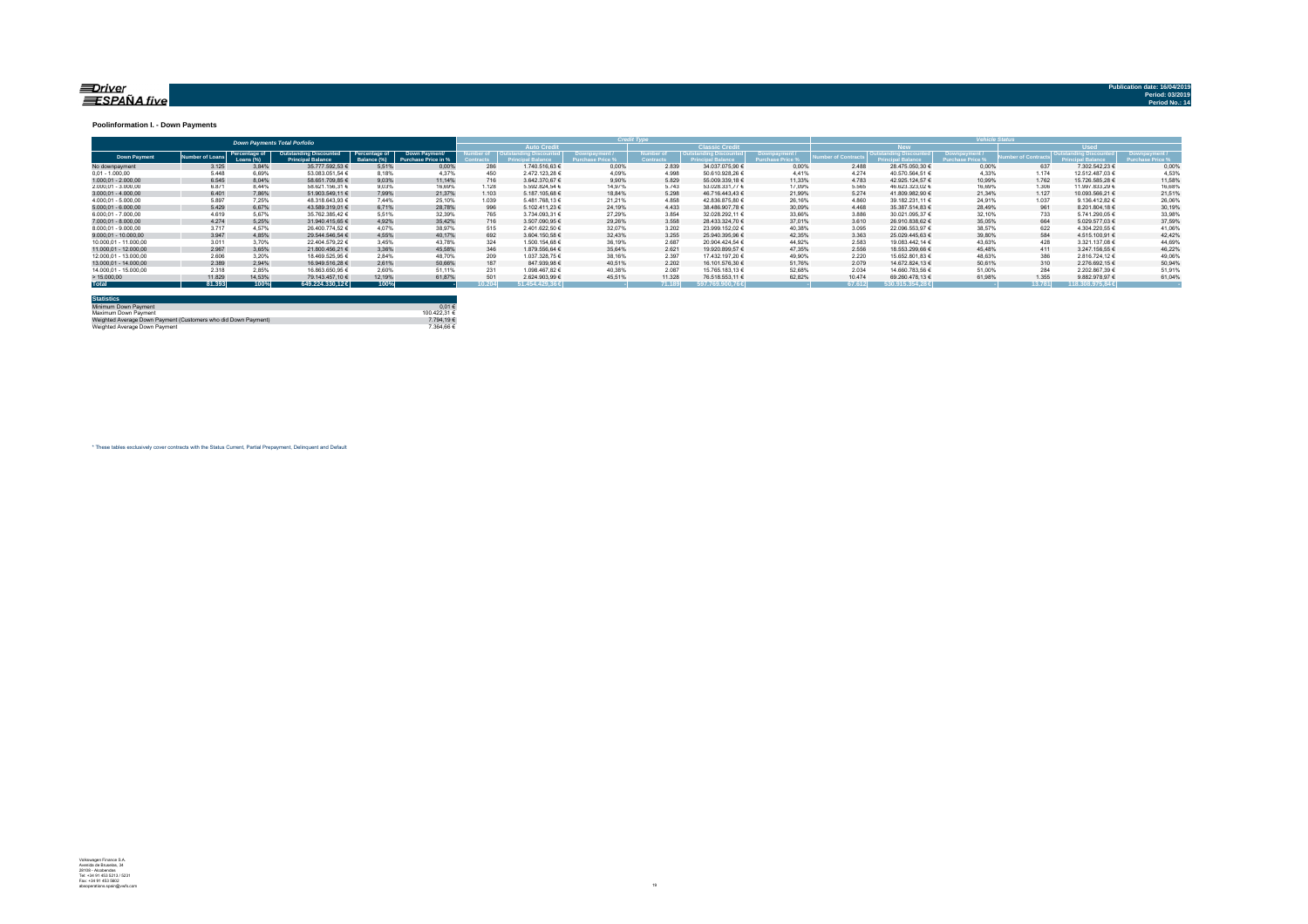

### **Poolinformation II. - Customer Type\_Type of Payment**

|                      |                     | <b>Customer Type Total Portfolio</b> |                                                                                    |             |                                                                                               | Credit Type     |                                      |                                                                    | <b>Vehicle Status</b> |                                                                          |                                |                                                           |  |
|----------------------|---------------------|--------------------------------------|------------------------------------------------------------------------------------|-------------|-----------------------------------------------------------------------------------------------|-----------------|--------------------------------------|--------------------------------------------------------------------|-----------------------|--------------------------------------------------------------------------|--------------------------------|-----------------------------------------------------------|--|
|                      |                     |                                      |                                                                                    |             | <b>Auto Credi</b>                                                                             |                 | Classic Credit                       |                                                                    | <b>New</b>            |                                                                          | <b>Used</b>                    |                                                           |  |
| <b>Customer Type</b> | Number of<br>Loans. | Loans (%)                            | Percentage of   Outstanding Discounted   Percentage of<br><b>Principal Balance</b> | Balance (%) | Outstanding<br>Number of<br><b>Discounted Principal</b><br><b>Contracts</b><br><b>Balance</b> |                 | <b>Number of</b><br><b>Contracts</b> | <b>Outstanding</b><br><b>Discounted Principa</b><br><b>Balance</b> |                       | Outstanding<br>umber of Contracts丨 Discounted Principa<br><b>Balance</b> | <b>All Number of Contracts</b> | <b>Outstanding Discounted</b><br><b>Principal Balance</b> |  |
| Private              | 69.286              | 85.13%                               | 548.190.956.25€                                                                    | 84.44%      | 8.359                                                                                         | 41.416.353.56€  | 60.927                               | 506.774.602.69€                                                    | 57.355                | 446.257.670.81€                                                          | 11.931                         | 101.933.285.44€                                           |  |
| Company              | 12.107              | 14.87%                               | 101.033.373.87€                                                                    | 15,56%      | 1.845                                                                                         | 10.038.075.80€  | 10.262                               | 90.995.298.07€                                                     | 10.257                | 84.657.683.47€                                                           | 1.850                          | 16.375.690.40€                                            |  |
| <b>Total</b>         | 81.393              | 100%                                 | 649.224.330.12 €                                                                   | 100%        | 10.204                                                                                        | 51.454.429,36 € | 71.189                               | 597.769.900,76 €                                                   | 67.612                | $530.915.354.28 \in \n$                                                  | 13.781                         | 118.308.975,84 €                                          |  |

|                              |        | <b>Type of Payment Total Portfolio</b> |                                                                                          |             |                                      | <b>Credit Type</b>                                          |                                      |                                                                 | <b>Vehicle Status</b> |                                                         |                              |                                                    |  |
|------------------------------|--------|----------------------------------------|------------------------------------------------------------------------------------------|-------------|--------------------------------------|-------------------------------------------------------------|--------------------------------------|-----------------------------------------------------------------|-----------------------|---------------------------------------------------------|------------------------------|----------------------------------------------------|--|
|                              |        |                                        |                                                                                          |             | <b>Auto Credi</b>                    |                                                             | Classic Credit                       |                                                                 | New                   |                                                         | <b>Used</b>                  |                                                    |  |
| <b>Type of Payment</b>       | Loans  | Loans (%)                              | Number of Percentage of Outstanding Discounted Percentage of<br><b>Principal Balance</b> | Balance (%) | <b>Number of</b><br><b>Contracts</b> | Outstanding<br><b>Discounted Principa</b><br><b>Balance</b> | <b>Number of</b><br><b>Contracts</b> | Outstanding<br><b>N. Discounted Principal</b><br><b>Balance</b> | A Number of Contracts | Outstanding<br>- Discounted Principal<br><b>Balance</b> | <b>I</b> Number of Contracts | Outstanding Discounted<br><b>Principal Balance</b> |  |
| Direct Borrower Account DeUt | 81.393 | 100,00%                                | 649.224.330,12€                                                                          | 100,00%     | 10.204                               | 51.454.429.36€                                              | 71.189                               | 597.769.900.76€                                                 | 67.612                | 530.915.354.28€                                         | 13.781                       | 118.308.975,84€                                    |  |
| Other                        |        | $0.00\%$                               |                                                                                          | 0.00%       |                                      | $0.00 \in$                                                  |                                      | 0.006                                                           |                       | $0.00 \in$                                              |                              | $0.00 \in$                                         |  |
| <b>Total</b>                 | 81.393 | 100%                                   | 649.224.330.12 €                                                                         | 100%        | 10.204                               | 51.454.429.36 <del>€</del>                                  | 71.189                               | 1597.769.900.76 €                                               | 67.612 <sub>0</sub>   | 530.915.354,28€                                         | 13.781                       | 118.308.975.84 €                                   |  |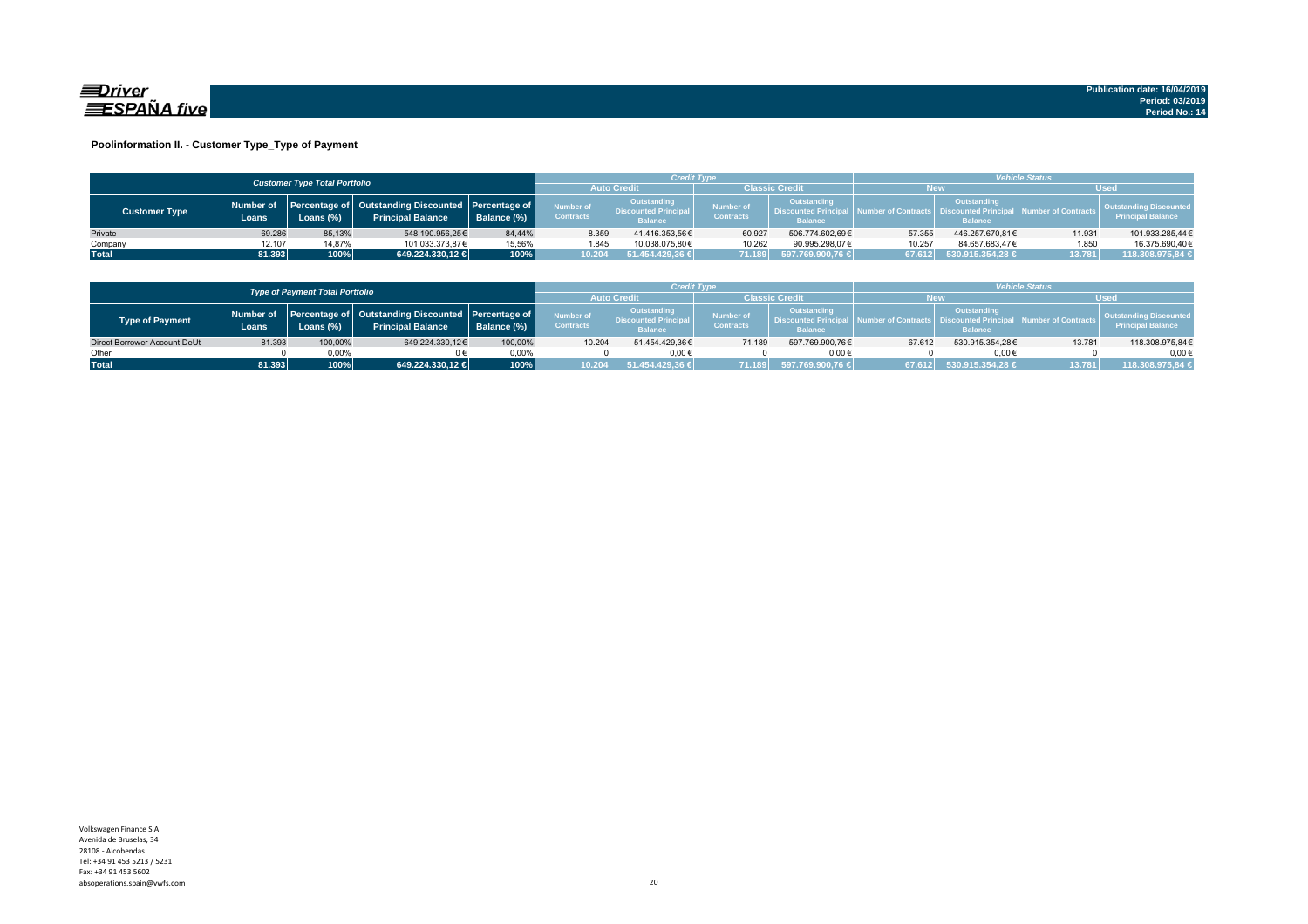

# **Poolinformation III. - Obligor Concentration**

# *Top 20 Borrower*

| <b>Number</b>   | <b>Number of</b><br><b>Loans</b> | <b>Percentage of</b><br>Contracts (%) | <b>Outstanding</b><br><b>Discounted Principal</b><br><b>Balance</b> | Percentage of<br>Balance (%) |
|-----------------|----------------------------------|---------------------------------------|---------------------------------------------------------------------|------------------------------|
| $\mathbf{1}$    | 2                                | 0,0023%                               | 100.496,18 €                                                        | 0,0155% *                    |
| 2               |                                  | 0,0012%                               | 58.714,80 €                                                         | 0,0090%                      |
| 3               | 3                                | 0.0035%                               | 51.317,86 €                                                         | 0,0079%                      |
| 4               | $\overline{2}$                   | 0,0023%                               | 51.236,02€                                                          | 0.0079%                      |
| 5               | $\mathbf{1}$                     | 0,0012%                               | 50.733,64 €                                                         | 0,0078%                      |
| 6               | 1                                | 0,0012%                               | 48.402,48 €                                                         | 0,0075%                      |
| $\overline{7}$  | $\mathbf{1}$                     | 0,0012%                               | 46.503,46 €                                                         | 0,0072%                      |
| 8               | 3                                | 0,0035%                               | 43.132,31 €                                                         | 0,0066%                      |
| 9               | $\mathbf{1}$                     | 0,0012%                               | 42.831,87 €                                                         | 0,0066%                      |
| 10              | 1                                | 0.0012%                               | 42.282,17 €                                                         | 0,0065%                      |
| 11              | $\mathbf{1}$                     | 0,0012%                               | 42.223,67 €                                                         | 0,0065%                      |
| 12              | 1                                | 0,0012%                               | 42.138,31 €                                                         | 0,0065%                      |
| 13              | $\mathbf{1}$                     | 0,0012%                               | 42.043,13 €                                                         | 0,0065%                      |
| 14              | 1                                | 0,0012%                               | 42.040,08 €                                                         | 0,0065% *                    |
| 15              | $\mathbf{1}$                     | 0,0012%                               | 41.921,58 €                                                         | 0,0065% *                    |
| 16              | 1                                | 0,0012%                               | 41.638,48€                                                          | 0,0064% *                    |
| 17              | $\mathbf{1}$                     | 0,0012%                               | 40.997,93 €                                                         | 0,0063% *                    |
| 18              | 1                                | 0.0012%                               | 40.461,01 €                                                         | 0,0062%                      |
| 19              | $\mathbf{1}$                     | 0,0012%                               | 39.901,25 €                                                         | 0,0061%                      |
| 20              |                                  | 0,0012%                               | 39.397,88 €                                                         | 0,0061%                      |
| <b>Subtotal</b> | 26                               | 0,03%                                 | 948.414,11 €                                                        | 0,15%                        |
| >20             | 81.367                           | 99,97%                                | 648.275.916                                                         | 99,85%                       |
| <b>Total</b>    | 81.393                           | 100%                                  | 649.224.330,12 €                                                    | 100%                         |

\* The calculation of borrower exposure is based on the first titular/customer per contract exclusively This table exclusively covers contracts with the Status Current, Partial Prepayment, Delinquent and Default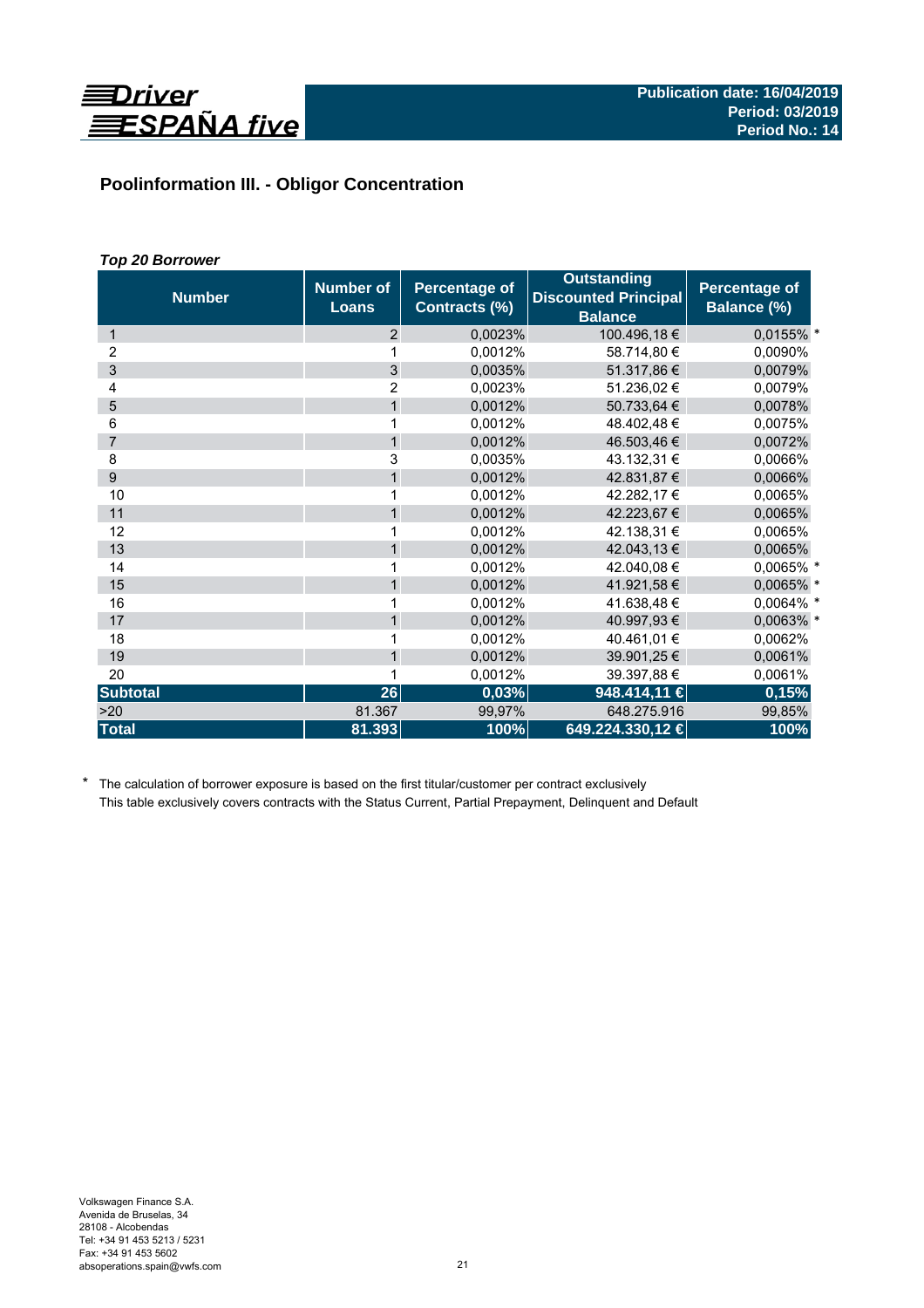

### **Poolinformation IV. - Distribution by Outstanding Discounted Balance and Original**

|                                                                              |                    |                                                          |                                                              |                              |                               | <b>Credit Type</b>                                           |                                      |                                                                     | <b>Vehicle Status</b>                |                                                             |                                      |                                                                    |  |
|------------------------------------------------------------------------------|--------------------|----------------------------------------------------------|--------------------------------------------------------------|------------------------------|-------------------------------|--------------------------------------------------------------|--------------------------------------|---------------------------------------------------------------------|--------------------------------------|-------------------------------------------------------------|--------------------------------------|--------------------------------------------------------------------|--|
|                                                                              |                    | Distribution by Outstanding Discounted Principal Balance |                                                              |                              |                               | <b>Auto Credit</b>                                           |                                      | <b>Classic Credit</b>                                               | <b>New</b>                           |                                                             | <b>Used</b>                          |                                                                    |  |
| <b>Distribution by Outstanding Discounted</b><br><b>Principal Balance (€</b> | Number of<br>Loans | Percentage of<br>Loans (%)                               | Outstanding<br><b>Discounted Principal</b><br><b>Balance</b> | Percentage of<br>Balance (%) | Number of<br><b>Contracts</b> | <b>Outstanding</b><br><b>Discounted Principal</b><br>Ralance | <b>Number</b> of<br><b>Contracts</b> | <b>Outstanding</b><br><b>Discounted Principal</b><br><b>Balance</b> | <b>Number of</b><br><b>Contracts</b> | Outstanding<br><b>Discounted Principa</b><br><b>Ralance</b> | <b>Number of</b><br><b>Contracts</b> | <b>Outstanding</b><br><b>Discounted Principa</b><br><b>Balance</b> |  |
| $0.01 - 5000.00$                                                             | 22.454             | 27,59%                                                   | 68.167.187.29 €                                              | 10.50%                       | 6.024                         | 17.597.239.97 €                                              | 16.430                               | 50.569.947.32 €                                                     | 19.565                               | 59.258.340.44 €                                             | 2.889                                | 8.908.846.85 €                                                     |  |
| 5.000.01 - 10.000.00                                                         | 37.155             | 45.65%                                                   | 271.989.140.07 €                                             | 41.89%                       | 3.345                         | 23.217.901.86 €                                              | 33,810                               | 248.771.238.21 €                                                    | 30.483                               | 222.153.440.64 €                                            | 6.672                                | 49.835.699.43 €                                                    |  |
| 10.000.01 - 15.000.00                                                        | 15.041             | 18,48%                                                   | 180.705.914.13 €                                             | 27.83%                       | 710                           | 8.430.665.56 €                                               | 14.331                               | 172.275.248.57 €                                                    | 12.087                               | 145.236.460.79 €                                            | 2.954                                | 35.469.453.34 €                                                    |  |
| 15.000.01 - 20.000.00                                                        | 4.767              | 5,86%                                                    | 81.485.527.66 €                                              | 12,55%                       | 110                           | 1.832.278.38 €                                               | 4.657                                | 79.653.249.28 €                                                     | 3.856                                | 65.919.929.64 €                                             | 911                                  | 15.565.598.02 €                                                    |  |
| 20.000.01 - 25.000.00                                                        | 1.466              | 1,80%                                                    | 32.187.706.33 €                                              | 4,96%                        | 11                            | 255.922.51 €                                                 | 1.455                                | 31.931.783.82 €                                                     | 1.217                                | 26.724.623.07 €                                             | 249                                  | 5.463.083.26 €                                                     |  |
| 25.000,01 - 30.000,00                                                        | 380                | 0,47%                                                    | 10.189.003.01 €                                              | 1.57%                        |                               | 78.377.95 €                                                  | 377                                  | 10.110.625.06 €                                                     | 297                                  | 7.957.862.40 €                                              | 83                                   | 2.231.140.61 €                                                     |  |
| > 30.000,00                                                                  | 130                | 0,16%                                                    | 4.499.851.63 €                                               | 0,69%                        |                               | 42.043.13 €                                                  | 129                                  | 4.457.808.50 €                                                      | 107                                  | 3.664.697.30 €                                              | 23                                   | 835.154.33 €                                                       |  |
| <b>Total</b>                                                                 | 81.393             | 100%                                                     | 649.224.330.12 €                                             | 100%                         | 10.204                        | $51.454.429.36 \in \mathbb{R}$                               | 71.189                               | 597.769.900.76 €                                                    | 67.612                               | 530.915.354.28 €                                            | 13.781                               | 118.308.975.84 €                                                   |  |

| <b>Statistics</b>                                |             |
|--------------------------------------------------|-------------|
| Minimum Outstanding Discounted Principal Balance | 80.17€      |
| Maximum Outstanding Discounted Principal Balance | 58.714.80 € |
| Average Outstanding Discounted Principal Balance | 7.976.41 €  |

|                                                        | <b>Distribution by Original Nominal Balance</b> |                               |                                                              |                              |                               |                                                                     | <b>Credit Type</b>            |                                                              | <b>Vehicle Status</b>         |                                                                     |                               |                                                             |
|--------------------------------------------------------|-------------------------------------------------|-------------------------------|--------------------------------------------------------------|------------------------------|-------------------------------|---------------------------------------------------------------------|-------------------------------|--------------------------------------------------------------|-------------------------------|---------------------------------------------------------------------|-------------------------------|-------------------------------------------------------------|
|                                                        |                                                 |                               |                                                              |                              |                               | <b>Auto Credit</b>                                                  | <b>Classic Credit</b>         |                                                              | <b>New</b>                    |                                                                     | <b>Used</b>                   |                                                             |
| Distribution by Original Nominal Balance ( $\bigoplus$ | <b>Number of</b><br>Loans                       | Percentage of<br>Loans $(\%)$ | Outstanding<br><b>Discounted Principal</b><br><b>Balance</b> | Percentage of<br>Balance (%) | Number of<br><b>Contracts</b> | <b>Outstanding</b><br><b>Discounted Principal</b><br><b>Balance</b> | Number of<br><b>Contracts</b> | Outstanding<br><b>Discounted Principal</b><br><b>Balance</b> | Number of<br><b>Contracts</b> | <b>Outstanding</b><br><b>Discounted Principal</b><br><b>Balance</b> | Number of<br><b>Contracts</b> | <b>Outstanding</b><br>Discounted Principa<br><b>Balance</b> |
| $0.01 - 5.000.00$                                      | 557                                             | 0,68%                         | 810.008.02 €                                                 | 0,12%                        | 548                           | 793.265.70 €                                                        |                               | 16.742.32 €                                                  | 530                           | 767.975.75 €                                                        | 27                            | 42.032.27 €                                                 |
| 5.000,01 - 10.000,00                                   | 9.026                                           | 11,09%                        | 26.905.868,62 €                                              | 4.14%                        | 4.383                         | 13.891.809.21 €                                                     | 4.643                         | 13.014.059.41 €                                              | 8.446                         | 25.163.751.59 €                                                     | 580                           | 1.742.117.03 €                                              |
| 10.000.01 - 15.000.00                                  | 36.633                                          | 45.01%                        | 220.927.740.63 €                                             | 34.03%                       | 3.344                         | 18.523.369.78 €                                                     | 33.289                        | 202.404.370.85 €                                             | 29.938                        | 179.418.408.21 €                                                    | 6.695                         | 41.509.332.42 €                                             |
| 15.000.01 - 20.000.00                                  | 21.282                                          | 26,15%                        | 191.110.426.75 €                                             | 29.44%                       | 1.347                         | 11.129.850.28 €                                                     | 19.935                        | 179.980.576.47 €                                             | 17.132                        | 153.087.269.63 €                                                    | 4.150                         | 38.023.157.12 €                                             |
| 20.000.01 - 25.000.00                                  | 8.645                                           | 10,62%                        | 109.967.263.47 €                                             | 16.94%                       | 423                           | 4.733.500.77 €                                                      | 8.222                         | 105.233.762.70 €                                             | 7.195                         | 90.078.332.17 €                                                     | 1.450                         | 19.888.931.30 €                                             |
| 25.000.01 - 30.000.00                                  | 3.404                                           | 4,18%                         | 58.089.566.01 €                                              | 8,95%                        | 107                           | 1.490.263.48 €                                                      | 3.297                         | 56.599.302.53 €                                              | 2.841                         | 48.323.885.01 €                                                     | 563                           | 9.765.681.00 €                                              |
| >30.000,00                                             | 1.846                                           | 2,27%                         | 41.413.456.62 €                                              | 6,38%                        | 52                            | 892.370.14 €                                                        | 1.794                         | 40.521.086.48 €                                              | 1.530                         | 34.075.731.92 €                                                     | 316                           | 7.337.724.70 €                                              |
| <b>Total</b>                                           | 81.393                                          | 100%                          | 649.224.330.12 €                                             | 100%                         | 10.204                        | 51.454.429.36 €                                                     | 71.189                        | 597.769.900.76 €                                             | 67.612                        | 530.915.354.28 €                                                    | 13.781                        | 118.308.975.84                                              |

| <b>Statistics</b>                |             |
|----------------------------------|-------------|
| Minimum Original Nominal Balance | 2.496.20 €  |
| Maximum Original Nominal Balance | 95.682.72€  |
| Average Original Nominal Balance | 15.341.68 € |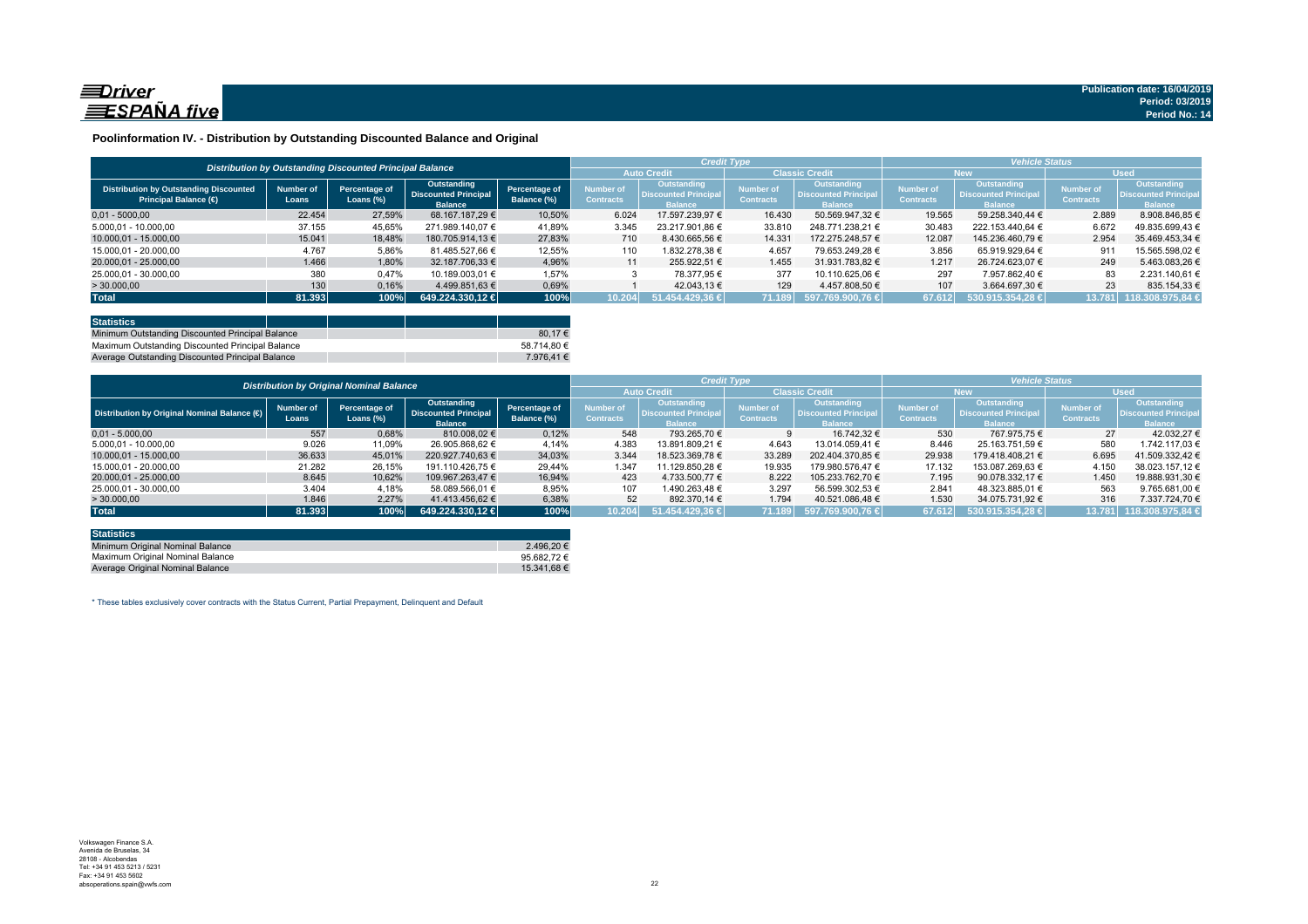

### **Poolinformation V. - Interest Rate paid by the Receivable Debtor**

|                                                       |                           | Interest Rate paid by the Receivable Debtor |                                                           |                              |                                      | <b>Credit Type</b>                                        | <b>Vehicle Status</b>         |                                                       |                               |                                                             |                               |                                                    |
|-------------------------------------------------------|---------------------------|---------------------------------------------|-----------------------------------------------------------|------------------------------|--------------------------------------|-----------------------------------------------------------|-------------------------------|-------------------------------------------------------|-------------------------------|-------------------------------------------------------------|-------------------------------|----------------------------------------------------|
|                                                       |                           |                                             |                                                           |                              |                                      | <b>Auto Credit</b>                                        |                               | <b>Classic Credit</b>                                 |                               | <b>New</b>                                                  | <b>Used</b>                   |                                                    |
| Interest Rate paid by the Receivable<br><b>Debtor</b> | <b>Number of</b><br>Loans | <b>Percentage of Loans</b><br>$(\%)$        | <b>Outstanding Discounted</b><br><b>Principal Balance</b> | Percentage of<br>Balance (%) | <b>Number of</b><br><b>Contracts</b> | <b>Outstanding Discounted</b><br><b>Principal Balance</b> | Number of<br><b>Contracts</b> | Outstanding<br><b>Discounted Principal</b><br>Balance | Number of<br><b>Contracts</b> | Outstanding<br><b>Discounted Principa</b><br><b>Ralance</b> | Number of<br><b>Contracts</b> | Outstanding<br>Discounted Princip<br><b>Raland</b> |
| $0\% \leq -\leq 0.5\%$                                | 38                        | 0.05%                                       | 104.092.16€                                               | 0,02%                        |                                      | $0.00 \in$                                                | 38                            | 104.092.16€                                           | 38                            | 104.092.16€                                                 | $\Omega$                      | $0.00 \in$                                         |
| $0.5\% < -5.1\%$                                      | $\Omega$                  | 0.00%                                       | $0.00 \in$                                                | 0.00%                        |                                      | $0.00 \in$                                                |                               | $0.00 \in$                                            |                               | $0.00 \in$                                                  |                               | $0.00 \in$                                         |
| $1\% < - \leq 1.5\%$                                  |                           | 0,00%                                       | $0.00 \in$                                                | 0,00%                        |                                      | $0.00 \in$                                                | $\Omega$                      | $0.00 \in$                                            | $\Omega$                      | $0.00 \in$                                                  |                               | $0.00 \in$                                         |
| $1.5\% < -5.2\%$                                      | $\Omega$                  | 0,00%                                       | $0,00 \in$                                                | 0,00%                        |                                      | $0,00 \in$                                                |                               | $0,00 \in$                                            |                               | $0,00 \in$                                                  |                               | $0,00 \in$                                         |
| $2\% < - \leq 2.5\%$                                  |                           | 0,00%                                       | $0.00 \in$                                                | 0,00%                        |                                      | $0.00 \in$                                                |                               | $0,00 \in$                                            | $\Omega$                      | $0,00 \in$                                                  |                               | $0,00 \in$                                         |
| $2.5\% < -5.3\%$                                      | $\Omega$                  | 0,00%                                       | $0.00 \in$                                                | 0,00%                        |                                      | $0,00 \in$                                                |                               | $0,00 \in$                                            |                               | $0,00 \in$                                                  |                               | $0,00 \in$                                         |
| $3\% < - \leq 3.5\%$                                  |                           | 0,00%                                       | $0.00 \in$                                                | 0,00%                        |                                      | $0.00 \in$                                                |                               | $0,00 \in$                                            | $\Omega$                      | $0,00 \in$                                                  |                               | $0.00 \in$                                         |
| $3.5\% < -5.4\%$                                      |                           | 0,00%                                       | 3.641.39€                                                 | 0,00%                        |                                      | $0,00 \in$                                                |                               | 3.641,39€                                             |                               | 3.641,39€                                                   |                               | $0,00 \in$                                         |
| $4\% < - \leq 4.5\%$                                  | $\Omega$                  | 0,00%                                       | $0.00 \in$                                                | 0,00%                        |                                      | $0.00 \in$                                                | $\Omega$                      | $0.00 \in$                                            | $\Omega$                      | $0.00 \in$                                                  |                               | $0,00 \in$                                         |
| $4.5\% < -5\%$                                        | 404                       | 0,50%                                       | 5.057.270.10€                                             | 0.78%                        |                                      | 3.599.97€                                                 | 403                           | 5.053.670.13€                                         | 397                           | 4.985.766.04€                                               |                               | 71.504,06€                                         |
| $5\% < - \leq 5.5\%$                                  | 21                        | 0,03%                                       | 239.279.80€                                               | 0.04%                        |                                      | 25.221.33€                                                | 16                            | 214.058.47€                                           | 21                            | 239.279.80€                                                 | $\Omega$                      | $0.00 \in$                                         |
| $5.5\% < -5.6\%$                                      | 139                       | 0.17%                                       | 1.325.769.25€                                             | 0.20%                        |                                      | 6.318.62€                                                 | 137                           | 1.319.450.63€                                         | 29                            | 303.035.88€                                                 | 110                           | 1.022.733.37€                                      |
| $6\% < - \leq 6.5\%$                                  | 161                       | 0,20%                                       | 1.456.073.27€                                             | 0,22%                        | 48                                   | 408.368,05€                                               | 113                           | 1.047.705,22€                                         | 135                           | 1.269.522.59€                                               | 26                            | 186.550,68€                                        |
| $6.5\% < -5.7\%$                                      | 104                       | 0,13%                                       | 1.235.981.02€                                             | 0.19%                        |                                      | 35.415.38€                                                | 97                            | 1.200.565.64€                                         | 72                            | 1.077.704.29€                                               | 32                            | 158.276.73€                                        |
| $7\% < -\leq 7.5\%$                                   | 282                       | 0,35%                                       | 3.042.700.92€                                             | 0,47%                        | 24                                   | 118.753,22€                                               | 258                           | 2.923.947,70€                                         | 242                           | 2.611.956,34€                                               | 40                            | 430.744,58€                                        |
| $7.5\% < -5.8\%$                                      | 545                       | 0.67%                                       | 3.190.936.91€                                             | 0,49%                        |                                      | 4.403.28€                                                 | 541                           | 3.186.533.63€                                         | 504                           | 2.980.380.40€                                               | 41                            | 210.556.51€                                        |
| $8\% < - \leq 8.5\%$                                  | 4.092                     | 5,03%                                       | 17.433.049.39€                                            | 2,69%                        | 286                                  | 1.879.948.04€                                             | 3.806                         | 15.553.101.35€                                        | 4.005                         | 17.098.728,17€                                              | 87                            | 334.321.22€                                        |
| $8.5\% < -5.9\%$                                      | 1.375                     | 1,69%                                       | 10.189.669.26€                                            | 1.57%                        | 383                                  | 1.487.251.59€                                             | 992                           | 8.702.417.67€                                         | 1.156                         | 8.696.263.24€                                               | 219                           | 1.493.406.02€                                      |
| $9\% < - \leq 9.5\%$                                  | 8.216                     | 10.09%                                      | 61.750.483.84€                                            | 9.51%                        | 5.593                                | 32.201.321.09€                                            | 2.623                         | 29.549.162.75€                                        | 8.162                         | 61.398.711.14€                                              | 54                            | 351.772.70€                                        |
| $9.5\% < -5.10\%$                                     | 12.170                    | 14.95%                                      | 124.546.141.10€                                           | 19.18%                       | 2.426                                | 7.873.687.42€                                             | 9.744                         | 116.672.453.68€                                       | 10.287                        | 97.893.929.14€                                              | 1.883                         | 26.652.211.96€                                     |
| $10\% < -\leq 10.5\%$                                 | 19,802                    | 24.33%                                      | 174.575.425.44€                                           | 26.89%                       | 618                                  | 3.509.036.70€                                             | 19.184                        | 171.066.388.74€                                       | 14.097                        | 121.274.470.28€                                             | 5.705                         | 53.300.955.16€                                     |
| $10.5\% < -5.11\%$                                    | 18,920                    | 23.25%                                      | 148.156.219.99€                                           | 22.82%                       | 638                                  | 3.261.409.63€                                             | 18.282                        | 144.894.810.36€                                       | 14.270                        | 119.353.749.40€                                             | 4.650                         | 28.802.470.59€                                     |
| $11\% < - \leq 11.5\%$                                | 13,442                    | 16,51%                                      | 88.924.709,45€                                            | 13,70%                       | 167                                  | 636.060,73€                                               | 13.275                        | 88.288.648,72€                                        | 12.542                        | 83.727.825,05€                                              | 900                           | 5.196.884,40€                                      |
| $11.5\% < -5.12\%$                                    | 1.634                     | 2,01%                                       | 7.863.725.95€                                             | 1.21%                        |                                      | 3.634,31€                                                 | 1.632                         | 7.860.091.64€                                         | 1.608                         | 7.771.190,58€                                               | 26                            | 92.535,37€                                         |
| $12\% < -512.5\%$                                     | 47                        | 0,06%                                       | 129.160,88€                                               | 0,02%                        |                                      | $0,00 \in$                                                | 47                            | 129.160,88€                                           | 46                            | 125.108,39€                                                 |                               | 4.052,49€                                          |
| $12.5\% < -5.13\%$                                    | $\Omega$                  | 0.00%                                       | $0,00 \in$                                                | 0.00%                        |                                      | $0,00 \in$                                                |                               | $0,00 \in$                                            | $\Omega$                      | $0,00 \in$                                                  |                               | $0,00 \in$                                         |
| $13\% < -513.5\%$                                     | $\Omega$                  | 0,00%                                       | $0.00 \in$                                                | 0,00%                        |                                      | $0.00 \in$                                                |                               | $0,00 \in$                                            | $\Omega$                      | $0.00 \in$                                                  |                               | $0,00 \in$                                         |
| $13.5\% < -5.14\%$                                    | $\Omega$                  | 0.00%                                       | $0.00 \in$                                                | 0.00%                        |                                      | $0,00 \in$                                                |                               | $0,00 \in$                                            |                               | $0.00 \in$                                                  |                               | $0,00 \in$                                         |
| $14\% < -5.14.5\%$                                    |                           | 0,00%                                       | $0.00 \in$                                                | 0.00%                        |                                      | $0.00 \in$                                                |                               | $0.00 \in$                                            | $\Omega$                      | $0.00 \in$                                                  |                               | $0,00 \in$                                         |
| $14.5\% < -5.15\%$                                    | $\Omega$                  | 0.00%                                       | $0.00 \in$                                                | 0.00%                        |                                      | $0.00 \in$                                                |                               | $0.00 \in$                                            |                               | $0.00 \in$                                                  |                               | $0.00 \in$                                         |
| >15%                                                  |                           | 0,00%                                       | $0.00 \in$                                                | 0.00%                        |                                      | $0.00 \in$                                                |                               | $0,00 \in$                                            | $\Omega$                      | $0.00 \in$                                                  |                               | $0,00 \in$                                         |
| <b>Total</b>                                          | 81.393                    | 100%                                        | 649.224.330,12 €                                          | 100%                         | 10.204                               | 51.454.429.36 €                                           | 71.189                        | 597.769.900.76 €                                      | 67.612                        | 530.915.354.28 €                                            |                               | 13.781 118.308.975.84 €                            |

| <b>Statistics</b>                     |        |
|---------------------------------------|--------|
| Minimum Interest Rate Debtor          | 0.00%  |
| Maximum Interest Rate Debtor          | 12.36% |
| Weighted Average Interest Rate Debtor | 10.18% |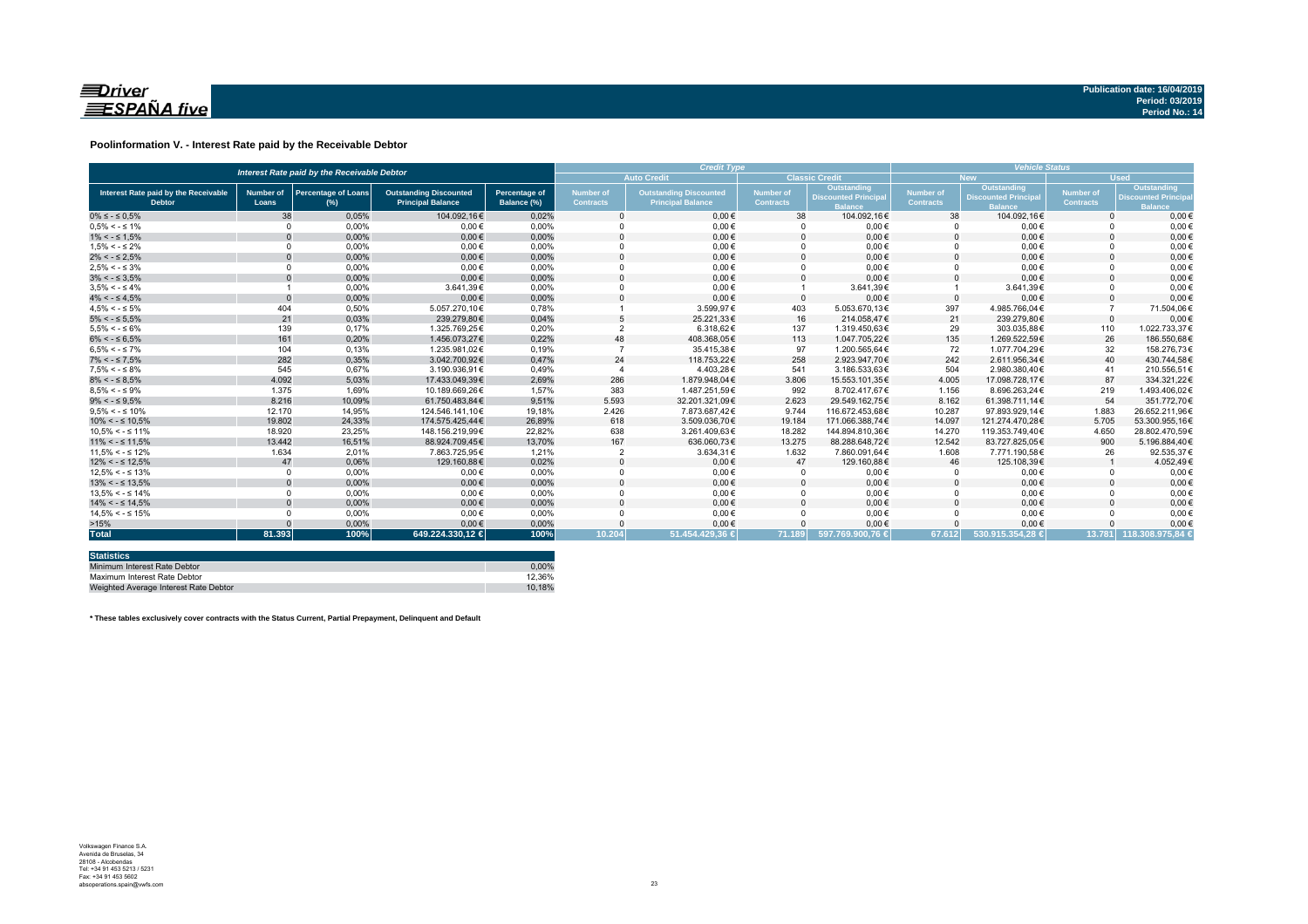

### **Poolinformation VI. - Distribution by Original Term, Remaining Term and Seasoning**

| <b>Auto Credit</b><br><b>Classic Credit</b><br>LUsed <sup>1</sup><br><b>New</b><br>Outstanding<br>Outstanding<br>Outstanding<br><b>Outstanding</b><br><b>Number of</b><br>Number of<br><b>Number of</b><br><b>Percentage of Balance</b><br><b>Number of</b><br><b>Outstanding Discounted</b><br><b>Discounted Principal</b><br><b>Discounted Principal</b><br><b>Discounted Principa</b><br>Number of Loans<br>Percentage of Loans (%)<br><b>Discounted Principa</b><br><b>Contracts</b><br><b>Contracts</b><br><b>Contracts</b><br><b>Contracts</b><br><b>Principal Balance</b><br>instalments)<br>(%)<br><b>Balance</b><br><b>Balance</b><br><b>Balance</b><br>alance<br>0.00%<br>$0,00 \in$<br>0.00%<br>$0.00 \in$<br>0.006<br>$0.00 \in$<br>$0.00 \in$<br>$01 - 12$<br>0,02%<br>0,01%<br>779,95€<br>10.226.77<br>$13 - 24$<br>14<br>34.061.09 €<br>12<br>33.281.14 €<br>23.834.32 €<br>16.296<br>20.02%<br>9.54%<br>2.927<br>13.369<br>1.615<br>7.853.423.18 €<br>14.681<br>56.847.843.67 €<br>5.076.387.62 €<br>61.924.231.29 €<br>54.070.808.11 €<br>35,86%<br>6.603<br>5.496<br>35.413<br>29.917<br>$37 - 48$<br>43,51%<br>232.791.690,49 €<br>28,810<br>195.654.875.75 €<br>35.786.368.23 €<br>197.005.322.26 €<br>37.136.814.74 6<br>13.058<br>19.82%<br>2.839<br>16.04%<br>672<br>12.386<br>10.219<br>128.666.094.69 €<br>7.813.858.00 €<br>120.852.236.69 €<br>102.342.273.60 €<br>$61 - 72$<br>7.465<br>13,94%<br>$0.00 \in$<br>9,17%<br>7.465<br>5.819<br>90.489.777,39 €<br>90.489.777,39 €<br>1.646<br>19.028.323,34 €<br>71.461.454.05 €<br>6.095<br>$0.00 \in$<br>1.877<br>7.49%<br>13.49%<br>6.095<br>87.554.686.91 €<br>4.218<br>62.764.668.22 €<br>24.790.018.69 €<br>87.554.686.91 €<br>$85 - 96$<br>3.052<br>$0.00 \in$<br>7,36%<br>3.052<br>2.753<br>299<br>3.75%<br>5.943.383,59 €<br>47.763.788,26 €<br>47.763.788.26 €<br>41.820.404,67 €<br>$\sim 100\%$<br>100%<br>81.393<br>51.454.429.36 €<br>10.204<br>71.189<br>597.769.900.76 €<br>530.915.354.28 €<br>118.308.975,84<br>649.224.330,12 €<br>67.612<br>13.781 |                                  | <b>Distribution by Original Term</b> |  | <b>Credit Type</b> |  | <b>Vehicle Status</b> |  |  |                 |
|------------------------------------------------------------------------------------------------------------------------------------------------------------------------------------------------------------------------------------------------------------------------------------------------------------------------------------------------------------------------------------------------------------------------------------------------------------------------------------------------------------------------------------------------------------------------------------------------------------------------------------------------------------------------------------------------------------------------------------------------------------------------------------------------------------------------------------------------------------------------------------------------------------------------------------------------------------------------------------------------------------------------------------------------------------------------------------------------------------------------------------------------------------------------------------------------------------------------------------------------------------------------------------------------------------------------------------------------------------------------------------------------------------------------------------------------------------------------------------------------------------------------------------------------------------------------------------------------------------------------------------------------------------------------------------------------------------------------------------------------------------------------------------------------------------------------------------------------------------------------------------------------------------------------------------------------------------------------------------------------------------------------------------------------|----------------------------------|--------------------------------------|--|--------------------|--|-----------------------|--|--|-----------------|
|                                                                                                                                                                                                                                                                                                                                                                                                                                                                                                                                                                                                                                                                                                                                                                                                                                                                                                                                                                                                                                                                                                                                                                                                                                                                                                                                                                                                                                                                                                                                                                                                                                                                                                                                                                                                                                                                                                                                                                                                                                                |                                  |                                      |  |                    |  |                       |  |  |                 |
|                                                                                                                                                                                                                                                                                                                                                                                                                                                                                                                                                                                                                                                                                                                                                                                                                                                                                                                                                                                                                                                                                                                                                                                                                                                                                                                                                                                                                                                                                                                                                                                                                                                                                                                                                                                                                                                                                                                                                                                                                                                | Length of Original Term (monthly |                                      |  |                    |  |                       |  |  |                 |
|                                                                                                                                                                                                                                                                                                                                                                                                                                                                                                                                                                                                                                                                                                                                                                                                                                                                                                                                                                                                                                                                                                                                                                                                                                                                                                                                                                                                                                                                                                                                                                                                                                                                                                                                                                                                                                                                                                                                                                                                                                                |                                  |                                      |  |                    |  |                       |  |  |                 |
|                                                                                                                                                                                                                                                                                                                                                                                                                                                                                                                                                                                                                                                                                                                                                                                                                                                                                                                                                                                                                                                                                                                                                                                                                                                                                                                                                                                                                                                                                                                                                                                                                                                                                                                                                                                                                                                                                                                                                                                                                                                |                                  |                                      |  |                    |  |                       |  |  |                 |
|                                                                                                                                                                                                                                                                                                                                                                                                                                                                                                                                                                                                                                                                                                                                                                                                                                                                                                                                                                                                                                                                                                                                                                                                                                                                                                                                                                                                                                                                                                                                                                                                                                                                                                                                                                                                                                                                                                                                                                                                                                                | $25 - 36$                        |                                      |  |                    |  |                       |  |  |                 |
|                                                                                                                                                                                                                                                                                                                                                                                                                                                                                                                                                                                                                                                                                                                                                                                                                                                                                                                                                                                                                                                                                                                                                                                                                                                                                                                                                                                                                                                                                                                                                                                                                                                                                                                                                                                                                                                                                                                                                                                                                                                |                                  |                                      |  |                    |  |                       |  |  |                 |
|                                                                                                                                                                                                                                                                                                                                                                                                                                                                                                                                                                                                                                                                                                                                                                                                                                                                                                                                                                                                                                                                                                                                                                                                                                                                                                                                                                                                                                                                                                                                                                                                                                                                                                                                                                                                                                                                                                                                                                                                                                                | $49 - 60$                        |                                      |  |                    |  |                       |  |  | 26.323.821.09 € |
|                                                                                                                                                                                                                                                                                                                                                                                                                                                                                                                                                                                                                                                                                                                                                                                                                                                                                                                                                                                                                                                                                                                                                                                                                                                                                                                                                                                                                                                                                                                                                                                                                                                                                                                                                                                                                                                                                                                                                                                                                                                |                                  |                                      |  |                    |  |                       |  |  |                 |
|                                                                                                                                                                                                                                                                                                                                                                                                                                                                                                                                                                                                                                                                                                                                                                                                                                                                                                                                                                                                                                                                                                                                                                                                                                                                                                                                                                                                                                                                                                                                                                                                                                                                                                                                                                                                                                                                                                                                                                                                                                                | $73 - 84$                        |                                      |  |                    |  |                       |  |  |                 |
|                                                                                                                                                                                                                                                                                                                                                                                                                                                                                                                                                                                                                                                                                                                                                                                                                                                                                                                                                                                                                                                                                                                                                                                                                                                                                                                                                                                                                                                                                                                                                                                                                                                                                                                                                                                                                                                                                                                                                                                                                                                |                                  |                                      |  |                    |  |                       |  |  |                 |
|                                                                                                                                                                                                                                                                                                                                                                                                                                                                                                                                                                                                                                                                                                                                                                                                                                                                                                                                                                                                                                                                                                                                                                                                                                                                                                                                                                                                                                                                                                                                                                                                                                                                                                                                                                                                                                                                                                                                                                                                                                                | <b>Total</b>                     |                                      |  |                    |  |                       |  |  |                 |

| <b>Statistics</b>                                     |       |
|-------------------------------------------------------|-------|
| Minimum Original Term in monthly instalments          |       |
| Maximum Original Term in monthly instalments          |       |
| Weighted Average Original Term in monthly instalments | 60.85 |

Weighted Average Original Term in monthly install

|                                                          |                        | <b>Distribution by Remaining Term</b> |                                                           |                                     |                                      | <b>Credit Type</b>                                           |                                      |                                                              | <b>Vehicle Status</b>         |                                                                    |                               |                                                                    |  |
|----------------------------------------------------------|------------------------|---------------------------------------|-----------------------------------------------------------|-------------------------------------|--------------------------------------|--------------------------------------------------------------|--------------------------------------|--------------------------------------------------------------|-------------------------------|--------------------------------------------------------------------|-------------------------------|--------------------------------------------------------------------|--|
|                                                          |                        |                                       |                                                           |                                     |                                      | <b>Auto Credit</b>                                           | <b>Classic Credit</b>                |                                                              | <b>New</b>                    |                                                                    | <b>Used</b>                   |                                                                    |  |
| <b>Lenght of Remaining Term</b><br>(monthly instalments) | <b>Number of Loans</b> | Percentage of Loans (%)               | <b>Outstanding Discounted</b><br><b>Principal Balance</b> | <b>Percentage of Balance</b><br>(%) | <b>Jumber</b> of<br><b>Contracts</b> | Outstanding<br><b>Discounted Principal</b><br><b>Balance</b> | <b>lumber</b> of<br><b>Contracts</b> | Outstanding<br><b>Discounted Principal</b><br><b>Balance</b> | Number of<br><b>Contracts</b> | <b>Outstanding</b><br><b>Discounted Principa</b><br><b>Balance</b> | Number of<br><b>Contracts</b> | <b>Outstanding</b><br><b>Discounted Principa</b><br><b>Balance</b> |  |
| $00 - 01$                                                | 96                     | 0,12%                                 | 1.181.114.59 €                                            | 0,18%                               | 13                                   | 121.863.31 €                                                 | 83                                   | 1.059.251.28 €                                               | 77                            | 1.032.089.45 €                                                     | 19                            | 149.025.14 €                                                       |  |
| $01 - 12$                                                | 12.522                 | 15,38%                                | 30.551.465.04 €                                           | 4.71%                               | 2.289                                | 4.674.004.04 $\in$                                           | 10.233                               | 25.877.461.00 €                                              | 10.931                        | 26.649.037.42 €                                                    | 1.591                         | 3.902.427.62 €                                                     |  |
| $13 - 24$                                                | 21.257                 | 26.12%                                | 115.985.740.20 €                                          | 17.87%                              | 4.119                                | 17.783.474.58 €                                              | 17.138                               | 98.202.265.62 €                                              | 18.747                        | 102.791.478.90 €                                                   | 2.510                         | 13.194.261.30 €                                                    |  |
| $25 - 36$                                                | 24.499                 | 30,10%                                | 200.065.573.78 €                                          | 30,82%                              | 3.258                                | 22.720.124.26 €                                              | 21.241                               | 177.345.449.52 €                                             | 20.010                        | 163.890.191.88 €                                                   | 4.489                         | 36.175.381.90 6                                                    |  |
| $37 - 48$                                                | 10.651                 | 13.09%                                | 119.302.085.43 €                                          | 18,38%                              | 525                                  | 6.154.963.17 €                                               | 10.126                               | 113.147.122.26 €                                             | 8.299                         | 94.389.253.86 €                                                    | 2.352                         | 24.912.831.57 6                                                    |  |
| $49 - 60$                                                | 6.360                  | 7,81%                                 | 86.201.208.91 €                                           | 13,28%                              |                                      | $0.00 \in$                                                   | 6.360                                | 86.201.208.91 €                                              | 4.848                         | 66.941.640.79 €                                                    | 1.512                         | 19.259.568.12 €                                                    |  |
| $61 - 72$                                                | 4.346                  | 5,34%                                 | 67.536.208.77 €                                           | 10.40%                              |                                      | $0.00 \in$                                                   | 4.346                                | 67.536.208.77 €                                              | 3.218                         | 50.697.495.18 €                                                    | 1.128                         | 16.838.713.59 6                                                    |  |
| $73 - 84$                                                | 1.662                  | 2.04%                                 | 28.400.933.40 €                                           | 4.37%                               |                                      | $0.00 \in$                                                   | 1.662                                | 28.400.933.40 €                                              | 1.482                         | 24.524.166.80 €                                                    | 180                           | 3.876.766,60 €                                                     |  |
| $85 - 94$                                                |                        | 0,00%                                 | $0,00 \in$                                                | 0,00%                               |                                      | $0.00 \in$                                                   |                                      | $0,00 \in$                                                   |                               | $0.00 \in$                                                         |                               | 0,00                                                               |  |
| <b>Total</b>                                             | 81.393                 | 100%                                  | 649.224.330.12 €                                          | 100%                                | 10.20                                | 51.454.429.36 €                                              | 71.189                               | 597.769.900.76 €                                             | 67.612                        | $\frac{1}{2}$ 530.915.354,28 €                                     | 13.781                        | 118.308.975,84                                                     |  |

| <b>Statistics</b>                                      |       |
|--------------------------------------------------------|-------|
| Minimum Remaining Term in monthly instalments          |       |
| Maximum Remaining Term in monthly instalments          | 79    |
| Weighted Average Remaining Term in monthly instalments | 37.43 |

|                                        |                        | <b>Distribution by Seasoning</b> |                                                           |                                        |                                      | <b>Credit Type</b>                                           |                               |                                                             | <b>Vehicle Status</b>                |                                                       |                                      |                                                       |
|----------------------------------------|------------------------|----------------------------------|-----------------------------------------------------------|----------------------------------------|--------------------------------------|--------------------------------------------------------------|-------------------------------|-------------------------------------------------------------|--------------------------------------|-------------------------------------------------------|--------------------------------------|-------------------------------------------------------|
|                                        |                        |                                  |                                                           |                                        |                                      | <b>Auto Credit</b>                                           |                               | <b>Classic Credit</b>                                       | <b>New</b>                           |                                                       | <b>Used</b>                          |                                                       |
| <b>Seasoning (monthly instalments)</b> | <b>Number of Loans</b> | Percentage of Loans (%)          | <b>Outstanding Discounted</b><br><b>Principal Balance</b> | <b>Percentage of Balance</b><br>$(\%)$ | <b>Number of</b><br><b>Contracts</b> | Outstanding<br><b>Discounted Principal</b><br><b>Balance</b> | Number of<br><b>Contracts</b> | Outstanding<br><b>Discounted Principa</b><br><b>Balance</b> | <b>Number of</b><br><b>Contracts</b> | Outstanding<br>Discounted Principal<br><b>Balance</b> | <b>Number of</b><br><b>Contracts</b> | Outstanding<br>Discounted Principal<br><b>Balance</b> |
| $01 - 12$                              | 42                     | 0.05%                            | 678.276.80 €                                              | 0.10%                                  |                                      | 49.701.07 €                                                  | 38                            | 628.575.73 €                                                | 35                                   | 607.516.48 €                                          |                                      | 70.760.32 €                                           |
| $13 - 24$                              | 50.890                 | 62,52%                           | 471.458.434.03 €                                          | 72,62%                                 | 6.758                                | 40.277.441.92 €                                              | 44.132                        | 431.180.992.11 €                                            | 42.347                               | 386.402.541.51 €                                      | 8.543                                | 85.055.892,52 €                                       |
| $25 - 36$                              | 24.546                 | 30,16%                           | 147.690.783.14 €                                          | 22,75%                                 | 2.894                                | 9.956.426.63 €                                               | 21.652                        | 137.734.356.51 €                                            | 20.289                               | 119,806,960,00 €                                      | 4.257                                | 27.883.823.14 €                                       |
| $37 - 48$                              | 5.518                  | 6,78%                            | 27.881.353.27 €                                           | 4.29%                                  | 548                                  | 1.170.859.74 €                                               | 4.970                         | 26.710.493.53 €                                             | 4.644                                | 22.978.130.29 €                                       | 874                                  | 4.903.222.98 €                                        |
| $49 - 60$                              | 260                    | 0.32%                            | 1.072.079.39 €                                            | 0.17%                                  |                                      | $0.00 \in$                                                   | 260                           | 1.072.079.39 €                                              | 188                                  | 758.488.55 €                                          | 72                                   | 313.590.84 €                                          |
| $61 - 72$                              | 103                    | 0,13%                            | 371.087.57 €                                              | 0,06%                                  |                                      | $0.00 \in$                                                   | 103                           | 371.087.57 €                                                | 82                                   | 299.856.87 €                                          | 21                                   | 71.230.70 €                                           |
| > 72                                   | 34                     | 0,04%                            | 72.315.92 €                                               | 0,01%                                  |                                      | $0.00 \in$                                                   | 34                            | 72.315.92 €                                                 | 27                                   | 61.860.58 €                                           |                                      | 10.455.34 €                                           |
| <b>Total</b>                           | 81.393                 | 100%                             | 649.224.330.12 €                                          | 100%                                   | 10.204                               | 51.454.429.36 €                                              | 71.189                        | 597.769.900.76 €                                            | 67.612                               | 1530.915.354.28 €                                     | 13.781                               | 118.308.975.84 €                                      |

| <b>Statistics</b>                                      |       |
|--------------------------------------------------------|-------|
| Minimum Seasoning Term in monthly instalments          |       |
| Maximum Seasoning Term in monthly instalments          | 96    |
| Weighted Average Seasoning Term in monthly instalments | 23.31 |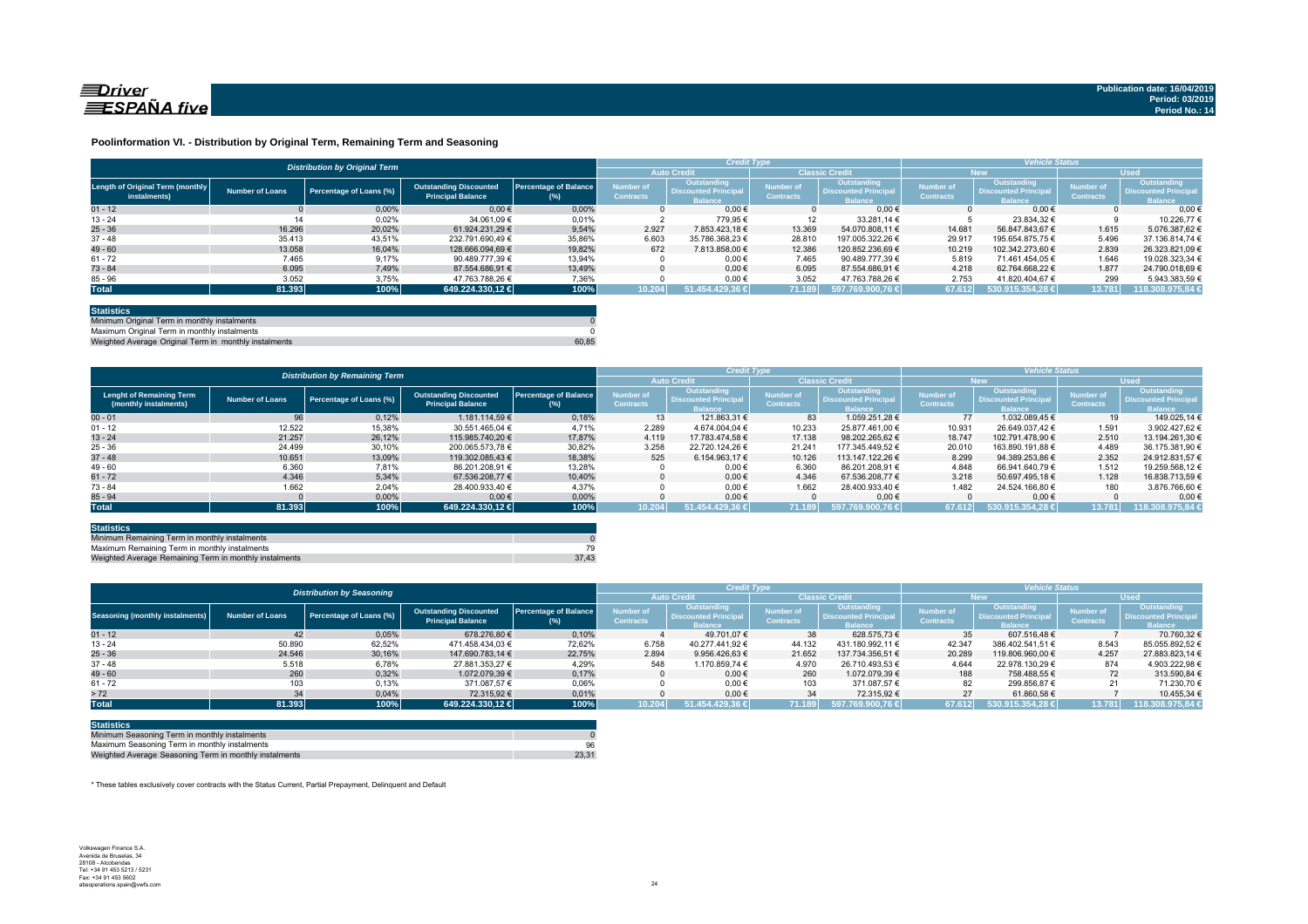

# **Poolinformation VII. - Credit Type and Type of Car**

# *Credit Type*

| <b>Credit Type</b>    | <b>Number of Loans</b> | $(%)^{1}$ | Percentage of Loans   Outstanding Discounted<br>l Principal Balance <sup>l</sup> | Percentage of<br>Balance (%) |
|-----------------------|------------------------|-----------|----------------------------------------------------------------------------------|------------------------------|
| Auto Credit           | 10.204                 | 12.54%    | 51.454.429.36 €                                                                  | 7.93%                        |
| <b>Classic Credit</b> | 71.189                 | 87.46%    | 597.769.900.76 €                                                                 | 92.07%                       |
| <b>Total</b>          | 81.393                 | 100%      | 649.224.330,12 €                                                                 | 100%                         |

# *Type of Car*

| <b>Type of Car</b> | <b>Number of Loans</b> | (%)    | Percentage of Loans   Outstanding Discounted<br><b>Principal Balance</b> | Percentage of<br>Balance (%) |
|--------------------|------------------------|--------|--------------------------------------------------------------------------|------------------------------|
| New Cars           | 67.612                 | 83.07% | 530.915.354.28 €                                                         | 81,78%                       |
| Used Cars          | 13.781                 | 16.93% | 118.308.975,84 €                                                         | 18,22%                       |
| <b>Total</b>       | 81.393                 | 100%   | 649.224.330,12 €                                                         | 100%                         |

# *Type of Car: only Auto Credit*

| <b>Type of Car</b> | <b>Number of Loans</b> | (%)    | Percentage of Loans   Outstanding Discounted<br><b>Principal Balance</b> | Percentage of<br>Balance (%) |
|--------------------|------------------------|--------|--------------------------------------------------------------------------|------------------------------|
| New Cars           | 9.992                  | 97.92% | 50.669.657.86 €                                                          | 98,47%                       |
| Used Cars          | 212                    | 2.08%  | 784.771.50 €                                                             | 1,53%                        |
| <b>Total</b>       | 10.204                 | 100%   | 51.454.429,36 €                                                          | 100%                         |

# *Type of Car: only Classic Credit*

| <b>Type of Car</b> | <b>Number of Loans</b> | (%)    | Percentage of Loans   Outstanding Discounted<br><b>Principal Balance</b> | Percentage of<br>Balance (%) |
|--------------------|------------------------|--------|--------------------------------------------------------------------------|------------------------------|
| New Cars           | 57.620                 | 80.94% | 480.245.696.42 €                                                         | 80,34%                       |
| Used Cars          | 13.569                 | 19.06% | 117.524.204.34 €                                                         | 19,66%                       |
| <b>Total</b>       | 71.189                 | 100%   | 597.769.900,76 €                                                         | 100%                         |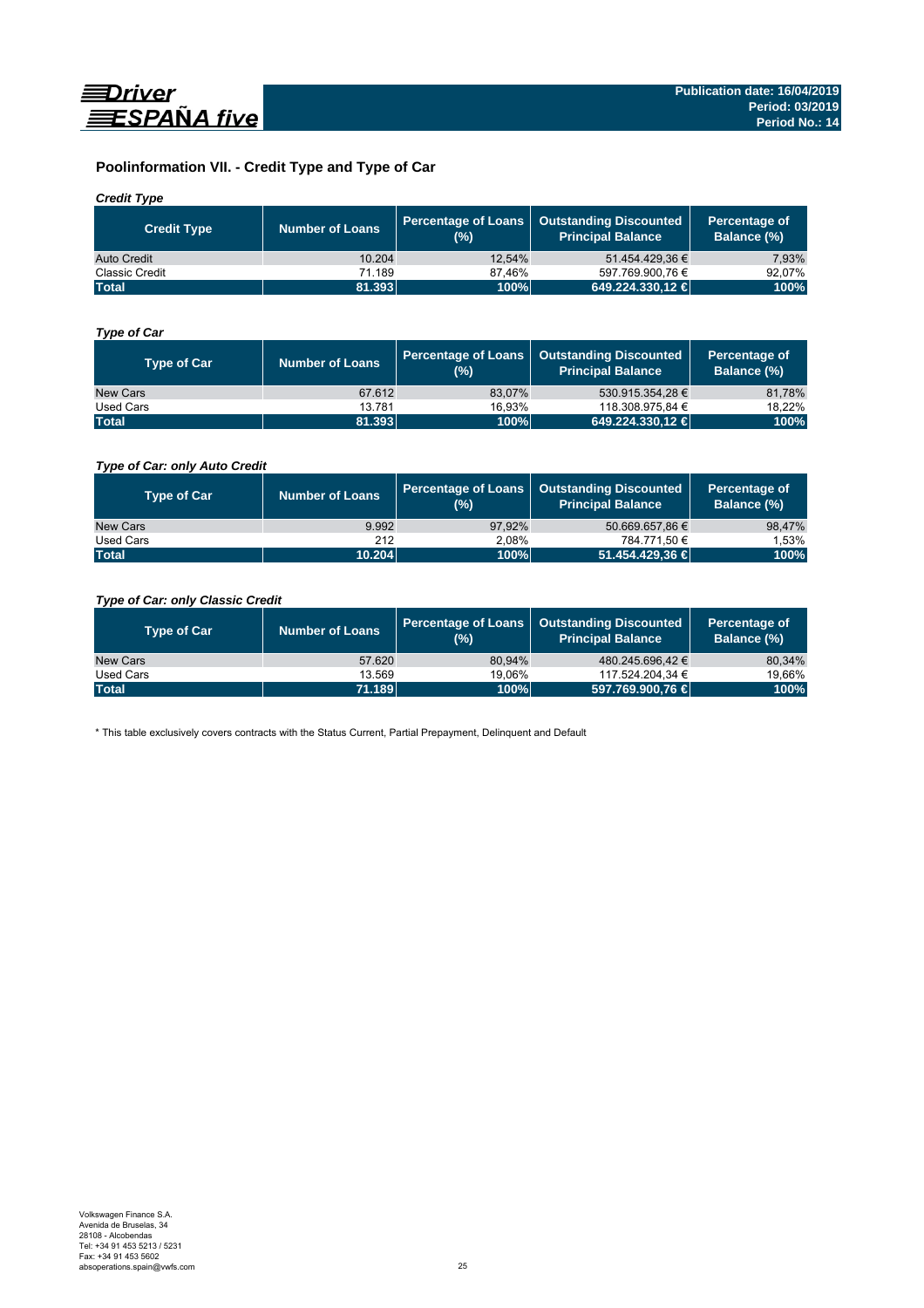# $\equiv$ Driver ESPAÑA five

**Poolinformation VIII. - Distribution by Vehicle Makes and Models**

| <b>Auto Credit</b><br><b>Classic Credit</b><br><b>New</b><br><b>Used</b><br>Outstanding<br>Outstanding<br><b>Outstanding</b><br>Number of<br><b>Number of</b><br><b>Percentage of</b><br><b>Outstanding Discounted</b><br>Percentage of<br><b>Number of</b><br><b>Number of</b><br><b>Make</b><br><b>Model</b><br><b>Discounted Principa</b><br><b>Discounted Principa</b><br><b>Discounted Principa</b><br><b>Number of Loans</b><br><b>Contracts</b><br><b>Contracts</b><br>Loans (%)<br><b>Principal Balance</b><br><b>Contracts</b><br><b>Contracts</b><br>Balance (%)<br>2.515<br>3,09%<br>17.503.009,41 €<br>2,70%<br>480<br>1.679.278,37 €<br>2.035<br>15.823.731,04 €<br>1.660<br>9.856.420,22 €<br>855<br>A1<br>Audi<br>33.745.456,96 €<br>A <sub>3</sub><br>4.009<br>4,93%<br>5,20%<br>776<br>3.401.377,98 €<br>3.233<br>30.344.078,98 €<br>2.468<br>18.532.035,87 €<br>1.541<br>A4<br>2.384<br>2,93%<br>22.818.404,64 €<br>3,51%<br>383<br>2.001<br>1.555<br>829<br>2.035.677,73 €<br>20.782.726,91 €<br>13.863.370,79 €<br>A5<br>620<br>0,76%<br>5.869.119,57 €<br>0,90%<br>161<br>1.027.659,63 €<br>459<br>4.841.459,94 €<br>529<br>4.999.191,83 €<br>91<br>A <sub>6</sub><br>362<br>0,44%<br>3.856.865,14 €<br>0,59%<br>64<br>437.049,72€<br>298<br>3.419.815,42 €<br>209<br>2.210.812,77 €<br>153<br>A7<br>34<br>0,04%<br>372.747,02€<br>67.511,10 €<br>25<br>305.235,92€<br>17<br>183.768,03 €<br>17<br>0,06%<br>9<br>A8<br>144.074,43 €<br>$0,00 \in$<br>144.074,43€<br>$0,00 \in$<br>9<br>0,01%<br>0,02%<br>9<br>9<br>$\mathbf{0}$<br>$\overline{\mathbf{0}}$<br>Q2<br>1.025<br>1.904.812,12 €<br>7.444.354,69 €<br>1,26%<br>8.750.990,26 €<br>1,35%<br>365<br>660<br>6.846.178,14 €<br>904<br>121<br>Q3<br>2.106<br>2,59%<br>17.051.263,59 €<br>2,63%<br>419<br>2.076.105,85 €<br>1.687<br>14.975.157,74 €<br>1.692<br>13.080.241,05 €<br>414<br>Q <sub>5</sub><br>1.472<br>1,81%<br>13.770.306,89 €<br>2,12%<br>303<br>1.881.436,71 €<br>1.169<br>11.888.870,18 €<br>1.298<br>11.825.219,66 €<br>174<br>144<br>0,18%<br>103<br>41<br>Q7<br>1.585.854,23 €<br>0,24%<br>51<br>479.624,06 €<br>93<br>1.106.230,17 €<br>1.085.995,36 €<br>40<br>0,05%<br>409.206,83 €<br>29<br>330.993,01 €<br>26<br><b>TT</b><br>0,06%<br>11<br>78.213,82 €<br>14<br>104.865,88 €<br><b>OTHER AUDI</b><br>5<br>0,01%<br>56.654,46 €<br>$\mathsf 0$<br>$0,00 \in$<br>5<br>56.654,46€<br>$\overline{1}$<br>7.224,46 €<br>0,01%<br>$\overline{4}$<br>Subtotal<br>14.725<br>18,09%<br>125.933.953,43 €<br>19,40%<br>3.022<br>15.068.747.09 €<br>110.865.206.34 €<br>10.450<br>83.193.500.61 €<br>4.275<br>11.703<br>MII<br>273<br>0,34%<br>1.433.313,37 €<br>0,22%<br>34.795,40 €<br>262<br>1.398.517,97 €<br>230<br>1.197.900,26 €<br>43<br>11<br>Seat<br>ALHAMBRA<br>369<br>0,45%<br>2.927.530,31 €<br>0,45%<br>43.298,26 €<br>359<br>282<br>10<br>87 | Outstanding<br><b>Discounted Principal</b><br>7.646.589,19 €<br>15.213.421,09 €<br>8.955.033,85 €<br>869.927,74 €<br>1.646.052,37 €<br>188.978,99 €<br>144.074,43€<br>1.306.635,57 €<br>3.971.022,54 €<br>1.945.087,23 €<br>499.858,87 €<br>304.340,95 €<br>49.430,00 €<br>42.740.452.82 €<br>235.413,11 € |
|------------------------------------------------------------------------------------------------------------------------------------------------------------------------------------------------------------------------------------------------------------------------------------------------------------------------------------------------------------------------------------------------------------------------------------------------------------------------------------------------------------------------------------------------------------------------------------------------------------------------------------------------------------------------------------------------------------------------------------------------------------------------------------------------------------------------------------------------------------------------------------------------------------------------------------------------------------------------------------------------------------------------------------------------------------------------------------------------------------------------------------------------------------------------------------------------------------------------------------------------------------------------------------------------------------------------------------------------------------------------------------------------------------------------------------------------------------------------------------------------------------------------------------------------------------------------------------------------------------------------------------------------------------------------------------------------------------------------------------------------------------------------------------------------------------------------------------------------------------------------------------------------------------------------------------------------------------------------------------------------------------------------------------------------------------------------------------------------------------------------------------------------------------------------------------------------------------------------------------------------------------------------------------------------------------------------------------------------------------------------------------------------------------------------------------------------------------------------------------------------------------------------------------------------------------------------------------------------------------------------------------------------------------------------------------------------------------------------------------------------------------------------------------------------------------------------------------------------------|------------------------------------------------------------------------------------------------------------------------------------------------------------------------------------------------------------------------------------------------------------------------------------------------------------|
|                                                                                                                                                                                                                                                                                                                                                                                                                                                                                                                                                                                                                                                                                                                                                                                                                                                                                                                                                                                                                                                                                                                                                                                                                                                                                                                                                                                                                                                                                                                                                                                                                                                                                                                                                                                                                                                                                                                                                                                                                                                                                                                                                                                                                                                                                                                                                                                                                                                                                                                                                                                                                                                                                                                                                                                                                                                      |                                                                                                                                                                                                                                                                                                            |
|                                                                                                                                                                                                                                                                                                                                                                                                                                                                                                                                                                                                                                                                                                                                                                                                                                                                                                                                                                                                                                                                                                                                                                                                                                                                                                                                                                                                                                                                                                                                                                                                                                                                                                                                                                                                                                                                                                                                                                                                                                                                                                                                                                                                                                                                                                                                                                                                                                                                                                                                                                                                                                                                                                                                                                                                                                                      |                                                                                                                                                                                                                                                                                                            |
|                                                                                                                                                                                                                                                                                                                                                                                                                                                                                                                                                                                                                                                                                                                                                                                                                                                                                                                                                                                                                                                                                                                                                                                                                                                                                                                                                                                                                                                                                                                                                                                                                                                                                                                                                                                                                                                                                                                                                                                                                                                                                                                                                                                                                                                                                                                                                                                                                                                                                                                                                                                                                                                                                                                                                                                                                                                      |                                                                                                                                                                                                                                                                                                            |
|                                                                                                                                                                                                                                                                                                                                                                                                                                                                                                                                                                                                                                                                                                                                                                                                                                                                                                                                                                                                                                                                                                                                                                                                                                                                                                                                                                                                                                                                                                                                                                                                                                                                                                                                                                                                                                                                                                                                                                                                                                                                                                                                                                                                                                                                                                                                                                                                                                                                                                                                                                                                                                                                                                                                                                                                                                                      |                                                                                                                                                                                                                                                                                                            |
|                                                                                                                                                                                                                                                                                                                                                                                                                                                                                                                                                                                                                                                                                                                                                                                                                                                                                                                                                                                                                                                                                                                                                                                                                                                                                                                                                                                                                                                                                                                                                                                                                                                                                                                                                                                                                                                                                                                                                                                                                                                                                                                                                                                                                                                                                                                                                                                                                                                                                                                                                                                                                                                                                                                                                                                                                                                      |                                                                                                                                                                                                                                                                                                            |
|                                                                                                                                                                                                                                                                                                                                                                                                                                                                                                                                                                                                                                                                                                                                                                                                                                                                                                                                                                                                                                                                                                                                                                                                                                                                                                                                                                                                                                                                                                                                                                                                                                                                                                                                                                                                                                                                                                                                                                                                                                                                                                                                                                                                                                                                                                                                                                                                                                                                                                                                                                                                                                                                                                                                                                                                                                                      |                                                                                                                                                                                                                                                                                                            |
|                                                                                                                                                                                                                                                                                                                                                                                                                                                                                                                                                                                                                                                                                                                                                                                                                                                                                                                                                                                                                                                                                                                                                                                                                                                                                                                                                                                                                                                                                                                                                                                                                                                                                                                                                                                                                                                                                                                                                                                                                                                                                                                                                                                                                                                                                                                                                                                                                                                                                                                                                                                                                                                                                                                                                                                                                                                      |                                                                                                                                                                                                                                                                                                            |
|                                                                                                                                                                                                                                                                                                                                                                                                                                                                                                                                                                                                                                                                                                                                                                                                                                                                                                                                                                                                                                                                                                                                                                                                                                                                                                                                                                                                                                                                                                                                                                                                                                                                                                                                                                                                                                                                                                                                                                                                                                                                                                                                                                                                                                                                                                                                                                                                                                                                                                                                                                                                                                                                                                                                                                                                                                                      |                                                                                                                                                                                                                                                                                                            |
|                                                                                                                                                                                                                                                                                                                                                                                                                                                                                                                                                                                                                                                                                                                                                                                                                                                                                                                                                                                                                                                                                                                                                                                                                                                                                                                                                                                                                                                                                                                                                                                                                                                                                                                                                                                                                                                                                                                                                                                                                                                                                                                                                                                                                                                                                                                                                                                                                                                                                                                                                                                                                                                                                                                                                                                                                                                      |                                                                                                                                                                                                                                                                                                            |
|                                                                                                                                                                                                                                                                                                                                                                                                                                                                                                                                                                                                                                                                                                                                                                                                                                                                                                                                                                                                                                                                                                                                                                                                                                                                                                                                                                                                                                                                                                                                                                                                                                                                                                                                                                                                                                                                                                                                                                                                                                                                                                                                                                                                                                                                                                                                                                                                                                                                                                                                                                                                                                                                                                                                                                                                                                                      |                                                                                                                                                                                                                                                                                                            |
|                                                                                                                                                                                                                                                                                                                                                                                                                                                                                                                                                                                                                                                                                                                                                                                                                                                                                                                                                                                                                                                                                                                                                                                                                                                                                                                                                                                                                                                                                                                                                                                                                                                                                                                                                                                                                                                                                                                                                                                                                                                                                                                                                                                                                                                                                                                                                                                                                                                                                                                                                                                                                                                                                                                                                                                                                                                      |                                                                                                                                                                                                                                                                                                            |
|                                                                                                                                                                                                                                                                                                                                                                                                                                                                                                                                                                                                                                                                                                                                                                                                                                                                                                                                                                                                                                                                                                                                                                                                                                                                                                                                                                                                                                                                                                                                                                                                                                                                                                                                                                                                                                                                                                                                                                                                                                                                                                                                                                                                                                                                                                                                                                                                                                                                                                                                                                                                                                                                                                                                                                                                                                                      |                                                                                                                                                                                                                                                                                                            |
|                                                                                                                                                                                                                                                                                                                                                                                                                                                                                                                                                                                                                                                                                                                                                                                                                                                                                                                                                                                                                                                                                                                                                                                                                                                                                                                                                                                                                                                                                                                                                                                                                                                                                                                                                                                                                                                                                                                                                                                                                                                                                                                                                                                                                                                                                                                                                                                                                                                                                                                                                                                                                                                                                                                                                                                                                                                      |                                                                                                                                                                                                                                                                                                            |
|                                                                                                                                                                                                                                                                                                                                                                                                                                                                                                                                                                                                                                                                                                                                                                                                                                                                                                                                                                                                                                                                                                                                                                                                                                                                                                                                                                                                                                                                                                                                                                                                                                                                                                                                                                                                                                                                                                                                                                                                                                                                                                                                                                                                                                                                                                                                                                                                                                                                                                                                                                                                                                                                                                                                                                                                                                                      |                                                                                                                                                                                                                                                                                                            |
|                                                                                                                                                                                                                                                                                                                                                                                                                                                                                                                                                                                                                                                                                                                                                                                                                                                                                                                                                                                                                                                                                                                                                                                                                                                                                                                                                                                                                                                                                                                                                                                                                                                                                                                                                                                                                                                                                                                                                                                                                                                                                                                                                                                                                                                                                                                                                                                                                                                                                                                                                                                                                                                                                                                                                                                                                                                      |                                                                                                                                                                                                                                                                                                            |
|                                                                                                                                                                                                                                                                                                                                                                                                                                                                                                                                                                                                                                                                                                                                                                                                                                                                                                                                                                                                                                                                                                                                                                                                                                                                                                                                                                                                                                                                                                                                                                                                                                                                                                                                                                                                                                                                                                                                                                                                                                                                                                                                                                                                                                                                                                                                                                                                                                                                                                                                                                                                                                                                                                                                                                                                                                                      |                                                                                                                                                                                                                                                                                                            |
| 2.884.232,05 €<br>2.214.041,19€                                                                                                                                                                                                                                                                                                                                                                                                                                                                                                                                                                                                                                                                                                                                                                                                                                                                                                                                                                                                                                                                                                                                                                                                                                                                                                                                                                                                                                                                                                                                                                                                                                                                                                                                                                                                                                                                                                                                                                                                                                                                                                                                                                                                                                                                                                                                                                                                                                                                                                                                                                                                                                                                                                                                                                                                                      | 713.489,12 €                                                                                                                                                                                                                                                                                               |
| 203.414,45 €<br><b>ALTEA</b><br>85<br>0,10%<br>515.866,21 €<br>0,08%<br>$0,00 \in$<br>85<br>515.866,21 €<br>40<br>45<br>$\mathbf 0$                                                                                                                                                                                                                                                                                                                                                                                                                                                                                                                                                                                                                                                                                                                                                                                                                                                                                                                                                                                                                                                                                                                                                                                                                                                                                                                                                                                                                                                                                                                                                                                                                                                                                                                                                                                                                                                                                                                                                                                                                                                                                                                                                                                                                                                                                                                                                                                                                                                                                                                                                                                                                                                                                                                  | 312.451,76 €                                                                                                                                                                                                                                                                                               |
| <b>AROSA</b><br>$\mathbf 0$<br>0,00%<br>$0,00 \in$<br>0,00%<br>$0,00 \in$<br>$0,00 \in$<br>$0,00 \in$<br>$^{\circ}$<br>$\overline{0}$<br>$\mathbf{0}$<br>$^{\circ}$                                                                                                                                                                                                                                                                                                                                                                                                                                                                                                                                                                                                                                                                                                                                                                                                                                                                                                                                                                                                                                                                                                                                                                                                                                                                                                                                                                                                                                                                                                                                                                                                                                                                                                                                                                                                                                                                                                                                                                                                                                                                                                                                                                                                                                                                                                                                                                                                                                                                                                                                                                                                                                                                                  | 0,00€                                                                                                                                                                                                                                                                                                      |
| <b>ATECA</b><br>5.752<br>7,07%<br>275<br>5.477<br>48.720.291,43 €<br>5.575<br>49.203.858,40 €<br>177<br>50.910.999,01 €<br>7,84%<br>2.190.707,58 €                                                                                                                                                                                                                                                                                                                                                                                                                                                                                                                                                                                                                                                                                                                                                                                                                                                                                                                                                                                                                                                                                                                                                                                                                                                                                                                                                                                                                                                                                                                                                                                                                                                                                                                                                                                                                                                                                                                                                                                                                                                                                                                                                                                                                                                                                                                                                                                                                                                                                                                                                                                                                                                                                                   | 1.707.140,61 €                                                                                                                                                                                                                                                                                             |
| CORDOBA<br>$\mathbf 0$<br>0,00%<br>$0,00 \in$<br>0,00%<br>$\mathbf{0}$<br>$0,00 \in$<br>$0,00 \in$<br>$0,00 \in$<br>$\Omega$<br>$\overline{0}$<br>$\mathbf 0$                                                                                                                                                                                                                                                                                                                                                                                                                                                                                                                                                                                                                                                                                                                                                                                                                                                                                                                                                                                                                                                                                                                                                                                                                                                                                                                                                                                                                                                                                                                                                                                                                                                                                                                                                                                                                                                                                                                                                                                                                                                                                                                                                                                                                                                                                                                                                                                                                                                                                                                                                                                                                                                                                        | $0,00$ €                                                                                                                                                                                                                                                                                                   |
| 9.225,93 €<br><b>EXEO</b><br>0,00%<br>9.225,93€<br>0,00%<br>$0,00 \in$<br>2.444,04 €<br>$\mathbf{0}$<br>$\overline{4}$<br>3<br><b>IBIZA</b><br>12.521<br>15,38%<br>95.629.258,48 €<br>299<br>1.431.051,98 €<br>12.222<br>94.198.206,50 €<br>80.596.653,23 €<br>14,73%<br>10.467<br>2.054                                                                                                                                                                                                                                                                                                                                                                                                                                                                                                                                                                                                                                                                                                                                                                                                                                                                                                                                                                                                                                                                                                                                                                                                                                                                                                                                                                                                                                                                                                                                                                                                                                                                                                                                                                                                                                                                                                                                                                                                                                                                                                                                                                                                                                                                                                                                                                                                                                                                                                                                                             | 6.781,89€<br>15.032.605,25 €                                                                                                                                                                                                                                                                               |
| <b>LEON</b><br>10.848<br>13,33%<br>90.326.544,09 €<br>13,91%<br>319<br>1.777.945,49 €<br>10.529<br>88.548.598,60 €<br>8.952<br>1.896<br>74.627.968,77 €                                                                                                                                                                                                                                                                                                                                                                                                                                                                                                                                                                                                                                                                                                                                                                                                                                                                                                                                                                                                                                                                                                                                                                                                                                                                                                                                                                                                                                                                                                                                                                                                                                                                                                                                                                                                                                                                                                                                                                                                                                                                                                                                                                                                                                                                                                                                                                                                                                                                                                                                                                                                                                                                                              | 15.698.575,32 €                                                                                                                                                                                                                                                                                            |
| <b>TOLEDO</b><br>1.222<br>9.421.999,62 €<br>1,45%<br>20<br>88.458,81 €<br>1.202<br>9.333.540,81 €<br>1.099<br>8.441.756,92 €<br>123<br>1,50%                                                                                                                                                                                                                                                                                                                                                                                                                                                                                                                                                                                                                                                                                                                                                                                                                                                                                                                                                                                                                                                                                                                                                                                                                                                                                                                                                                                                                                                                                                                                                                                                                                                                                                                                                                                                                                                                                                                                                                                                                                                                                                                                                                                                                                                                                                                                                                                                                                                                                                                                                                                                                                                                                                         | 980.242,70 €                                                                                                                                                                                                                                                                                               |
| <b>OTHER SEAT</b><br>17<br>0,02%<br>175.245,24 €<br>0,03%<br>16<br>14<br>7.330,40 €<br>167.914,84 €<br>151.875,42 €<br>$\overline{\mathbf{3}}$<br>$\overline{1}$                                                                                                                                                                                                                                                                                                                                                                                                                                                                                                                                                                                                                                                                                                                                                                                                                                                                                                                                                                                                                                                                                                                                                                                                                                                                                                                                                                                                                                                                                                                                                                                                                                                                                                                                                                                                                                                                                                                                                                                                                                                                                                                                                                                                                                                                                                                                                                                                                                                                                                                                                                                                                                                                                     | 23.369,82 €                                                                                                                                                                                                                                                                                                |
| <b>Subtotal</b><br>31.091<br>38,20%<br>251.349.982,26 €<br>38,72%<br>5.573.587,92 €<br>30.156<br>4.431<br>935<br>245.776.394,34 €<br>26.660<br>216.639.912,68 €                                                                                                                                                                                                                                                                                                                                                                                                                                                                                                                                                                                                                                                                                                                                                                                                                                                                                                                                                                                                                                                                                                                                                                                                                                                                                                                                                                                                                                                                                                                                                                                                                                                                                                                                                                                                                                                                                                                                                                                                                                                                                                                                                                                                                                                                                                                                                                                                                                                                                                                                                                                                                                                                                      | 34.710.069.58 €                                                                                                                                                                                                                                                                                            |
| <b>CITIGO</b><br>48<br>0,06%<br>221.884,53 €<br>0,03%<br>3.108,64 €<br>47<br>218.775,89€<br>41<br>194.091,21 €<br><b>Skoda</b><br>$\overline{1}$<br>$\overline{7}$                                                                                                                                                                                                                                                                                                                                                                                                                                                                                                                                                                                                                                                                                                                                                                                                                                                                                                                                                                                                                                                                                                                                                                                                                                                                                                                                                                                                                                                                                                                                                                                                                                                                                                                                                                                                                                                                                                                                                                                                                                                                                                                                                                                                                                                                                                                                                                                                                                                                                                                                                                                                                                                                                   | 27.793,32 €                                                                                                                                                                                                                                                                                                |
| FABIA<br>2.936<br>3,61%<br>19.758.758,35 €<br>3,04%<br>192<br>581.295,05 €<br>2.744<br>2.707<br>229<br>19.177.463,30 €<br>18.017.016,67 €                                                                                                                                                                                                                                                                                                                                                                                                                                                                                                                                                                                                                                                                                                                                                                                                                                                                                                                                                                                                                                                                                                                                                                                                                                                                                                                                                                                                                                                                                                                                                                                                                                                                                                                                                                                                                                                                                                                                                                                                                                                                                                                                                                                                                                                                                                                                                                                                                                                                                                                                                                                                                                                                                                            | 1.741.741,68 €                                                                                                                                                                                                                                                                                             |
| <b>RAPID</b><br>1.190<br>1,46%<br>9.253.395,37 €<br>1,43%<br>38<br>136.967,20 €<br>1.152<br>9.116.428,17 €<br>8.106.284,67 €<br>128<br>1.062                                                                                                                                                                                                                                                                                                                                                                                                                                                                                                                                                                                                                                                                                                                                                                                                                                                                                                                                                                                                                                                                                                                                                                                                                                                                                                                                                                                                                                                                                                                                                                                                                                                                                                                                                                                                                                                                                                                                                                                                                                                                                                                                                                                                                                                                                                                                                                                                                                                                                                                                                                                                                                                                                                         | 1.147.110,70 €                                                                                                                                                                                                                                                                                             |
| <b>OCTAVIA</b><br>1.601<br>16.054.089,16 €<br>2,47%<br>15.766.351,87 €<br>13.299.833,30 €<br>1,97%<br>60<br>287.737,29 €<br>1.541<br>1.290<br>311                                                                                                                                                                                                                                                                                                                                                                                                                                                                                                                                                                                                                                                                                                                                                                                                                                                                                                                                                                                                                                                                                                                                                                                                                                                                                                                                                                                                                                                                                                                                                                                                                                                                                                                                                                                                                                                                                                                                                                                                                                                                                                                                                                                                                                                                                                                                                                                                                                                                                                                                                                                                                                                                                                    | 2.754.255,86 €                                                                                                                                                                                                                                                                                             |
| $0,00 \in$<br><b>ROOMSTER</b><br>0,00%<br>0,00%<br>$\mathbf 0$<br>$0,00 \in$<br>$0,00 \in$<br>$\overline{\phantom{0}}$<br>$0,00 \in$<br>$\overline{\phantom{0}}$<br>$\overline{\phantom{0}}$<br>$\overline{0}$                                                                                                                                                                                                                                                                                                                                                                                                                                                                                                                                                                                                                                                                                                                                                                                                                                                                                                                                                                                                                                                                                                                                                                                                                                                                                                                                                                                                                                                                                                                                                                                                                                                                                                                                                                                                                                                                                                                                                                                                                                                                                                                                                                                                                                                                                                                                                                                                                                                                                                                                                                                                                                       | $0,00$ €                                                                                                                                                                                                                                                                                                   |
| <b>SPACEBACK</b><br>195<br>0,24%<br>1.694.769,56 €<br>0,26%<br>12<br>33.728,99 €<br>183<br>1.661.040,57 €<br>188<br>1.622.705,46 €<br>$\overline{7}$<br><b>SUPERB</b><br>414<br>0,51%<br>4.257.320,60 €<br>0,66%<br>26<br>147.358,72 €<br>388<br>4.109.961,88 €<br>368<br>3.855.977,24 €<br>46                                                                                                                                                                                                                                                                                                                                                                                                                                                                                                                                                                                                                                                                                                                                                                                                                                                                                                                                                                                                                                                                                                                                                                                                                                                                                                                                                                                                                                                                                                                                                                                                                                                                                                                                                                                                                                                                                                                                                                                                                                                                                                                                                                                                                                                                                                                                                                                                                                                                                                                                                       | 72.064,10 €<br>401.343,36 €                                                                                                                                                                                                                                                                                |
| 830<br>1,02%<br>8.013.525,93 €<br>223.242,65 €<br>788<br>724<br>106<br>YETI<br>1,23%<br>42<br>7.790.283,28 €<br>7.061.638,51 €                                                                                                                                                                                                                                                                                                                                                                                                                                                                                                                                                                                                                                                                                                                                                                                                                                                                                                                                                                                                                                                                                                                                                                                                                                                                                                                                                                                                                                                                                                                                                                                                                                                                                                                                                                                                                                                                                                                                                                                                                                                                                                                                                                                                                                                                                                                                                                                                                                                                                                                                                                                                                                                                                                                       | 951.887,42 €                                                                                                                                                                                                                                                                                               |
| <b>OTHER SKODA</b><br>462<br>0,57%<br>5.079.473,19€<br>0,78%<br>36<br>305.823,59€<br>426<br>429<br>4.781.470,03 €<br>33<br>4.773.649,60 €                                                                                                                                                                                                                                                                                                                                                                                                                                                                                                                                                                                                                                                                                                                                                                                                                                                                                                                                                                                                                                                                                                                                                                                                                                                                                                                                                                                                                                                                                                                                                                                                                                                                                                                                                                                                                                                                                                                                                                                                                                                                                                                                                                                                                                                                                                                                                                                                                                                                                                                                                                                                                                                                                                            | 298.003,16 €                                                                                                                                                                                                                                                                                               |
| Subtotal<br>7.676<br>9,43%<br>407<br>7.269<br>64.333.216.69 €<br>9,91%<br>1.719.262.13 €<br>62.613.954.56 €<br>6.809<br>56.939.017.09 €<br>867                                                                                                                                                                                                                                                                                                                                                                                                                                                                                                                                                                                                                                                                                                                                                                                                                                                                                                                                                                                                                                                                                                                                                                                                                                                                                                                                                                                                                                                                                                                                                                                                                                                                                                                                                                                                                                                                                                                                                                                                                                                                                                                                                                                                                                                                                                                                                                                                                                                                                                                                                                                                                                                                                                       | 7.394.199.60 €                                                                                                                                                                                                                                                                                             |
| <b>UP</b><br><b>VW</b><br>405.827,27 €<br>27<br>53<br>325.077,56 €<br>59<br>21<br>80<br>0,10%<br>0,06%<br>80.749,71 €<br>277.379,24 €                                                                                                                                                                                                                                                                                                                                                                                                                                                                                                                                                                                                                                                                                                                                                                                                                                                                                                                                                                                                                                                                                                                                                                                                                                                                                                                                                                                                                                                                                                                                                                                                                                                                                                                                                                                                                                                                                                                                                                                                                                                                                                                                                                                                                                                                                                                                                                                                                                                                                                                                                                                                                                                                                                                | 128.448,03 €                                                                                                                                                                                                                                                                                               |
| FOX<br>0,00%<br>$0,00 \in$<br>$\mathbf{0}$<br>$0,00 \in$<br>$\circ$<br>$0,00 \in$<br>$\overline{0}$<br>0,00%<br>$0,00 \in$<br>$\overline{0}$<br>$\overline{0}$                                                                                                                                                                                                                                                                                                                                                                                                                                                                                                                                                                                                                                                                                                                                                                                                                                                                                                                                                                                                                                                                                                                                                                                                                                                                                                                                                                                                                                                                                                                                                                                                                                                                                                                                                                                                                                                                                                                                                                                                                                                                                                                                                                                                                                                                                                                                                                                                                                                                                                                                                                                                                                                                                       | $0,00 \in$                                                                                                                                                                                                                                                                                                 |
| <b>POLO</b><br>5.814<br>33.451.233,94 €<br>1.430<br>28.714.912,91 €<br>4.958<br>856<br>7,14%<br>5,15%<br>4.736.321,03 €<br>4.384<br>27.742.983,80 €                                                                                                                                                                                                                                                                                                                                                                                                                                                                                                                                                                                                                                                                                                                                                                                                                                                                                                                                                                                                                                                                                                                                                                                                                                                                                                                                                                                                                                                                                                                                                                                                                                                                                                                                                                                                                                                                                                                                                                                                                                                                                                                                                                                                                                                                                                                                                                                                                                                                                                                                                                                                                                                                                                  | 5.708.250,14 €                                                                                                                                                                                                                                                                                             |
| GOLF<br>8.906<br>63.970.385,29 €<br>54.088.525,14 €<br>10,94%<br>9,85%<br>2.067<br>9.881.860,15 €<br>6.839<br>7.138<br>50.179.901,74 €<br>1.768                                                                                                                                                                                                                                                                                                                                                                                                                                                                                                                                                                                                                                                                                                                                                                                                                                                                                                                                                                                                                                                                                                                                                                                                                                                                                                                                                                                                                                                                                                                                                                                                                                                                                                                                                                                                                                                                                                                                                                                                                                                                                                                                                                                                                                                                                                                                                                                                                                                                                                                                                                                                                                                                                                      | 13.790.483,55 €                                                                                                                                                                                                                                                                                            |
| <b>JETTA</b><br>55<br>0,07%<br>300.783,93 €<br>0,05%<br>25.506,10 €<br>47<br>275.277,83 €<br>40<br>203.951,32 €<br>15<br>$\mathbf{8}$                                                                                                                                                                                                                                                                                                                                                                                                                                                                                                                                                                                                                                                                                                                                                                                                                                                                                                                                                                                                                                                                                                                                                                                                                                                                                                                                                                                                                                                                                                                                                                                                                                                                                                                                                                                                                                                                                                                                                                                                                                                                                                                                                                                                                                                                                                                                                                                                                                                                                                                                                                                                                                                                                                                | 96.832,61 €                                                                                                                                                                                                                                                                                                |
| <b>PASSAT</b><br>1.694<br>2,08%<br>13.783.082,54 €<br>319<br>1.885.069,53 €<br>1.375<br>11.898.013,01 €<br>1.382<br>11.067.733,02 €<br>312<br>2,12%                                                                                                                                                                                                                                                                                                                                                                                                                                                                                                                                                                                                                                                                                                                                                                                                                                                                                                                                                                                                                                                                                                                                                                                                                                                                                                                                                                                                                                                                                                                                                                                                                                                                                                                                                                                                                                                                                                                                                                                                                                                                                                                                                                                                                                                                                                                                                                                                                                                                                                                                                                                                                                                                                                  | 2.715.349.52 €                                                                                                                                                                                                                                                                                             |
| 0,00%<br><b>EOS</b><br>$\overline{2}$<br>22.509,23 €<br>0,00%<br>$0,00 \in$<br>22.509,23 €<br>$0,00 \in$<br>$\overline{0}$<br>$\overline{2}$<br>$\overline{\mathbf{0}}$<br>$\overline{2}$                                                                                                                                                                                                                                                                                                                                                                                                                                                                                                                                                                                                                                                                                                                                                                                                                                                                                                                                                                                                                                                                                                                                                                                                                                                                                                                                                                                                                                                                                                                                                                                                                                                                                                                                                                                                                                                                                                                                                                                                                                                                                                                                                                                                                                                                                                                                                                                                                                                                                                                                                                                                                                                            | 22.509,23 €                                                                                                                                                                                                                                                                                                |
| 177<br>0,22%<br>0,21%<br>52<br>262.907,84 €<br>959.194,36 €<br>NEW BEETLE<br>1.336.775,26 €<br>125<br>1.073.867,42 €<br>139<br>38                                                                                                                                                                                                                                                                                                                                                                                                                                                                                                                                                                                                                                                                                                                                                                                                                                                                                                                                                                                                                                                                                                                                                                                                                                                                                                                                                                                                                                                                                                                                                                                                                                                                                                                                                                                                                                                                                                                                                                                                                                                                                                                                                                                                                                                                                                                                                                                                                                                                                                                                                                                                                                                                                                                    | 377.580,90 €                                                                                                                                                                                                                                                                                               |
| <b>TOURAN</b><br>2.017<br>2,48%<br>414<br>320<br>15.273.982,55 €<br>2,35%<br>2.012.580,55 €<br>1.603<br>13.261.402,00 €<br>1.697<br>12.260.983,12 €<br>SHARAN                                                                                                                                                                                                                                                                                                                                                                                                                                                                                                                                                                                                                                                                                                                                                                                                                                                                                                                                                                                                                                                                                                                                                                                                                                                                                                                                                                                                                                                                                                                                                                                                                                                                                                                                                                                                                                                                                                                                                                                                                                                                                                                                                                                                                                                                                                                                                                                                                                                                                                                                                                                                                                                                                        | 3.012.999,43 €                                                                                                                                                                                                                                                                                             |
| 307<br>0,38%<br>2.417.718,62 €<br>0,37%<br>56<br>358.155,84 €<br>251<br>2.059.562,78 €<br>264<br>1.997.075,74 €<br>43<br><b>TOUAREG</b><br>30<br>0,04%<br>380.260,40 €<br>0,06%<br>8<br>79.028,54 €<br>22<br>22<br>272.666,32 €<br>301.231,86 €<br>8                                                                                                                                                                                                                                                                                                                                                                                                                                                                                                                                                                                                                                                                                                                                                                                                                                                                                                                                                                                                                                                                                                                                                                                                                                                                                                                                                                                                                                                                                                                                                                                                                                                                                                                                                                                                                                                                                                                                                                                                                                                                                                                                                                                                                                                                                                                                                                                                                                                                                                                                                                                                 | 420.642,88 €<br>107.594,08€                                                                                                                                                                                                                                                                                |
| PHAETON<br>0,00%<br>$0,00 \in$<br>$\overline{1}$<br>17.386,65 €<br>0,00%<br>$^{\circ}$<br>$0,00 \in$<br>17.386,65 €<br>$^{\circ}$<br>$\overline{1}$<br>$\overline{1}$                                                                                                                                                                                                                                                                                                                                                                                                                                                                                                                                                                                                                                                                                                                                                                                                                                                                                                                                                                                                                                                                                                                                                                                                                                                                                                                                                                                                                                                                                                                                                                                                                                                                                                                                                                                                                                                                                                                                                                                                                                                                                                                                                                                                                                                                                                                                                                                                                                                                                                                                                                                                                                                                                | 17.386,65 €                                                                                                                                                                                                                                                                                                |
| CADDY<br>936<br>190<br>1,15%<br>8.104.829,16 €<br>1,25%<br>10<br>69.221,16€<br>926<br>8.035.608,00 €<br>746<br>6.563.132,83 €                                                                                                                                                                                                                                                                                                                                                                                                                                                                                                                                                                                                                                                                                                                                                                                                                                                                                                                                                                                                                                                                                                                                                                                                                                                                                                                                                                                                                                                                                                                                                                                                                                                                                                                                                                                                                                                                                                                                                                                                                                                                                                                                                                                                                                                                                                                                                                                                                                                                                                                                                                                                                                                                                                                        | 1.541.696,33 €                                                                                                                                                                                                                                                                                             |
| T4/T5<br>1.280<br>13.725.598,91 €<br>2,11%<br>265.207,50 €<br>1.235<br>1.135<br>12.321.553,19 €<br>1,57%<br>45<br>13.460.391,41 €<br>145                                                                                                                                                                                                                                                                                                                                                                                                                                                                                                                                                                                                                                                                                                                                                                                                                                                                                                                                                                                                                                                                                                                                                                                                                                                                                                                                                                                                                                                                                                                                                                                                                                                                                                                                                                                                                                                                                                                                                                                                                                                                                                                                                                                                                                                                                                                                                                                                                                                                                                                                                                                                                                                                                                             | 1.404.045,72 €                                                                                                                                                                                                                                                                                             |
| <b>CRAFTER/LT</b><br>332<br>0,41%<br>332<br>306<br>26<br>3.850.574,66 €<br>0,59%<br>$\mathbf 0$<br>0,00€<br>3.850.574,66 €<br>3.604.963,69 €                                                                                                                                                                                                                                                                                                                                                                                                                                                                                                                                                                                                                                                                                                                                                                                                                                                                                                                                                                                                                                                                                                                                                                                                                                                                                                                                                                                                                                                                                                                                                                                                                                                                                                                                                                                                                                                                                                                                                                                                                                                                                                                                                                                                                                                                                                                                                                                                                                                                                                                                                                                                                                                                                                         | 245.610,97€                                                                                                                                                                                                                                                                                                |
| AMAROK<br>0,02%<br>15<br>136.853,18 €<br>0,02%<br>$\mathsf 0$<br>$0,00 \in$<br>15<br>136.853,18 €<br>11<br>108.695,95€<br>4                                                                                                                                                                                                                                                                                                                                                                                                                                                                                                                                                                                                                                                                                                                                                                                                                                                                                                                                                                                                                                                                                                                                                                                                                                                                                                                                                                                                                                                                                                                                                                                                                                                                                                                                                                                                                                                                                                                                                                                                                                                                                                                                                                                                                                                                                                                                                                                                                                                                                                                                                                                                                                                                                                                          | 28.157,23 €                                                                                                                                                                                                                                                                                                |
| <b>SCIROCCO</b><br>886<br>1,09%<br>7.253.050,56 €<br>1,12%<br>341<br>1.722.299,94 €<br>545<br>5.530.750,62 €<br>863<br>23<br>6.978.087,11 €                                                                                                                                                                                                                                                                                                                                                                                                                                                                                                                                                                                                                                                                                                                                                                                                                                                                                                                                                                                                                                                                                                                                                                                                                                                                                                                                                                                                                                                                                                                                                                                                                                                                                                                                                                                                                                                                                                                                                                                                                                                                                                                                                                                                                                                                                                                                                                                                                                                                                                                                                                                                                                                                                                          | 274.963,45€                                                                                                                                                                                                                                                                                                |
| 950<br>3.971<br>4.921<br>6,05%<br>40.092.147,86 €<br>7.228.864,22 €<br>4.515<br>406<br>TIGUAN<br>6,18%<br>32.863.283,64 €<br>36.748.541,91 €                                                                                                                                                                                                                                                                                                                                                                                                                                                                                                                                                                                                                                                                                                                                                                                                                                                                                                                                                                                                                                                                                                                                                                                                                                                                                                                                                                                                                                                                                                                                                                                                                                                                                                                                                                                                                                                                                                                                                                                                                                                                                                                                                                                                                                                                                                                                                                                                                                                                                                                                                                                                                                                                                                         | 3.343.605,95 €                                                                                                                                                                                                                                                                                             |
| <b>ARTEON</b><br>20<br>0,02%<br>332.139,10 €<br>19<br>0,05%<br>$\overline{4}$<br>56.356,97 €<br>16<br>275.782,13 €<br>322.621,96 €                                                                                                                                                                                                                                                                                                                                                                                                                                                                                                                                                                                                                                                                                                                                                                                                                                                                                                                                                                                                                                                                                                                                                                                                                                                                                                                                                                                                                                                                                                                                                                                                                                                                                                                                                                                                                                                                                                                                                                                                                                                                                                                                                                                                                                                                                                                                                                                                                                                                                                                                                                                                                                                                                                                   | 9.517,14 €                                                                                                                                                                                                                                                                                                 |
| OTHER VW<br>391<br>0,48%<br>2.463.435,73 €<br>0,38%<br>109<br>428.703,14 €<br>282<br>2.034.732,59 €<br>389<br>2.448.145,15 €<br>2                                                                                                                                                                                                                                                                                                                                                                                                                                                                                                                                                                                                                                                                                                                                                                                                                                                                                                                                                                                                                                                                                                                                                                                                                                                                                                                                                                                                                                                                                                                                                                                                                                                                                                                                                                                                                                                                                                                                                                                                                                                                                                                                                                                                                                                                                                                                                                                                                                                                                                                                                                                                                                                                                                                    | 15.290,58 €                                                                                                                                                                                                                                                                                                |
| 27.864<br>34,23%<br>Subtotal<br>207.318.574.84 €<br>31,93%<br>5.840<br>29.092.832.22 €<br>22.024<br>178.225.742,62 €<br>23.683<br>4.181<br>174.057.610.45 €                                                                                                                                                                                                                                                                                                                                                                                                                                                                                                                                                                                                                                                                                                                                                                                                                                                                                                                                                                                                                                                                                                                                                                                                                                                                                                                                                                                                                                                                                                                                                                                                                                                                                                                                                                                                                                                                                                                                                                                                                                                                                                                                                                                                                                                                                                                                                                                                                                                                                                                                                                                                                                                                                          | 33.260.964.39 €                                                                                                                                                                                                                                                                                            |
| <b>OTHER</b><br>37<br>0,05%<br>37<br>27<br><b>Non VW Group Vehicles</b><br>288.602,90 €<br>0,04%<br>$\Omega$<br>$0,00 \in$<br>288.602,90 €<br>10<br>85.313,45 €                                                                                                                                                                                                                                                                                                                                                                                                                                                                                                                                                                                                                                                                                                                                                                                                                                                                                                                                                                                                                                                                                                                                                                                                                                                                                                                                                                                                                                                                                                                                                                                                                                                                                                                                                                                                                                                                                                                                                                                                                                                                                                                                                                                                                                                                                                                                                                                                                                                                                                                                                                                                                                                                                      | 203.289,45€                                                                                                                                                                                                                                                                                                |
| 81.393<br>649.224.330,12 €<br>100,00%<br>10.204<br><b>Total</b><br>100,00%<br>51.454.429,36 €<br>67.612<br>530.915.354,28 €<br>71.189<br>13.781<br>597.769.900,76 €<br>118.308.975,84 €                                                                                                                                                                                                                                                                                                                                                                                                                                                                                                                                                                                                                                                                                                                                                                                                                                                                                                                                                                                                                                                                                                                                                                                                                                                                                                                                                                                                                                                                                                                                                                                                                                                                                                                                                                                                                                                                                                                                                                                                                                                                                                                                                                                                                                                                                                                                                                                                                                                                                                                                                                                                                                                              |                                                                                                                                                                                                                                                                                                            |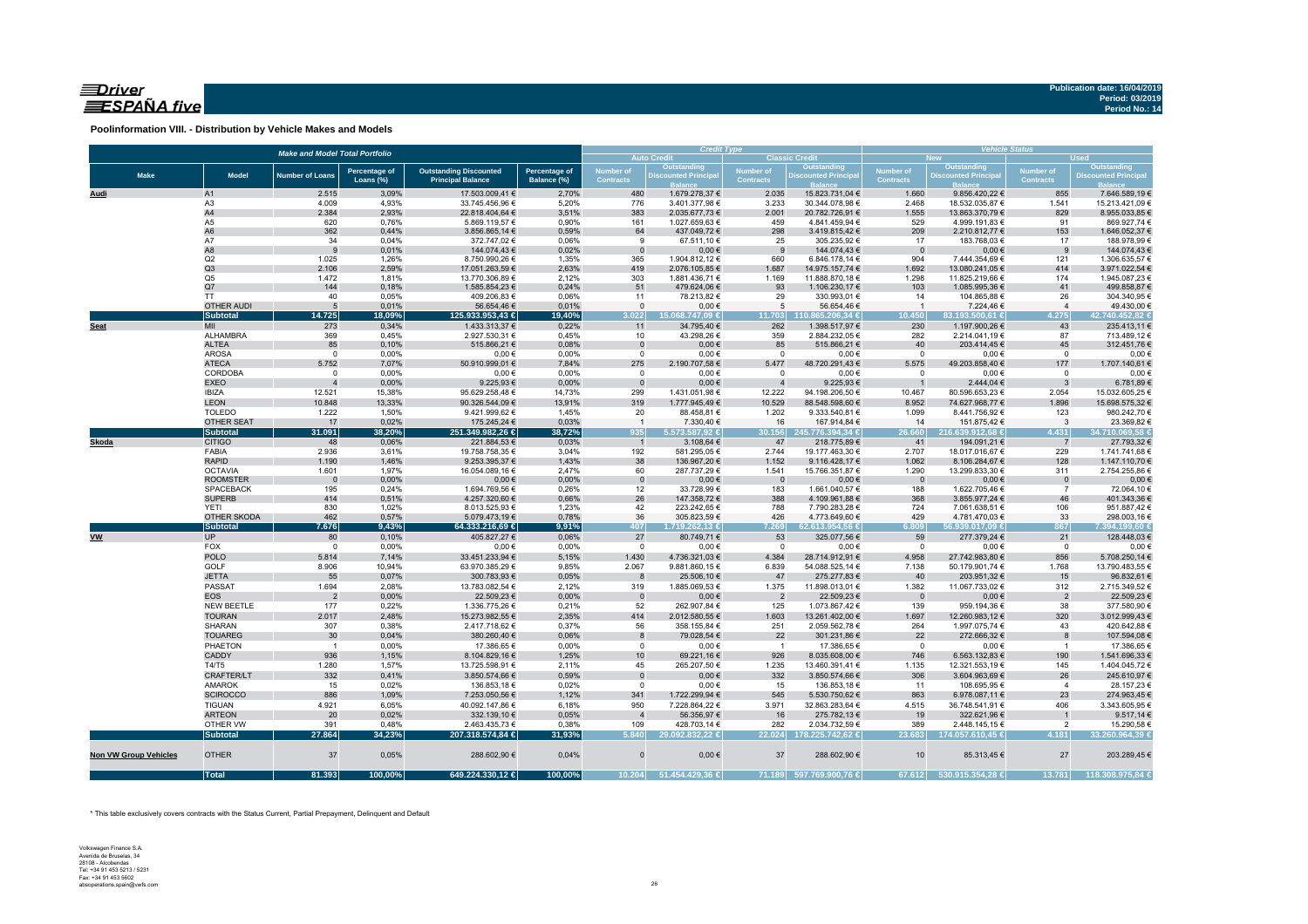

### **Poolinformation IX. - Geographic Distribution**

| <b>Geographic Distribution Total Portfolio</b> |                        |                               |                                                           |                              |                               | <b>Credit Type</b>                                           |                                      |                                                                     | <b>Vehicle Status</b>                |                                                              |                               |                                                             |  |
|------------------------------------------------|------------------------|-------------------------------|-----------------------------------------------------------|------------------------------|-------------------------------|--------------------------------------------------------------|--------------------------------------|---------------------------------------------------------------------|--------------------------------------|--------------------------------------------------------------|-------------------------------|-------------------------------------------------------------|--|
|                                                |                        |                               |                                                           |                              |                               | <b>Auto Credit</b>                                           |                                      | <b>Classic Credit</b>                                               | <b>New</b>                           |                                                              | <b>Used</b>                   |                                                             |  |
| <b>Autonomous Communities</b>                  | <b>Number of Loans</b> | Percentage of<br>Loans $(\%)$ | <b>Outstanding Discounted</b><br><b>Principal Balance</b> | Percentage of<br>Balance (%) | Number of<br><b>Contracts</b> | Outstanding<br><b>Discounted Principal</b><br><b>Balance</b> | <b>Number of</b><br><b>Contracts</b> | <b>Outstanding</b><br><b>Discounted Principal</b><br><b>Balance</b> | <b>Number of</b><br><b>Contracts</b> | Outstanding<br><b>Discounted Principal</b><br><b>Balance</b> | Number of<br><b>Contracts</b> | Outstanding<br><b>Discounted Principa</b><br><b>Balance</b> |  |
| <b>GALICIA</b>                                 | 4.426                  | 5,44%                         | 37.535.337,87 €                                           | 5,78%                        | 391                           | 1.810.937.88 €                                               | 4.035                                | 35.724.399,99 €                                                     | 3.527                                | 29.196.500,26 €                                              | 899                           | 8.338.837.61 €                                              |  |
| <b>ASTURIAS</b>                                | 1.398                  | 1,72%                         | 11.263.183,72 €                                           | 1,73%                        | 140                           | 706.689,00 €                                                 | 1.258                                | 10.556.494.72 €                                                     | 1.159                                | 9.257.313.59 €                                               | 239                           | 2.005.870,13 €                                              |  |
| <b>CANTABRIA</b>                               | 968                    | 1,19%                         | 7.692.996.44 €                                            | 1,19%                        | 96                            | 450.630.03 €                                                 | 872                                  | 7.242.366,41 €                                                      | 815                                  | 6.432.820,98 €                                               | 153                           | 1.260.175,46 €                                              |  |
| <b>LA RIOJA</b>                                | 408                    | 0,50%                         | 2.918.783,35 €                                            | 0,45%                        | 36                            | 181.126,32 €                                                 | 372                                  | 2.737.657,03 €                                                      | 340                                  | 2.348.771.86 €                                               | 68                            | 570.011,49 €                                                |  |
| <b>CASTILLA LEON</b>                           | 3.309                  | 4,07%                         | 24.861.196,52 €                                           | 3,83%                        | 232                           | 1.268.368,44 €                                               | 3.077                                | 23.592.828,08 €                                                     | 2.621                                | 19.552.117,78 €                                              | 688                           | 5.309.078,74 €                                              |  |
| C.MADRID                                       | 13.838                 | 17,00%                        | 101.322.816,41 €                                          | 15,61%                       | 2.235                         | 10.940.323,44 €                                              | 11.603                               | 90.382.492,97 €                                                     | 11.470                               | 81.159.140,67 €                                              | 2.368                         | 20.163.675,74 €                                             |  |
| <b>PAIS VASCO</b>                              | 3.298                  | 4,05%                         | 23.359.298.95 €                                           | 3,60%                        | 176                           | 772.980.76 €                                                 | 3.122                                | 22.586.318.19 €                                                     | 2.723                                | 18.981.288.34 €                                              | 575                           | 4.378.010.61 €                                              |  |
| C.NAVARRA                                      | 902                    | 1,11%                         | 6.491.262,47 €                                            | 1,00%                        | 87                            | 349.985.55 €                                                 | 815                                  | 6.141.276,92 €                                                      | 738                                  | 5.151.085.22 €                                               | 164                           | 1.340.177.25 €                                              |  |
| <b>CATALUÑA</b>                                | 16.398                 | 20,15%                        | 132.219.396.44 €                                          | 20,37%                       | 2.284                         | 11.854.511,42 €                                              | 14.114                               | 120.364.885.02 €                                                    | 13.309                               | 105.105.806.28 €                                             | 3.089                         | 27.113.590,16 €                                             |  |
| ARAGÓN                                         | 2.204                  | 2,71%                         | 17.896.130,39 €                                           | 2,76%                        | 202                           | 1.165.277,01 €                                               | 2.002                                | 16.730.853,38 €                                                     | 1.820                                | 14.743.754,84 €                                              | 384                           | 3.152.375,55 €                                              |  |
| C. VALENCIANA                                  | 8.522                  | 10.47%                        | 67.374.520,79 €                                           | 10,38%                       | 1.193                         | 5.997.094,50 €                                               | 7.329                                | 61.377.426.29 €                                                     | 7.112                                | 55.232.164,43 €                                              | 1.410                         | 12.142.356,36 €                                             |  |
| <b>CASTILLA LA MANCHA</b>                      | 3.301                  | 4,06%                         | 26.060.314.63 €                                           | 4,01%                        | 392                           | 2.165.948,31 €                                               | 2.909                                | 23.894.366,32 €                                                     | 2.743                                | 21.373.722.55 €                                              | 558                           | 4.686.592.08 €                                              |  |
| <b>EXTREMADURA</b>                             | 1.263                  | 1,55%                         | 10.328.068.33 €                                           | 1,59%                        | 163                           | 757.732.22 €                                                 | 1.100                                | 9.570.336.11 €                                                      | 999                                  | 7.986.124.67 €                                               | 264                           | 2.341.943,66 €                                              |  |
| <b>ANDALUCIA</b>                               | 13.744                 | 16,89%                        | 115.225.453,08 €                                          | 17,75%                       | 1.981                         | 9.871.763,57 €                                               | 11.763                               | 105.353.689,51 €                                                    | 11.474                               | 95.469.655,53 €                                              | 2.270                         | 19.755.797,55 €                                             |  |
| <b>ISLAS BALEARES</b>                          | 2.151                  | 2,64%                         | 16.957.788,67 €                                           | 2,61%                        | 257                           | 1.449.827,84 €                                               | 1.894                                | 15.507.960,83 €                                                     | 1.900                                | 14.829.549,86 €                                              | 251                           | 2.128.238,81 €                                              |  |
| <b>MURCIA</b>                                  | 2.315                  | 2,84%                         | 20.340.327,89 €                                           | 3,13%                        | 243                           | 1.205.401,37 €                                               | 2.072                                | 19.134.926,52 €                                                     | 1.952                                | 17.040.550,16 €                                              | 363                           | 3.299.777,73 €                                              |  |
| <b>ISLAS CANARIAS</b>                          | 2.845                  | 3,50%                         | 26.344.193,48 €                                           | 4,06%                        | 90                            | 471.571,26 €                                                 | 2.755                                | 25.872.622,22 €                                                     | 2.814                                | 26.074.549.42 €                                              | 31                            | 269.644,06 €                                                |  |
| CEUTA                                          | 52                     | 0,06%                         | 494.585,15 €                                              | 0,08%                        |                               | 15.750,63 €                                                  | 48                                   | 478.834,52 €                                                        | 48                                   | 469.087,44 €                                                 |                               | 25.497,71 €                                                 |  |
| <b>MELILLA</b>                                 | 51                     | 0,06%                         | 538.675,54 €                                              | 0,08%                        |                               | 18.509,81 €                                                  | 49                                   | 520.165,73 €                                                        | 48                                   | 511.350,40 €                                                 |                               | 27.325,14 €                                                 |  |
| <b>Total</b>                                   | 81.393                 | 100.00%                       | 649.224.330.12 €                                          | 100.00%                      | 10.204                        | 51.454.429.36 €                                              |                                      | 71.189 597.769.900.76 €                                             |                                      | 67.612 530.915.354.28 €                                      | 13.781                        | 118.308.975.84 €                                            |  |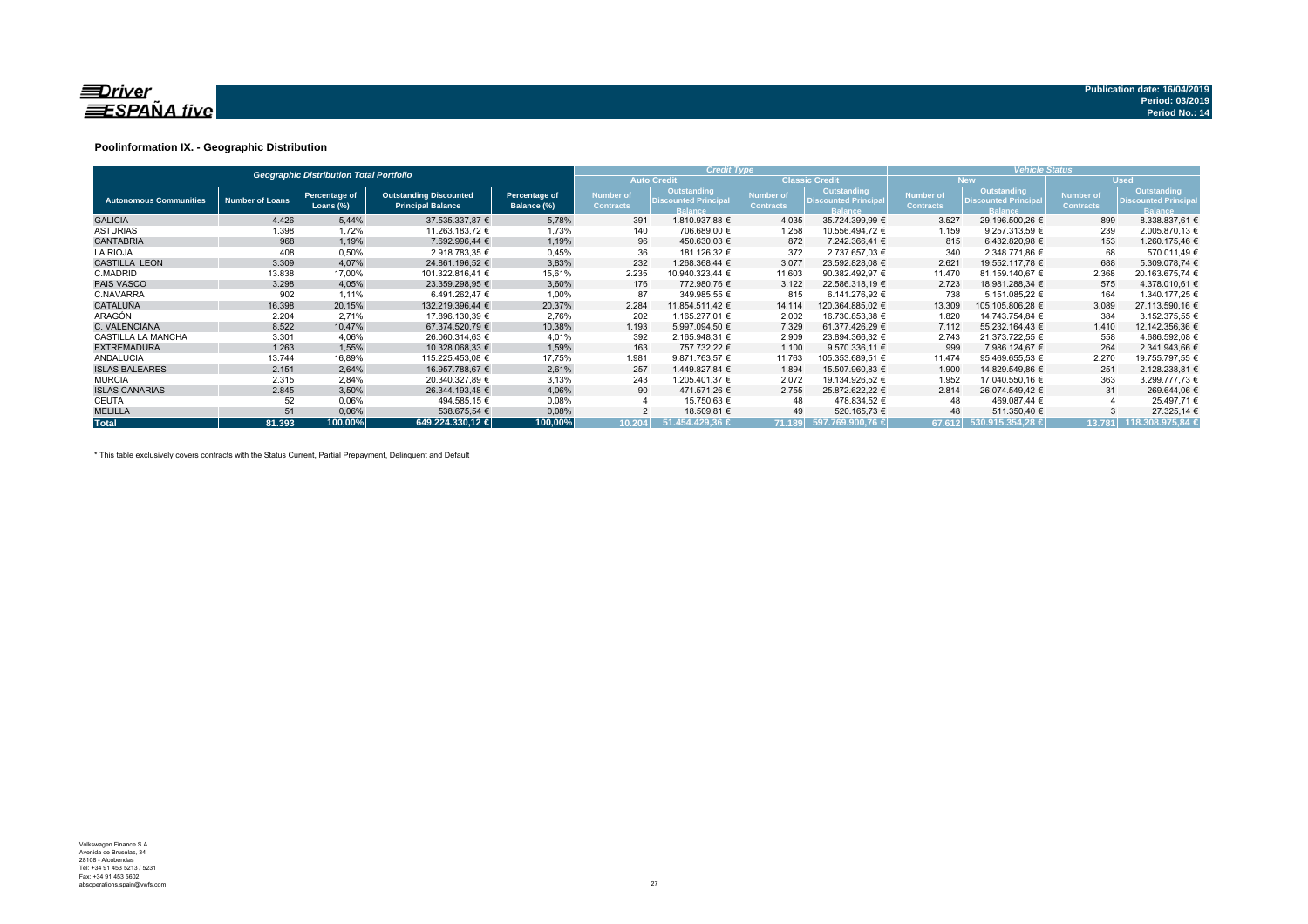

**Poolinformation X. - Motor Type**

|                                      |        |              |                                                                         |                                   |                  | <b>Credit Type</b>                                                  |                  |                                                              |                                      | <b>Vehicle Status</b>                                        |                                      |                                                              |  |
|--------------------------------------|--------|--------------|-------------------------------------------------------------------------|-----------------------------------|------------------|---------------------------------------------------------------------|------------------|--------------------------------------------------------------|--------------------------------------|--------------------------------------------------------------|--------------------------------------|--------------------------------------------------------------|--|
| <b>Customer Type Total Portfolio</b> |        |              |                                                                         |                                   |                  | <b>Auto Credit</b>                                                  |                  | <b>Classic Credit</b>                                        |                                      | <b>New</b>                                                   | <b>Used</b>                          |                                                              |  |
| Motor type                           | Loans  | of Loans (%) | Number of Percentage Outstanding Discounted<br><b>Principal Balance</b> | Percentage<br>of Balance<br>(9/6) | <b>Contracts</b> | <b>Outstanding Discounted Number of</b><br><b>Principal Balance</b> | <b>Contracts</b> | Outstanding<br><b>Discounted Principal</b><br><b>Balance</b> | <b>Number of</b><br><b>Contracts</b> | Outstanding<br><b>Discounted Principal</b><br><b>Balance</b> | <b>Number of</b><br><b>Contracts</b> | Outstanding<br><b>Discounted Principal</b><br><b>Balance</b> |  |
| EA 189 (unfixed)                     | 85     | 0.10%        | 429.047.72€                                                             | 0.07%                             | 17               | 87,332,30 €                                                         | 68               | 341.715.42 €                                                 |                                      | 345.212.29€                                                  |                                      | 83.835.43 €                                                  |  |
| Other                                | 81.308 | 99.90%       | 648.795.282.40 €                                                        | 99.93%                            | 10.577           | 83.958.077.97 €                                                     | 70.731           | 564.837.204.43 €                                             | 67.606                               | 538.580.978.52 €                                             | 13.702                               | 110.214.303.88 €                                             |  |
| <b>Total</b>                         | 81.393 | 100.00%      | 649.224.330.12 €                                                        | 100.00%                           | 10.594           | 84.045.410.27 €                                                     | 70.799           | 565.178.919.85 €                                             | 67.677                               | 538.926.190.81 €                                             | 13.716                               | 110.298.139.31 €                                             |  |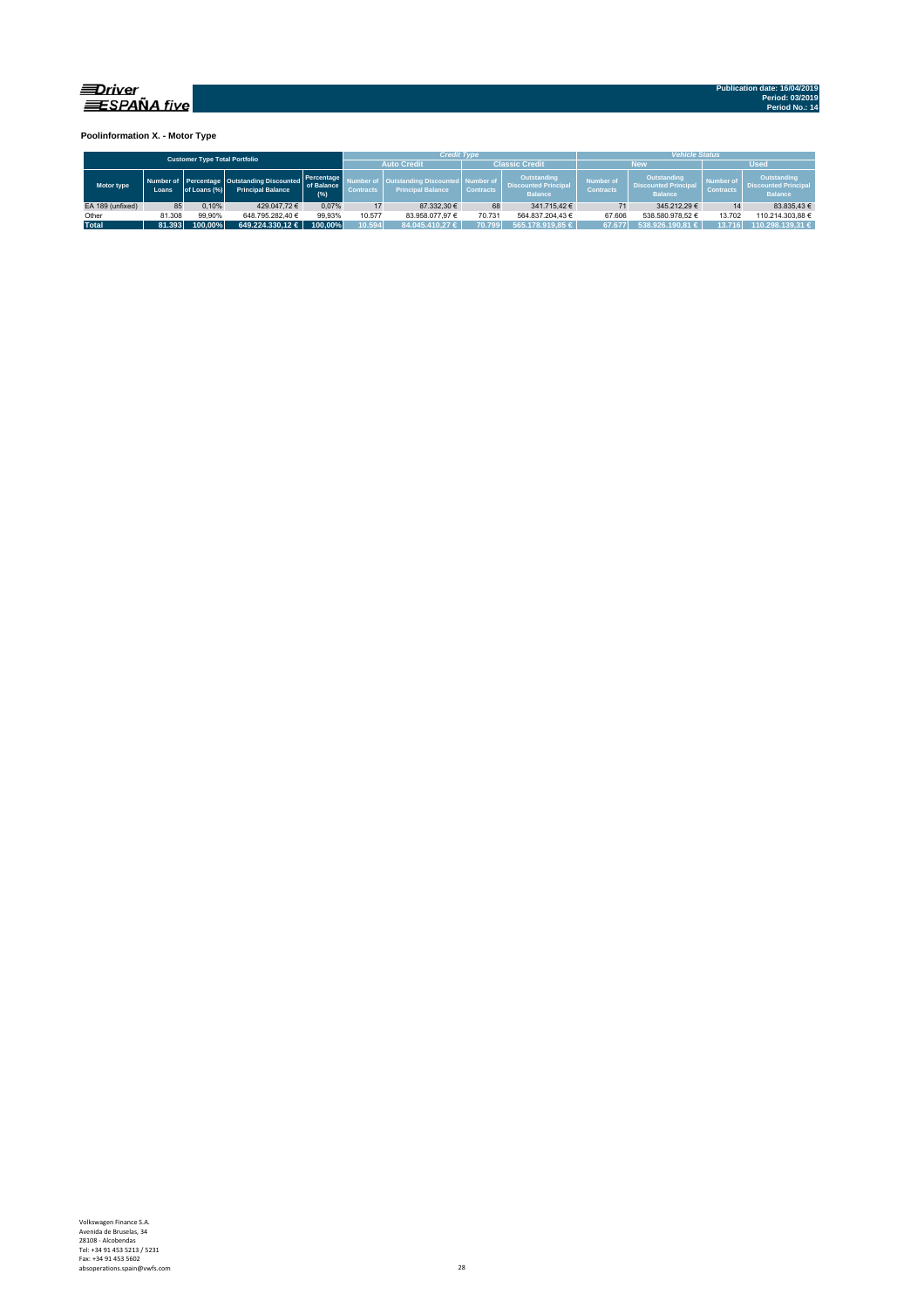## $\equiv$ Driver  $\equiv$ SPAÑA five

#### **Poolinformation XI. - Loan Level Data**

| Loar       |                       | <b>Balance</b>      | at Default | <b>Current</b><br><b>Balance</b> | <b>Rebate</b> | Loss       | Recovery<br>from<br>Asset | وبالملحيلة ومعدو |             | Total<br>write off | <b>Loss Amount</b> | Loss<br>on Original<br><b>Ralance</b> | Loss<br>Current<br>Ralance | of Borrow | V Make | amortising/ba<br>oon) | ibution l<br>Channel.<br>not | <b>Type</b> | 05.2018    |
|------------|-----------------------|---------------------|------------|----------------------------------|---------------|------------|---------------------------|------------------|-------------|--------------------|--------------------|---------------------------------------|----------------------------|-----------|--------|-----------------------|------------------------------|-------------|------------|
| 14/09/2016 | 31/05/2018            | 45.835,00€          | 16.307,68€ | 0,00€                            |               | 30/11/2018 |                           |                  | 33.844,55 ₺ | 0,00               | .463,136           | 5,37%                                 |                            |           |        |                       |                              | Reta        | 33.844.55€ |
|            | 12/05/2016 00/00/0000 | 9.276.29 $\epsilon$ | $0.00*$    | $0,00 \in$                       |               | 19/12/2018 |                           |                  | 0.006       | $0.00*$            | 923.20€            | 9,95%                                 |                            |           |        |                       |                              | Reta        | 0,00       |